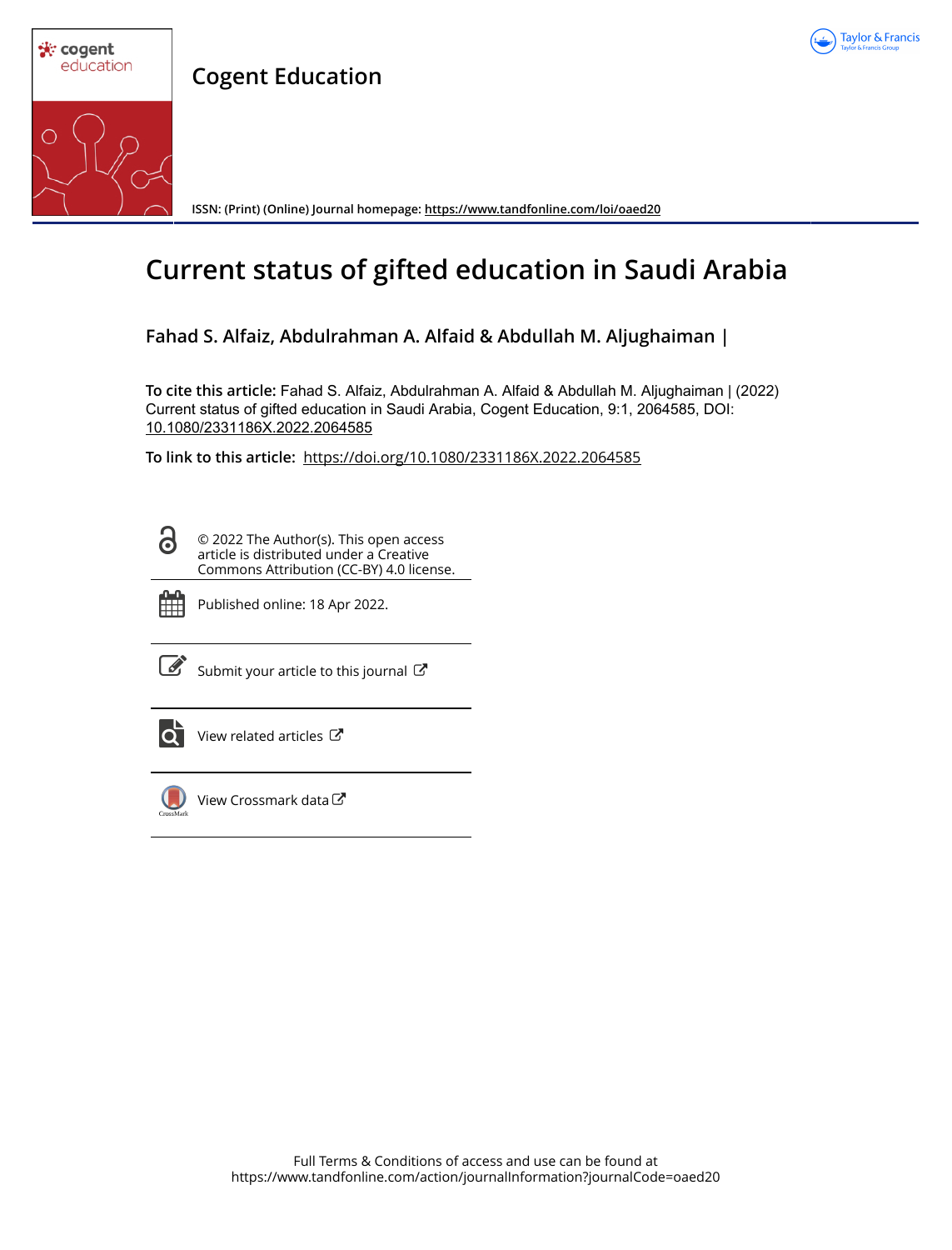



Received: 17 January 2022 Accepted: 10 March 2022

\*Corresponding author: Fahad S. Alfaiz, Self-Development Skills Department, King Saud University, Riyadh, Saudi Arabia E-mail: falfaiz@ksu.edu.sa

Reviewing editor: Sadiq Ismail, United Arab Emirates

Additional information is available at the end of the article

# **EDUCATIONAL ASSESSMENT & EVALUATION | RESEARCH ARTICLE** Current status of gifted education in Saudi Arabia

<span id="page-1-0"></span>Fahad S. Alfaiz $1*$ , Abdulrahman A. Alfaid $^2$  $^2$  and Abdullah M. Aljughaiman $^3$ 

**Abstract:** The purpose of the study was to explain the current status of gifted education in Saudi Arabia based on the Educational and Learning Capital Model. The researchers used a mixed method design with two research questions: (a) what is the current status in Saudi Arabia to serve gifted students based on the Educational and Learning Capital Model? (b) what did gifted education specialists' believe about gifted education in Saudi Arabia based on the Educational and Learning Capital Model? The authors used three resources to collect data to answer the question: official documents, raw data, and a survey. The researchers evaluated Saudi Arabia's experience in gifted education and shed a light on the strengths and weaknesses of this experience. A number of recommendations had been proposed to enhance Saudi Arabia's experience in the field of gifted education.

**Subjects: Teaching & Learning - Education; Educational Research; Gifted & Talented** 

**Keywords: gifted education; Educational and Learning Capital Model; gifted education in Saudi Arabia**

# **1. Introduction**

The concept of giftedness developed significantly in the late twentieth century and the beginning of the twenty-first century. Many researchers embraced the idea of a systematic development

# ABOUT THE AUTHOR

Fahad S. Alfaiz, Self-Development Skills Department, King Saud University, Riyadh, Saudi Arabia; Abdulrahman A. Alfaid, M.A., Tatweer Co. for Educational Services; Abdullah M. Aljughaiman, Special Education Department, College of Education, King Faisal University, Al-Ahsa, Saudi Arabia;

# PUBLIC INTEREST STATEMENT

The study was conducted to evaluate the experience of Saudi Arabia in gifted education. The authors used the Educational and Learning Capital Model to highlight the strengths and weaknesses of this experience. Three resources were used to gather the data: official documents, raw data, and a survey. The researchers found that Saudi Arabia's experience in gifted education is exemplary among other Arab countries. They have different practices to serve gifted students, such as summer enrichment programs, selfcontained classroom programs, pull-out programs, evening and Saturday programs, gifted education centers, mentorship programs, and Olympiads and competitions programs. However, some issues should be considered by the leaders of gifted education in Saudi Arabia, such as connecting gifted programs to future professional careers, paying more attention to including physical and health components within gifted programs, and integrating scientific content with thinking and personal skills in same gifted programs.





© 2022 The Author(s). This open access article is distributed under a Creative Commons Attribution (CC-BY) 4.0 license.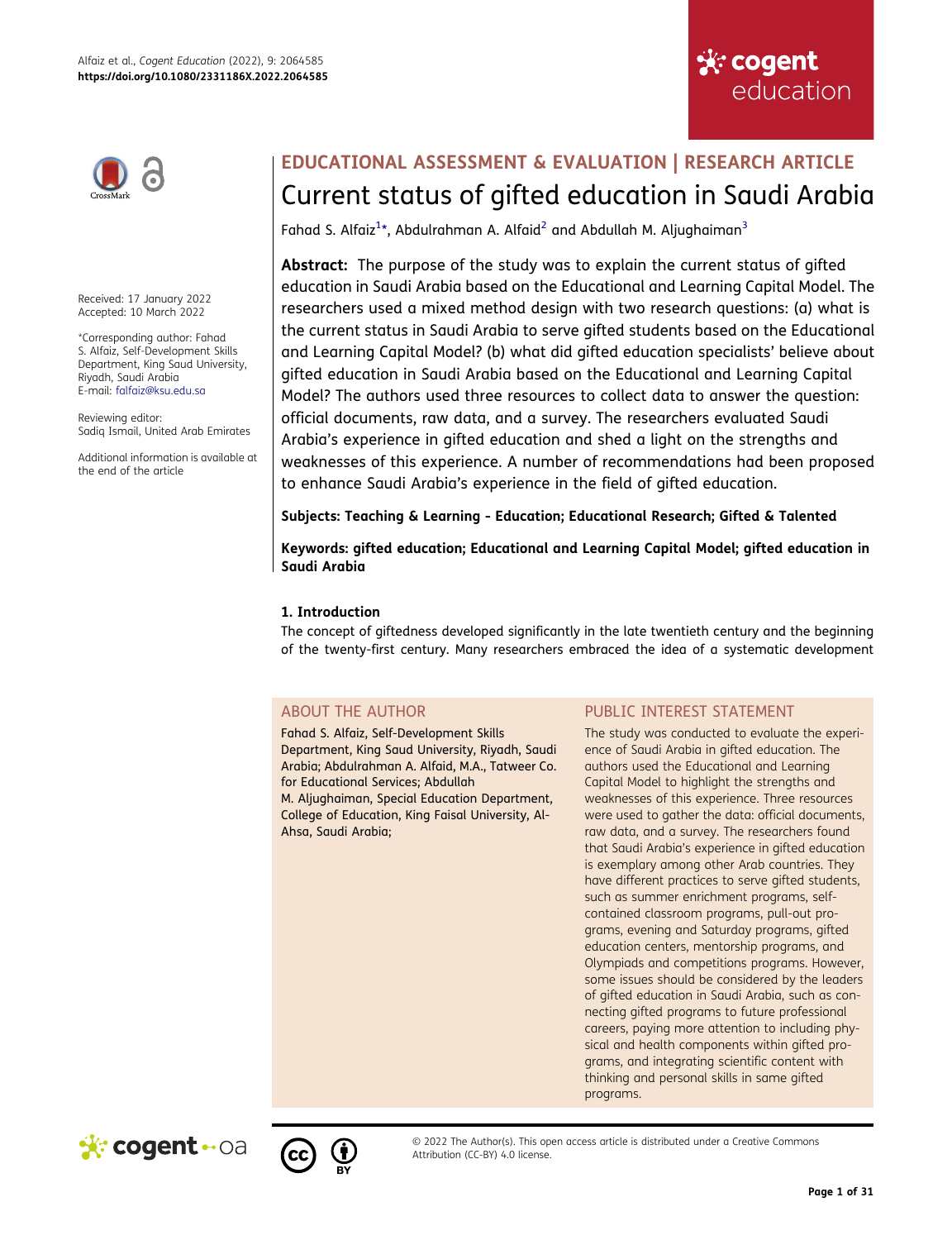approach. This movement was based on the perceived shortcomings in the traditional view of giftedness as a high, general ability while considering psychological and environmental processes as supporting items. In addition, it did not include essential variables such as creativity as a component of giftedness but considered it the result of experience accumulation and cognitive mastery (Brody & Stanley, [2005](#page-29-0); Lubinski et al., [2014;](#page-30-0) Van Tassel-Baska, [2005](#page-30-1)).

<span id="page-2-9"></span><span id="page-2-2"></span>Those who adopted the concept of talent development and the systemic conception of giftedness acknowledged that giftedness and multiple psychological factors within the individual himself cannot be separated from the surrounding environment. Environmental factors play a vital role in directing and crystallizing giftedness, and thus it describes a developing state, not a self-contained state in a specific time (Gagné, [2005](#page-29-1); Ziegler, [2005](#page-30-2)). These ideas have emerged as a reaction to the exaggerated focus on genetic aspects. Therefore, they viewed giftedness as not a fixed characteristic owned or possessed by the individual but as a factor that develops over time. Giftedness is affected by the surrounding environment, educational setting, and the individual's opportunities.

Two further trends can be identified. The first subgroup shows that the mental, environmental, social, and economic factors are critical and affect talent formation, with the mental factors being the main components. This trend includes a main component with contributing factors. A second direction is that one system works together as components of giftedness, and there is no primary and auxiliary formation but one integrated whole. These two trends will be explored and then applied to current gifted education in Saudi Arabia.

<span id="page-2-8"></span><span id="page-2-6"></span><span id="page-2-3"></span>Mönks and his colleagues made one of the first attempts to expand gifted development (Mönks et al., [1986\)](#page-30-3). They developed Renzulli's Three-Ring model by adding the social environment as a fourth component. They further expanded it by emphasizing the role of the family, school, and peer group as three dimensions of the social content of gifted development. Similarly, Tannenbaum [\(1983](#page-30-4)) presented an early model called the "Sea Star Model." Tannenbaum indicated giftedness results from the interaction of five psychological and social factors: general ability, special aptitude, non-intellective requisites, environmental supports, and chance. Feldhusen [\(1997\)](#page-29-2) presented a model of giftedness called the Talent Identification and Development in Education, defining talent as the consistency of general ability resulting from genetic predispositions, affected by life experiences at home and school. Piirto's [\(2000\)](#page-30-5) model for giftedness presented it as an innate component in the first place, but that creativity is also an essential component in its recognition. Both can be developed through the surrounding environment.

<span id="page-2-7"></span><span id="page-2-4"></span>Perhaps one of the most important efforts of the first subgroup is the model presented by Gagné ([1991](#page-29-3), [2005](#page-29-1)), which he called the Differentiated Model of Gifted and Talented. He pointed out that giftedness is an innate aptitude, and excellence results from this aptitude. Giftedness is an ability that needs care and development to be transformed into excellence through structured and targeted learning and training in skills required for a specific field.

<span id="page-2-1"></span><span id="page-2-0"></span>Aljughaiman [\(2005,](#page-29-4) [2018\)](#page-29-5) presented another concept of giftedness, considering giftedness an integrated system. He defines giftedness as a state of reliable excellence that appears due to the interaction of a group of influencing factors inside and outside the individual. Thus, the size and type of personal characteristics and support obtained from the surrounding environment affect the crystallization of excellence. According to Aljughaiman ([2018](#page-29-5)), giftedness is a developmental concept, with the condition that there should be a basis for this growth represented in the presence of general or special innate preparations in one or more specific areas. This means that innate ability needs other factors to grow and expand to realize an exceptional ability in mental and learning skills and personality, enabling the individual to present creative behavior in a field distinguishing them from their peers.

<span id="page-2-5"></span>Another view of the giftedness of the integrated system has been called the Munich Model of Giftedness by Heller ([2004](#page-30-6)). The concept of giftedness is based on four variables with overlapping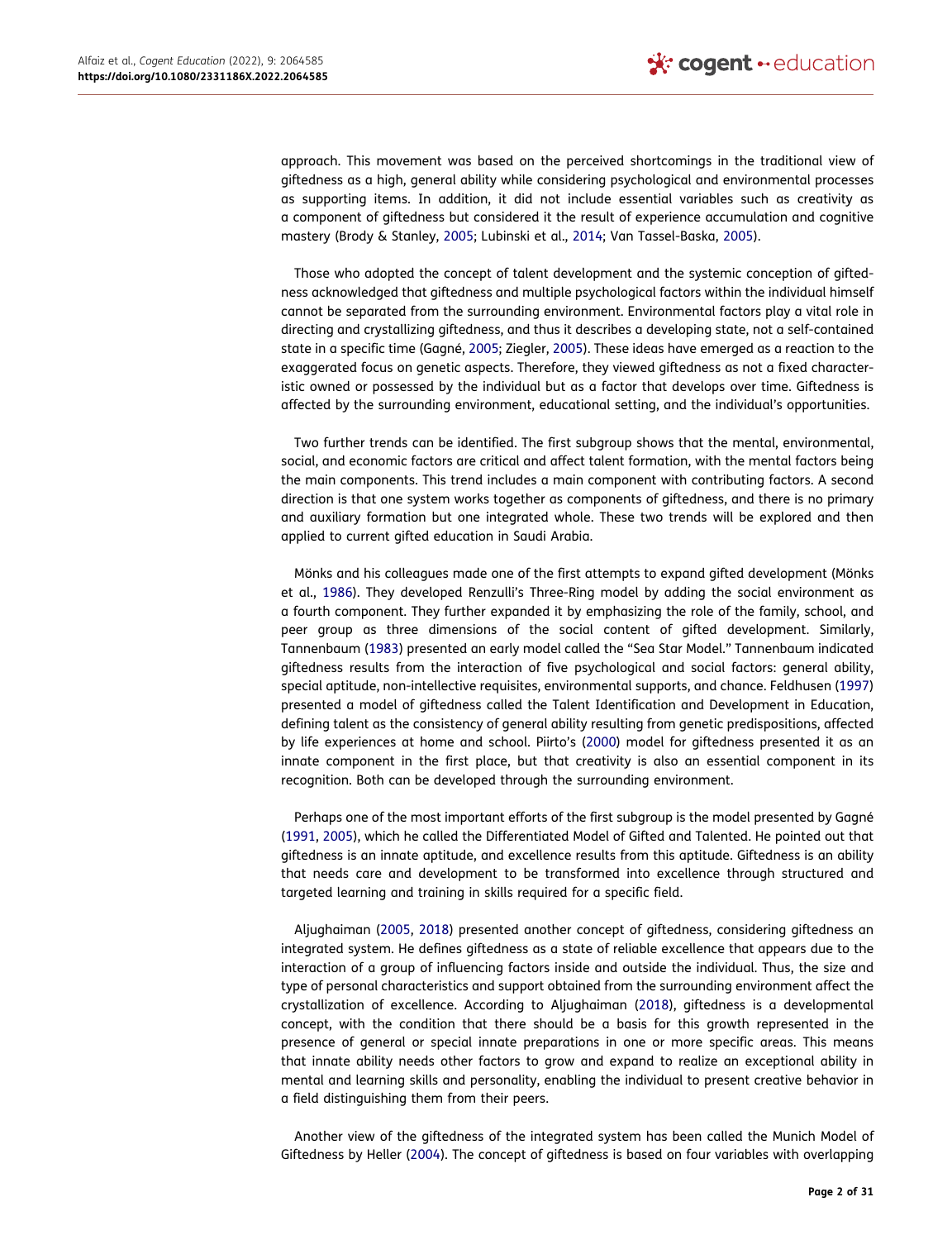dimensions: (a) independent variables related to talent (willingness), (b) areas of performance and achievement, (c) personal variables, and (d) variables related to the environment and areas of personal and environmental development. There are the factors of transformation from talent to performance or achievement showing superiority. Therefore, giftedness in this model is a multimanifest ability that develops through non-mental influences. It can be noted that this model did not assume innate ability as a significant component and the rest supporting components but considers them all equal parts in influencing the development of giftedness.

Ziegler [\(2005\)](#page-30-2) also presented an understanding of giftedness similar to the Munich model, called the Actiotope model. Being more detailed, the central idea is that giftedness is no longer located within the individual but in the system that consists of the individual and their environment. Therefore, this model can be classified under the integrated system. This model views giftedness as an integral part of the surrounding system, and consequently, the focus should be directed towards actions that comprise a sequence of partial measures. Giftedness emerges by focusing on the specific actions (all the actions that the individual can perform), which, in turn, is located in a system comprising individual elements (such as goals, self-actualization space, and self-efficacy) and a variety of contexts (such as environmental, social, and school). The conclusion is that developing excellence or talent in a particular field requires gradually expanding the specifics of one's actions. This might include helping the individual develop their understanding of their abilities and what is right for them, defining their own goals, distributing their efforts appropriately, confidence in their ability to perform and succeed, and self-follow-up on performance and goals. Since giftedness is localized in the individual's system and environment, both individual (internal) and environmental (external) sources must be taken into account. The internal sources have been called learning capital, and the external sources educational capital (Ziegler & Baker, [2013\)](#page-30-7).

<span id="page-3-2"></span>The Munich Model and the Actiotope Model share in maximizing the role of environmental factors at the same level (or possibly higher) than the personal factors represented in innate abilities. Here, the growth and crystallization of giftedness depend on the support factors available in the surrounding environment. The three models of Munich, Actiotope, and Aljughaiman stress that the coalescing of giftedness into exceptional excellence is subject to other considerations not limited to the presence or absence of innate talent or personal traits. However, external environmental and social factors, the availability of internal factors, and the individual's ability to selfdevelop all are important. Thus, giftedness blooms or fades according to the combination of those factors.

<span id="page-3-1"></span><span id="page-3-0"></span>The critical question is if this is a significant development in the concept of giftedness reflected in the actual practices in gifted education in Saudi Arabia? The literature indicates that gifted education began in 1968 when education policies in the Kingdom included three legal articles stating the importance of identifying gifted students and providing educational programs (Aljughaiman et al., [2016](#page-29-6)). In 1990, a Talent Search Project was established which resulted in the development a general ability scale, codifying the Wechsler scale, a behavioral checklist by parents and teachers, and self-nomination (Al-Nafi' et al., [2000\)](#page-29-7). Providing actual programs and services for gifted students began in 1999 when the King Abdulaziz and His Companions Foundation for Giftedness and Creativity (Mawhiba) was established. Shortly afterward, the General Administration for Gifted Education was established in the Ministry of Education in 2000. Centers for the gifted were established in all regions of Saudi Arabia, now numbering nearly 90. They are distributed between males and females, where services are provided in the evening and on weekends.

The Ministry of Education in Saudi Arabia has adopted an expanded definition of the gifted student, who is represented as the student who has extraordinary aptitudes and abilities or outstanding performance from the rest of their peers in one or more of the areas valued by society, especially in the areas of mental excellence, educational achievement, creativity and innovation, and special skills and abilities, who are selected according to the specific scientific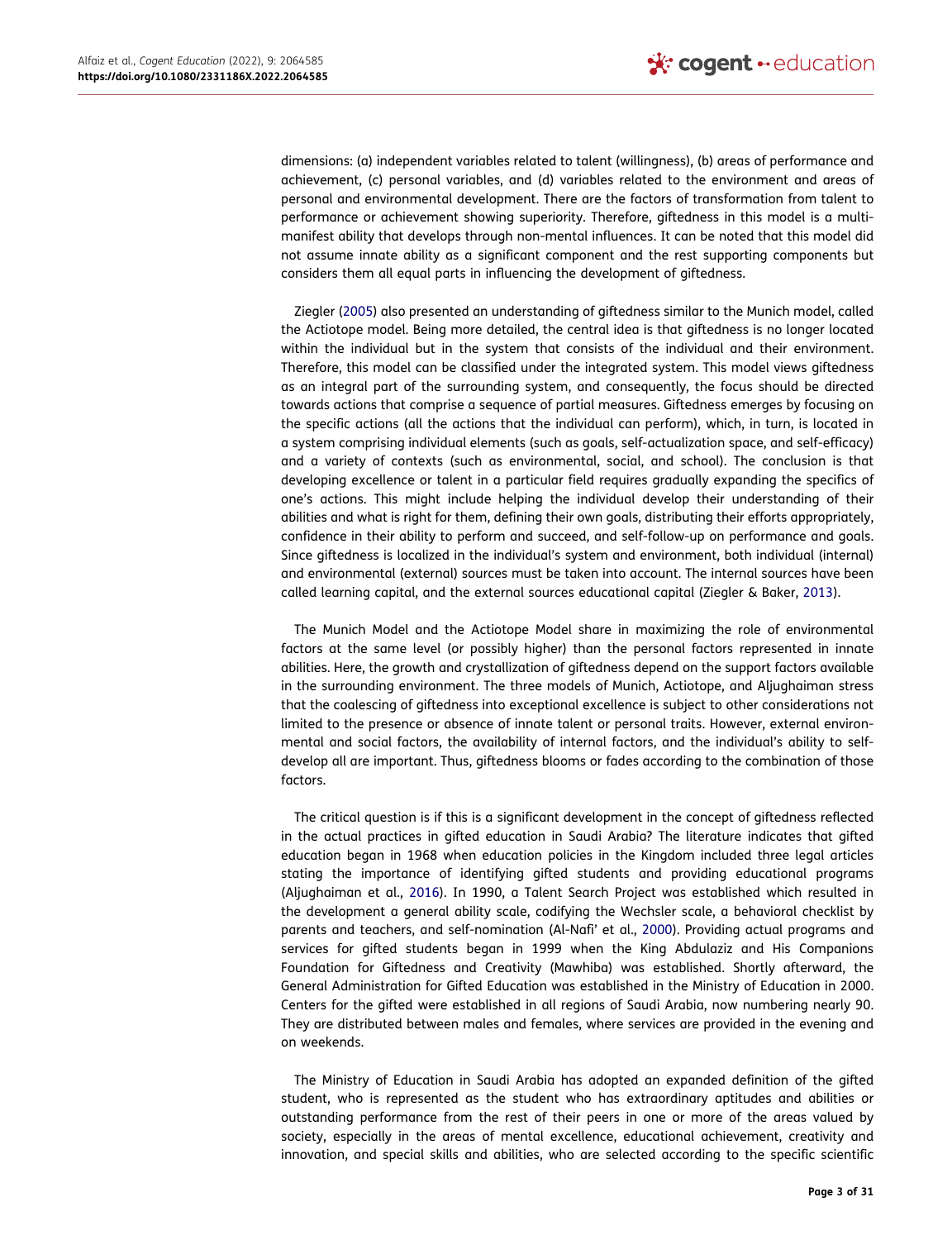<span id="page-4-4"></span>bases and standards used for this purpose (Aljughaiman et al., [2009](#page-29-8)). Enrichment programs of various kinds are the most prevalent for students identified through the approved tools. They provide enrichment through pull-out programs in public education schools and evening and weekend programs at gifted centers. During the summer vacation, enrichment programs are organized by gifted centers, universities, research centers, and major companies (Aljughaiman, [2010,](#page-29-9) [2011-a](#page-29-10)a). The implementation of the academic acceleration has been limited to grade skipping for very few students each year.

<span id="page-4-8"></span><span id="page-4-6"></span><span id="page-4-5"></span><span id="page-4-3"></span><span id="page-4-2"></span><span id="page-4-1"></span><span id="page-4-0"></span>It is encouraging that many studies have evaluated gifted education in Saudi Arabia. Several studies have dealt with the methodologies of identifying gifted students (Albusaif & Aljughaiman, [2020](#page-29-11); Aljughaiman, [2010](#page-29-9), [2019](#page-29-12)) and educators' attitudes towards these programs (Aljughaiman et al., [2009\)](#page-29-8). Research has also investigated the quality of training provided to educators (Aljughaiman, [2008,](#page-29-13) [2012](#page-29-14)). The effectiveness of enrichment programs has been evaluated from multiple aspects (Al-Aqil et al., [2019](#page-28-3); Aldaoud, [2010](#page-29-15); AlQahtani, [2009;](#page-29-16) Al-Qarni, [2010](#page-29-17); Aljughaiman, Aljughaiman, [2011-b](#page-29-18)-b, [2011-](#page-29-19)c; Maajini, [2006](#page-30-8)). These studies, in general, reported that there are many gifted education programs in Saudi Arabia. Except for Hein et al. ([2014](#page-30-9)), who attempted to identify the surrounding environmental factors that could impact gifted students' programs, it is noticeable that most reports cover variables that are directly related to the quality of enrichment programs. These include the qualification of teachers for these programs, their effectiveness in terms of student performance, and the attitudes of educators and students. These studies seek to determine the immediate impact of these programs on students, and this may be an indicator of the perception of giftedness as centered within the individual.

In the current study, the researchers seek to examine the extent to which the educational field in Saudi Arabia has adopted the modern concept of giftedness. To do that, the Actiotope model was chosen as the basis since it provides good details of the internal and external factors affecting giftedness, which are not available in other models.

## **2. Conceptual framework**

<span id="page-4-12"></span><span id="page-4-11"></span>The conceptual framework was based on the Educational and Learning Capital Model (ELCM) developed by Ziegler and colleagues (Ziegler & Baker, [2013;](#page-30-7) Ziegler et al., [2018,](#page-30-10) [2017](#page-30-11)). The ELCM includes two main parts of capitals (Ziegler et al., [2017\)](#page-30-11). First, educational capitals focus on resources that support individuals' learning. It includes five subcomponents (didactic, social, infrastructural, cultural, and economic resources). Second, learning capitals focus on environmental resources that support individuals' learning. It contains five subcomponents (telic, actional, episodic, organismic, and attentional resources). The ELCM is based on the assumption that "a systemic perspective on giftedness is more theoretically and educationally useful than a trait perspective" (Vialle & Stoeger, [2018](#page-30-12), p. 295). Table [1](#page-5-0) includes a defamation of each subcomponent of the Educational and Learning Capital Model.

<span id="page-4-10"></span><span id="page-4-9"></span><span id="page-4-7"></span>The flexibility of the ELCM is one of its advantage in education. This model can be studied with respect of domain-specific of talent development (Reutlinger et al., [2020;](#page-30-13) Ziegler et al., [2019](#page-30-14)). The ELCM has been successfully implemented empirically in Arab countries (Debatin et al., [2018\)](#page-29-20).

#### **3. Purpose and research questions**

The study aimed to shed light on gifted education practices in Saudi Arabia based on the ELCM and enhance the development of programs and services in Saudi Arabia. The following questions guided the study:

- (1) What is the current status in Saudi Arabia to serve gifted students based on the Educational and Learning Capital Model?
- (2) What did gifted education specialists' believe about gifted education in Saudi Arabia based on the Educational and Learning Capital Model?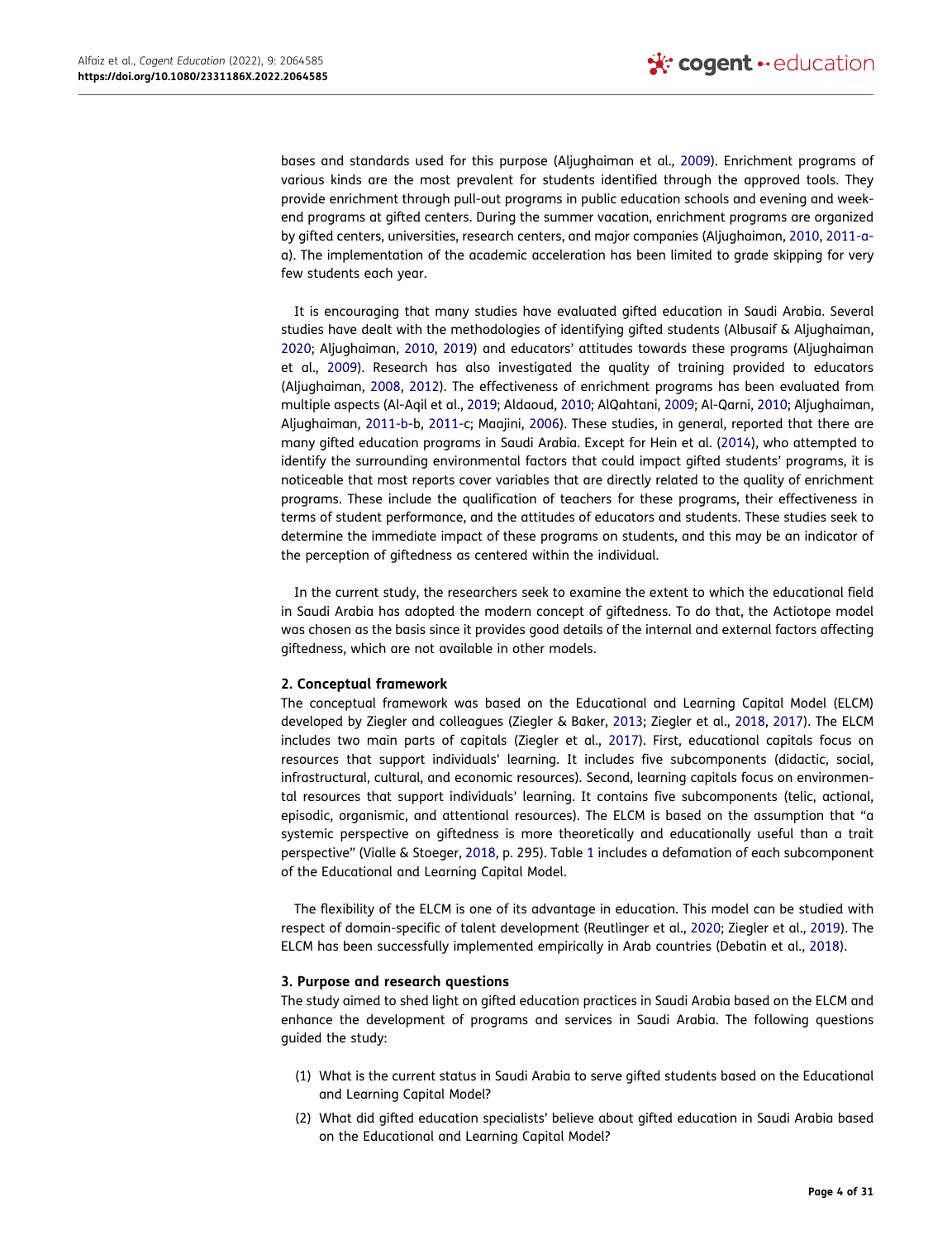<span id="page-5-0"></span>

| Table 1. Definitions of the Educational and Learning Capital Mode (ELCM) |                                                                                                                                                                                                        |
|--------------------------------------------------------------------------|--------------------------------------------------------------------------------------------------------------------------------------------------------------------------------------------------------|
| Capital                                                                  | <b>Definition</b>                                                                                                                                                                                      |
| Didactic                                                                 | "Didactic educational capital is the assembled know-<br>how involved in the design and improvement of<br>educational and learning processes" (p. 26).                                                  |
| Social                                                                   | "Social educational capital includes all persons and<br>social institutions that can directly or indirectly<br>contribute to the success of learning and educational<br>processes" (p. 26).            |
| Infrastructural                                                          | "Infrastructural educational capital relates to<br>materially implemented possibilities for action that<br>permit learning and education to take place" (p. 26).                                       |
| Cultural                                                                 | "Cultural educational capital includes value system,<br>thinking patterns, models and the like, which can<br>facilitate or hinder the attainment of learning and<br>educational goals" (p. 25).        |
| Economic Resources                                                       | "Economic educational capital is every kind of wealth,<br>possession, money, or valuables that can be invested<br>in the initiation and maintenance of educational and<br>learning processes" (p. 25). |
| Telic                                                                    | "Telic learning capital comprises the totality of<br>a person's anticipated goal states that offer<br>possibilities for satisfying their needs" (p. 27).                                               |
| Actional                                                                 | "Actional learning capital means the action repertoire<br>of a person the totality of actions they are capable of<br>performing" (p. 27).                                                              |
| Episodic                                                                 | "Episodic learning capital concerns the simultaneous<br>goal and situation relevant action patterns that are<br>accessible to a person" (p. 28).                                                       |
| Organismic                                                               | "Organismic learning capital consists of the<br>physiological and constitutional resources of<br>a person" (p. 27).                                                                                    |
| Attentional Resources                                                    | "Attentional learning capital denotes the quantitative<br>and qualitative attentional resources that a person<br>can apply to learning" (p. 28).                                                       |

Note: The definitions in Table [1](#page-5-0) are based on Ziegler's and Baker's definitions of the ELCN (2013).

#### **4. Method**

#### *4.1. Research design*

<span id="page-5-1"></span>A mixed-method design was used in the current study. This approach is suitable for analyzing quantitative and qualitative data (Creswell, [2014](#page-29-21)).

## *4.2. Participants*

Two institutions were included in the study: the Ministry of Education in Saudi Arabia and King Abdulaziz and his Companions Foundation for Giftedness and Creativity, known as Mawhiba. Because some information of the study was difficult to obtain from the two institutions, we included the following participants: (a) directors of the gifted education departments, (b) directors of the gifted education centers, (c) gifted education supervisors, (d) gifted education teachers, (e) gifted education coordinators, and (f) gifted education exports.

## *4.3. Instruments*

Three resources of data were used to answer the research questions. They included documents, raw data from the Ministry of Education, and survey data.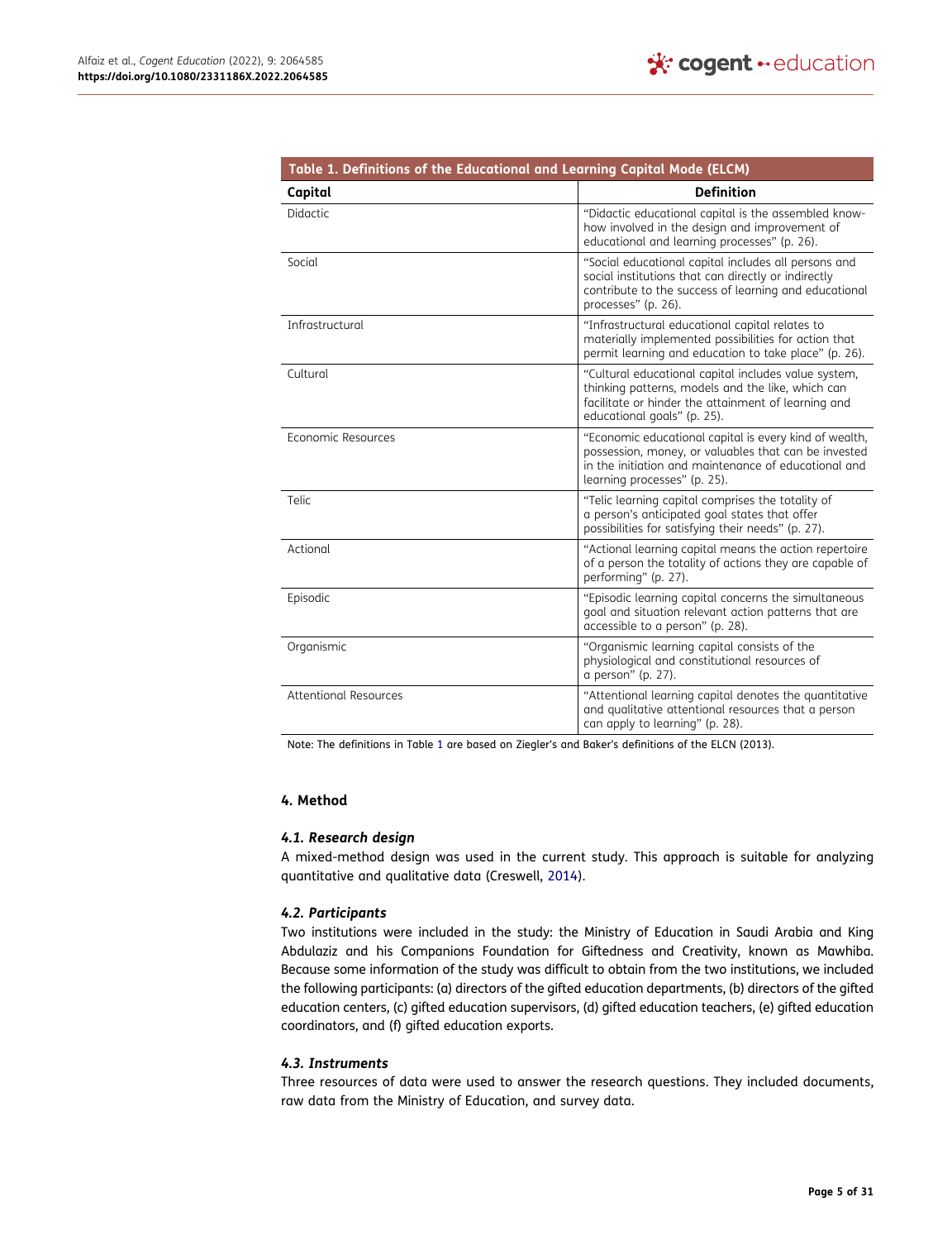#### *4.4. Documents*

For the study purpose, the research team used documents from the Ministry of Education and Mawhiba. These resources included annual reports, procedural guideline documents, and reliable information from websites.

#### *4.5. Raw data*

The research team developed excel documents to gather statistics data about gifted students, teachers, schools, and gifted programs.

#### *4.6. Survey*

Some information was not available for the research team due to the difficulty of accessing data in both institutions: the Ministry and Mawhiba. Thus, a survey was developed and then reviewed by experts. It included two parts: general information and survey statements. For example, we asked participants about their perspective whether if: (a) there is a clear mechanism in the Ministry of Education to support gifted students in various programs (self-contained classroom, pull out programs, summer enrichment programs, etc.), (b) parents participate in gifted programs to develop students' abilities, (c) there are various learning resources available for gifted programs (internet, libraries, laboratories, etc.), (d) there is a positive perspective of gifted students towards the programs offered to them, and (e) the Ministry of Education provides a special budget for gifted programs.

#### **5. Data collection procedures**

#### *5.1. Documents*

The documents were collected through two methods. First, a member of the research team searched for information and documents that belonged to the purpose of the study from the websites owned by the Ministry of Education and Mawhiba. Second, communications with staff in both the Ministry and Mawhiba. Most of the documents were found through the first method.

## *5.2. Raw data*

The research team sent excel documents to a responsible individual in both the Ministry and Mawhiba and asked them to share statistical information about gifted students, teachers, schools, and gifted programs. Because of the current pandemic (COVID-19), we used only information in the 2019–2020 Academic Year. However, no in-depth information was received from Mawhiba due to its policy of sharing data with researchers.

#### *5.3. Survey*

The survey was created through Google Doc. And then shared with participants (directors of the gifted education departments, directors of the gifted education centers, gifted education supervisors, gifted education teachers, gifted education coordinators, and gifted education exports) through WhatsApp. Also, emails were sent to directors of the gifted education departments and asked them to complete the survey and shared it with staff in their departments. The total number of participants who completed the survey was 193: 107 male and 86 female.

## *5.4. Data analysis*

Two authors reviewed and studied all documents collected from the Ministry of Education and Mawhiba through their official websites to determine the strengths and weaknesses of gifted education practices in Saudi Arabia. The authors used MS Excel to convert survey data to percentages based on different variables such as students, gifted education staff, schools, grade levels, and type of gifted programs.

## **6. Results**

To organize the results based on the research questions, we followed the same structure of the Educational and Learning Capital Model (Ziegler & Baker, [2013;](#page-30-7) Ziegler et al., [2018,](#page-30-10) [2017](#page-30-11)). We started with educational capital and then reported the results of learning capital.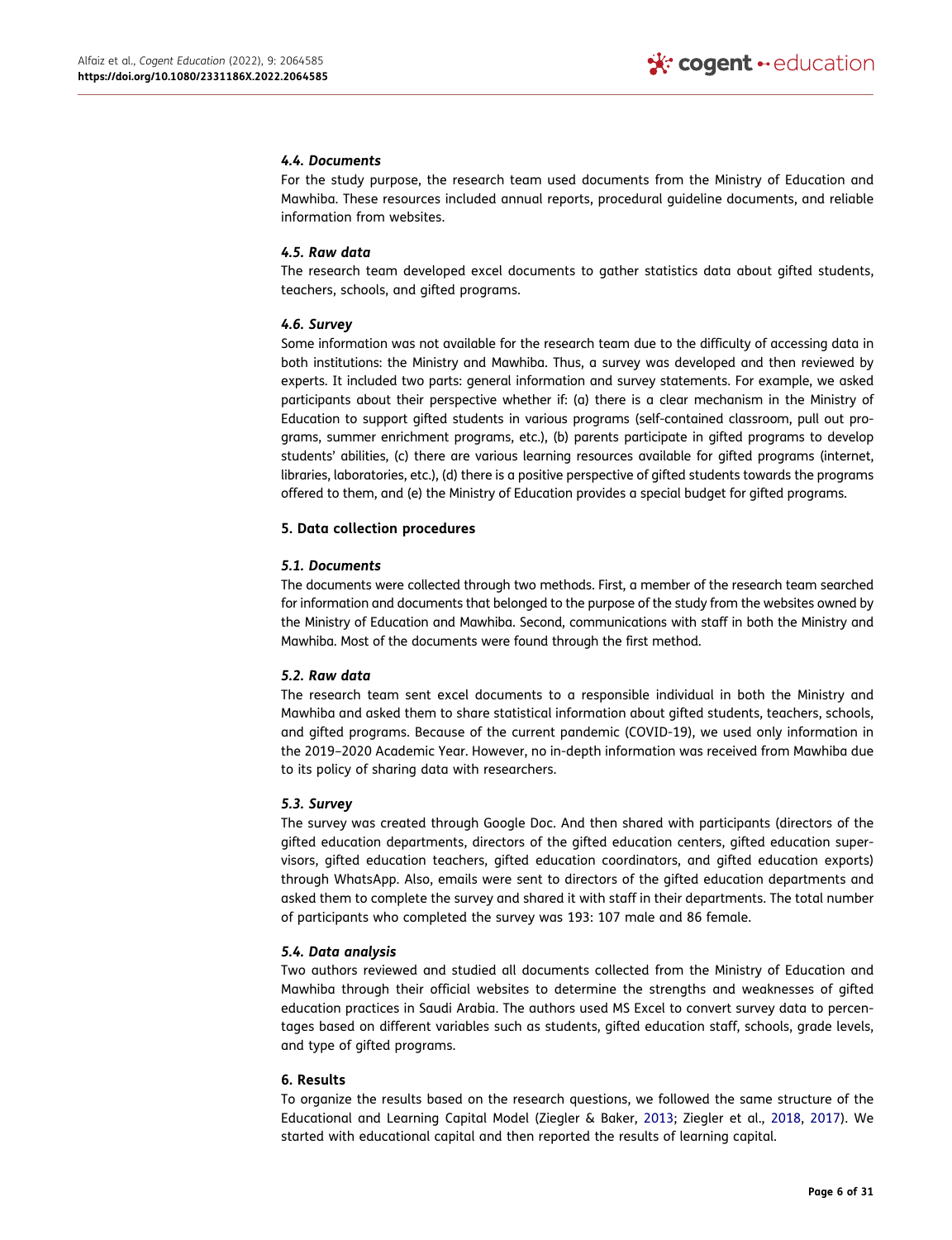<span id="page-7-0"></span>

| Program                     | Based on Total Students in SA* |      |                                                           | Table 2. Percentage of students in gifted education programs in the Ministry of Education based in school year 2019–2020 |      |      | School levels |      |             |                                                                                                                                        |      |      |
|-----------------------------|--------------------------------|------|-----------------------------------------------------------|--------------------------------------------------------------------------------------------------------------------------|------|------|---------------|------|-------------|----------------------------------------------------------------------------------------------------------------------------------------|------|------|
|                             |                                |      | Elementary school                                         |                                                                                                                          |      |      | Meddle school |      | High school |                                                                                                                                        |      |      |
|                             | All%                           | N%   | F%                                                        | All%                                                                                                                     | м%   | F%   | All%          | N%   | F%          | All%                                                                                                                                   | N%   | F%   |
| Self-Contained              | 0.44                           | 0.39 | 0.49                                                      | 0.28                                                                                                                     | 0.28 | 0.28 | 0.50          | 0.44 | 0.56        | 0.47                                                                                                                                   | 0.39 | 0.56 |
| Classroom                   |                                |      |                                                           |                                                                                                                          |      |      |               |      |             |                                                                                                                                        |      |      |
| Pull-Out                    | 0.64                           | 0.58 | 0.71                                                      | 0.91                                                                                                                     | 1.00 | 0.82 | 0.50          | 0.34 | 0.68        | 0.47                                                                                                                                   | 0.28 | 0.72 |
| Evening and<br>Saturday     | 0.23                           | 0.28 | 0.18                                                      | 0.19                                                                                                                     | 0.22 | 0.16 | 0.25          | 0.29 | 0.21        | 0.29                                                                                                                                   | 0.32 | 0.25 |
| Gifted Education<br>Centers | 1.21                           | 1.14 | 1.29                                                      | 1.04                                                                                                                     | 111  | 0.95 | 1.17          | 1.03 | 1.32        | 1.29                                                                                                                                   | 117  | 1.45 |
| Gifted School               | 0.06                           | 0.07 | 0.06                                                      | 0.00                                                                                                                     | 0.00 | 0.00 | 0.10          | 0.11 | 0.09        | 0.09                                                                                                                                   | 0.09 | 0.10 |
| Acceleration                | 0.01                           | 0.01 | 0.01                                                      | ⋚                                                                                                                        | ⋚    | ⋚    | ⋚             | ₹    | ₹           | ⋚                                                                                                                                      | ⋚    | ⋚    |
|                             |                                |      | Note: * Students in grades 1 to 3 were removed from these |                                                                                                                          |      |      |               |      |             | statistics since no gifted education programs were available for them; Percentage of students, who received gifted education services, |      |      |

| 3<br>ś<br>ׇ֚֘֝֬<br>ׇ֚֘֝֬                                          |                                                           |
|-------------------------------------------------------------------|-----------------------------------------------------------|
| i<br>١                                                            | ì<br>ī<br>ا م                                             |
|                                                                   | Ī<br>i<br>j<br>Ó                                          |
| ì<br>ׇ֚֚֘֝֝                                                       |                                                           |
| Ó<br>֖֖֖ׅ֖֖֧ׅׅ֖֧ׅ֖֧֪֪ׅ֖֧ׅ֧֚֚֚֚֚֚֚֚֚֚֚֚֚֚֚֚֚֚֚֚֚֚֡֝֝֝֝֝֓֞֝֬֓֬֝֓֞֝֬ | i<br>$\overline{a}$<br>i<br>i<br>$\overline{\phantom{a}}$ |
| ese statı:                                                        | l<br>$\mathbf{I}$<br>ngle<br>)<br>)<br>)                  |
| Í<br>١<br>֠<br>ī                                                  | $= 1$<br>í<br>ī<br>֦֧֦֧֦<br>ī                             |
| į                                                                 | II<br>S<br>í<br>ì<br>S<br>Ó<br>ś                          |
| i                                                                 | Ś<br>ĭ                                                    |
| i<br>j                                                            | :<br>ł<br>١                                               |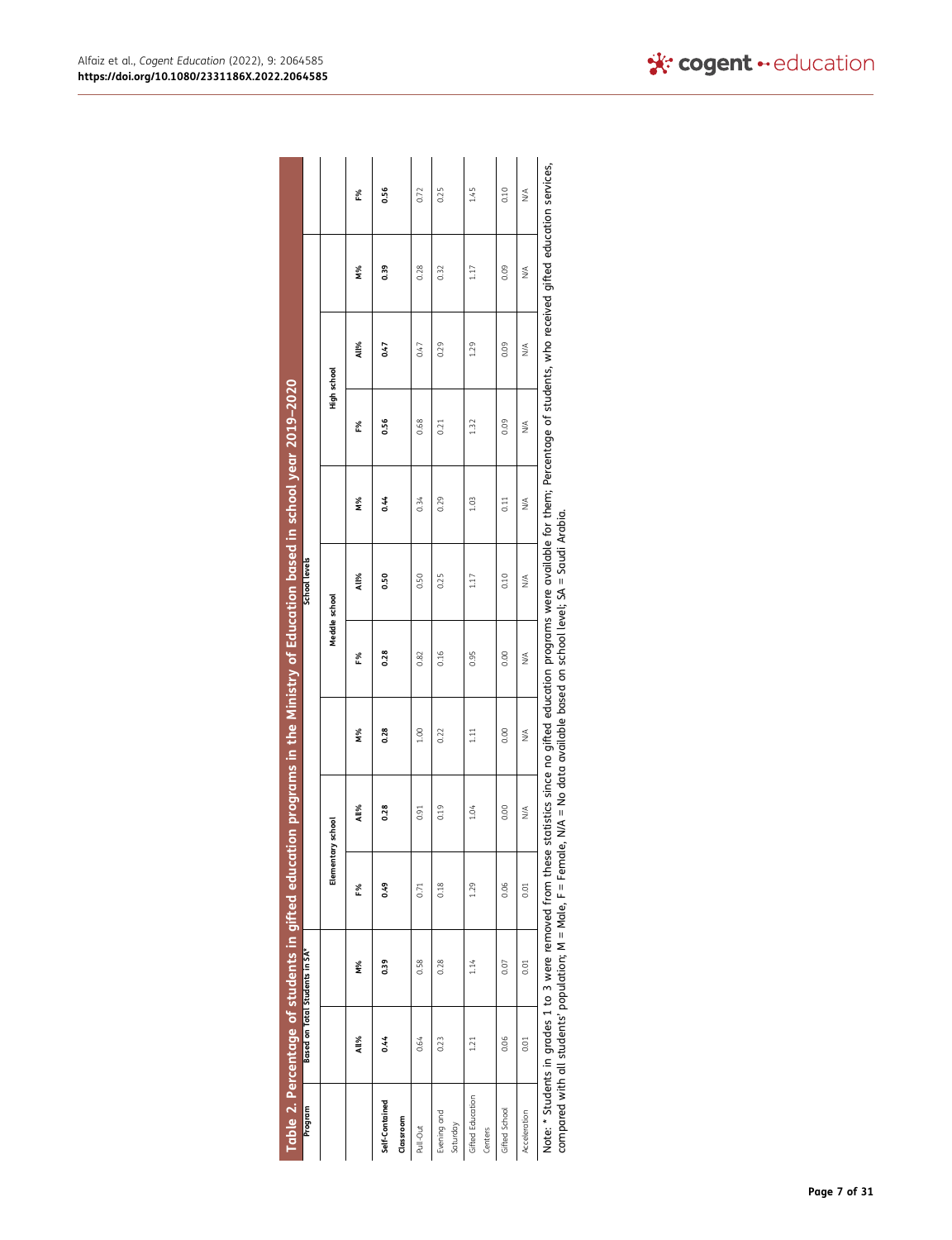#### *6.1. Educational capital*

The educational capital includes five subcomponents: didactic, social, infrastructural, cultural, and economic resources. We presented the results of the current status and then reported the perspective of gifted education specialists about each subcomponent.

#### *6.1.1. The didactic educational capital- current status*

<span id="page-8-6"></span>Gifted students in Saudi Arabia are identified by an official instrument called: Mawhiba Multiple Cognitive Aptitude Test (MMCAT), developed by Mawhiba in 2011 (National Center for Measurement, [2018](#page-30-15)). The Ministry also used another instrument called: General Ability Test (Aljughaiman, [2018](#page-29-5)). According to the Ministry of Education, in 2019, 1.12% of total students (1.24% males and 0.98% females) were identified as gifted by MMCAT while the other instrument identified 0.43% of total students in Saudi Arabia. Students nominated to MMCAT by two methods: teachers or self-nomination (by students or parents).

<span id="page-8-5"></span><span id="page-8-2"></span>Two types of gifted education programs are offered to students in Saudi Arabia: enrichment and acceleration (The Ministry of Education, [2019\)](#page-30-16). In 2019, the total number of students in public and private sectors from grades 4 to 12 was approximately 4,220,000 students. Among these students, around 1.06% were identified as gifted students (General Administration of Gifted, [2019\)](#page-29-22). The low number of gifted students who are identified yearly may attribute to the fact that most gifted programs in Saudi Arabia focus on STEM majors and ignore other talents, such as gifted students in social sciences. Table [2](#page-7-0) presented the number of students who participated in enrichment and acceleration programs implemented by the Ministry of Education in 2019. It should be noted that the number of students who received services from Mawhiba was not included in Table [2](#page-7-0) because no data were available in detail.

<span id="page-8-0"></span>**Enrichment Programs**. The term enrichment refers to "richer and more varied educational experiences, a curriculum that is modified to provide greater depth and breadth than is generally provided" (Davis et al., [2013,](#page-29-23) p. 127). Different types of enrichment programs are implemented in Saudi Arabia since 2000 based on an institution capacity: the Ministry of Education and Mawhiba. These programs are offered to students from grade 4 to grade 12.

<span id="page-8-3"></span>*Summer Enrichment Program* **(SEP)**. The SEPs are recently focused on Science, Technology, Engineering, and Mathematics (STEM) and implemented in two routes: academic or research. Mawhiba implements its SEPs at universities, research centers, and schools inside and outside Saudi Arabia by faculty members, researchers, and teachers (Mawhiba, [2020\)](#page-30-17). Mawhiba has developed 28 enrichment units in STEM in collaboration with the Center for Talented Youth (CTY) at Johns Hopkins. The SEPs are presented as part-time or residential programs based on students' age. The number of students who are participated in the SEPs each year is varied. For example, in summer 2019, around 6337 students (18,040 students were identified as gifted in that year) benefited from SEPs presented by Mawhiba (Mawhiba, [2021](#page-30-18)-a). The Ministry of Education has suspended its SEPs recently.

<span id="page-8-4"></span><span id="page-8-1"></span>*Self-Contained Classroom Program*. Both the Ministry and Mawhiba have offered this type of program and set their requirements to open these classrooms (GAG, [2016-](#page-29-24)a; Mawhiba, [2021-](#page-30-19)b). Not all gifted students identified in Saudi Arabia are accepted in this program due to the limitation of seats and eligibility requirements. For example, in the school year 2019–2020, 32.7% of total gifted students (45,084) in the Ministry were enrolled in these classrooms. Around 1.29% of schools in the Ministry of Education hosted this kind of program (Table [3\)](#page-9-0). The percentage of students (based on gender and school levels) who benefited from this program in the Ministry of Education is presented in Table [2](#page-7-0). Mawhiba mentioned that around 1998 students had enrolled in a self-contained classroom program in 2019, and it was implemented in 78 schools in eight cities around the kingdom of Saudi Arabia (Mawhiba, [2021](#page-30-18)-a). Gifted students are taught regular curricula and then received extracurricular focused mainly on STEM disciplines for part of the school day. It should be noted that the Ministry has its general standards for developing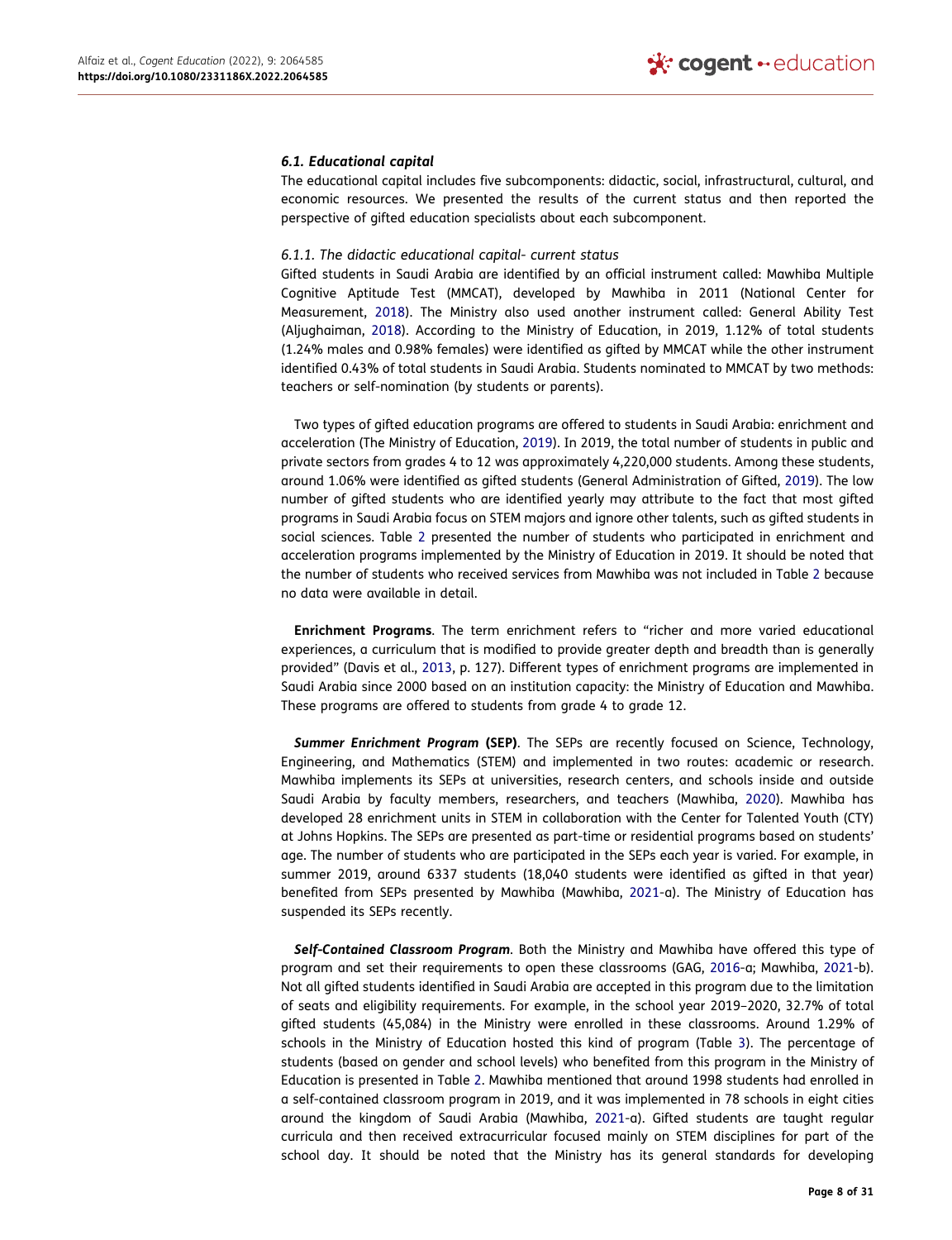<span id="page-9-0"></span>

| Program               |         |      | Table 3. Spread of gifted education programs in schools in the Ministry of Education based in school year 2019–2020<br>All Schools* |      |      |               |           | School levels |      |             |      |      |
|-----------------------|---------|------|-------------------------------------------------------------------------------------------------------------------------------------|------|------|---------------|-----------|---------------|------|-------------|------|------|
|                       |         |      | Elementary school                                                                                                                   |      |      | Meddle school |           |               |      | High school |      |      |
| All%                  | v.<br>N | ఔ    | All%                                                                                                                                | 8g   | F%   | <b>All%</b>   | <b>N%</b> | F%            | All% | 8<br>N%     | F%   |      |
| Contained<br>Self-    | 1.29    | 1.10 | 1.47                                                                                                                                | 0.77 | 0.65 | 0.88          | 2.05      | 1.61          | 2.52 | 1.98        | 1.57 | 2.41 |
| Classroom<br>Pull-Out | 4.21    | 2.72 | 5.58                                                                                                                                | 5.12 | 4.35 | 5.89          | 4.05      | 1.54          | 6.74 | 3.74        | 1.06 | 6.51 |
| School<br>Gifted      | 0.04    | 0.05 | 0.04                                                                                                                                |      |      |               | 0.09      | 0.09          | 0.08 | 0.10        | 0.10 | 0.10 |
|                       |         |      | Note: *Percentage of aifted education programs in all schools in Saudi Arabia: M = Schools for Males F = Schools for Females        |      |      |               |           |               |      |             |      |      |

hools for Females. Note: \*Percentage of gifted education programs in all schools in Saudi Arabia; M = Schools for Males, F = Schools for Females. ដ្ល viales, F ĕ ă ž ė ig<br>A Ξ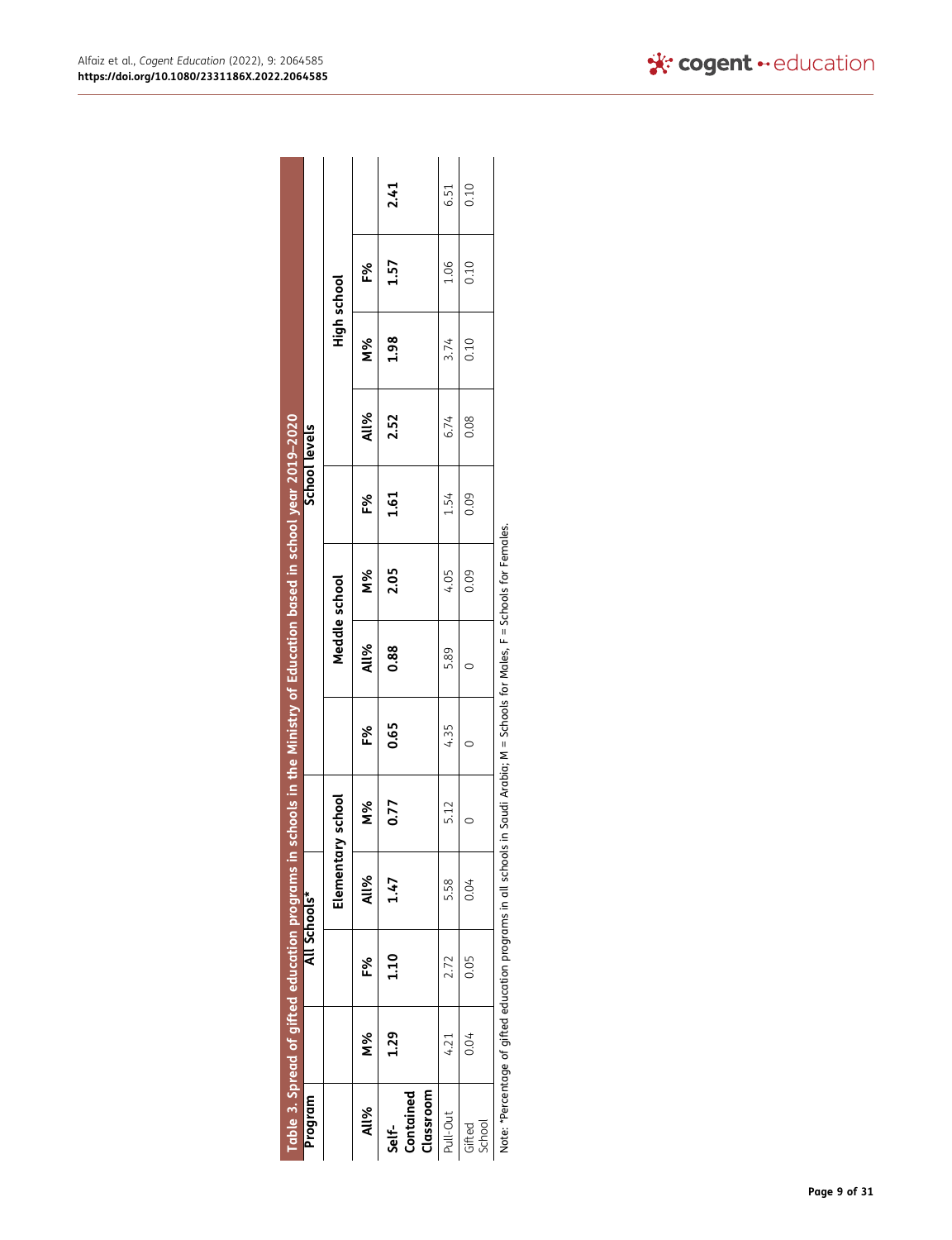enrichment units as extracurricular for gifted students, while Mawhiba has developed 156 textbooks as extracurricular since 2009 (GAG, [2016-](#page-29-24)a; Mawhiba, 2021-b).

<span id="page-10-1"></span>*Pull-Out Program*. Only the Ministry of Education offers this type of program in particular schools around the kingdom for students in grades 4 to 11 (GAG, [2016-](#page-29-25)b). The purpose of this program is to nurturing gifted students by providing a motivating and attractive educational environment based on specific standards to invest these capabilities to reach their maximum limits while maximizing equal educational opportunities for gifted students in a regular classroom (GAG, [2016-](#page-29-25)b). The focus of the pull-out program is to promote gifted students in two areas: thinking strategies and personal skills. Approximately 4.21% of total schools in Saudi Arabia hosted pull-out program (5.12% in elementary schools, 4.05% in middle schools, and 3.74% in high schools) Table [3](#page-9-0). The percentage of students (based on gender and school levels) who benefited from the pull-out program is presented in Table [2](#page-7-0).

<span id="page-10-0"></span>*Evening and Saturday Program*. Part of identified gifted students does not receive services in their schools. Thus, the Ministry and Mawhiba have developed a number of evening and Saturday programs to serve these students in different cities in Saudi Arabia (General Administration of Gifted, [2015;](#page-29-26) Mawhiba, [2020,](#page-30-17) Mawhiba, [2021](#page-30-18)-a). In the Ministry, enrichment units are developed around scientific problems, and gifted students receive around 30 hours of training to develop their thinking and personal skills. In contrast, Mawhiba uses the same extracurricular that are used in the self-contained classroom program as teaching units in the Saturday program. In the Ministry of Education, the percentage of gifted students who benefited from this type of program is 0.23% of the total students in Saudi Arabia. Table [2](#page-7-0) illustrated the percentage of students (based on gender and school levels) who benefited from the evening and Saturday program in the Ministry of Education. Mawhiba presents this program in two methods: in-person and online for seven weeks each semester with a total of 28 hours, and around 1404 students had enrolled in this program in 2019 (Mawhiba-2021-a).

*Gifted Education Centers*. Only the Ministry of Education offers this program in its 91 gifted education centers around the kingdom: 41 for males and 50 for females (General Administration of Gifted, [2019](#page-29-22)). The aim of this program is to serve 1% of total students in any educational district (General Administration of Gifted, [2019\)](#page-29-22). In Saudi Arabia, there are 94 educational districts: 47 for males and 47 for females. Most educational programs provided by the centers focus on creative problem solving and research skills programs. Some educational districts have more than one gifted education center. In 2019, gifted education centers had served around 1.21% of total students. The percentage of gifted students (based on gender and school levels) who benefited from this program is presented in Table [2](#page-7-0).

*Gifted Schools*. Only the Ministry of Education offers this program in its public schools in middle and high schools (General Administration of Gifted, [2019](#page-29-22)). Based on its statistics, 0.06% of total schools in the Ministry of Education are now classified as gifted schools. Table [3](#page-9-0) illustrated the percentage of gifted schools in the Ministry of Education

*Mentorship Program*. This program is offered by Mawhiba for gifted students from age 15 to 18. The purpose of this program is to connect gifted students with distinguished supervisors (mostly faculty members) to develop students' abilities and skills based on their interests and to develop their scientific research skills and problem-solving strategies, in order to prepare the students to participate in the National Olympiad for Scientific Creativity (Mawhiba, 2020). The number of students who benefited from this program is not clear due to the difficulty of reaching accurate data.

*Olympiads and Competitions Program*. Mawhiba is collaborated with the Ministry to implement and participate in a number of national and international competitions. The purpose of this program is to identify and prepare high able students to have the honor of representing the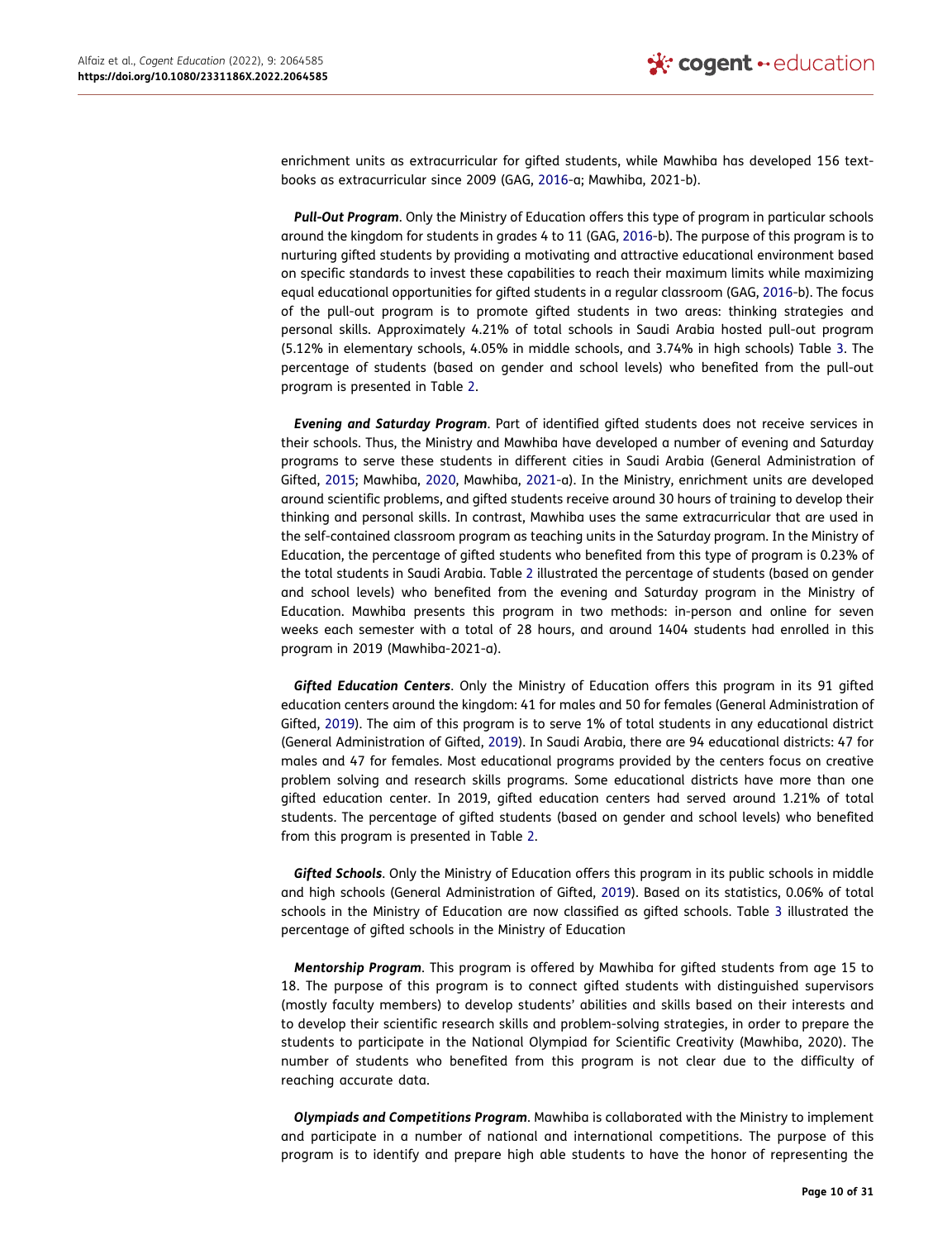<span id="page-11-0"></span>

|                                 |                                                                                                                                                                                                 |           | Table 4 Summary of Gifted Education Specialists' Perspectives about the Educational and Learning Capital Model |             |           |                                       |
|---------------------------------|-------------------------------------------------------------------------------------------------------------------------------------------------------------------------------------------------|-----------|----------------------------------------------------------------------------------------------------------------|-------------|-----------|---------------------------------------|
|                                 |                                                                                                                                                                                                 |           |                                                                                                                | Part A      |           |                                       |
| Capital                         | Statement                                                                                                                                                                                       |           | Participants' Responses                                                                                        |             |           | If Agreed, indicate your satisfaction |
|                                 |                                                                                                                                                                                                 | Agreed    | Not Agreed                                                                                                     | Do not know | Satisfied | Not satisfied                         |
| Didactic Educational<br>Capital | Ministry of Education<br>students in various<br>mechanism in the<br>to support gifted<br>There is a clear<br>programs                                                                           | 60.1%     | 31.8%                                                                                                          | 8.1%        | 47%       | 53%                                   |
|                                 | There is a training for<br>gifted education<br>teachers                                                                                                                                         | 6%<br>62. | 28.8%                                                                                                          | 8.6%        | 41.6%     | 58.4%                                 |
|                                 | students in different<br>designed for gifted<br>Curricula are<br>programs                                                                                                                       | 42.9%     | 44.9%                                                                                                          | 12.1%       | 46.1%     | 53.9%                                 |
|                                 | Programs offered to<br>during their general<br>gifted students are<br>education journey<br>sequence of care<br>based on the<br>principle of a                                                   | 48%       | 41.9%                                                                                                          | 10.1%       | 52.9%     | 47.1%                                 |
|                                 | contribute to develop<br>thinking and learning<br>skills, as well as<br>skills in an integrated<br>Programs offered to<br>personal and social<br>gifted students<br>their scientific,<br>manner | 64.6%     | 27.3%                                                                                                          | 8.1%        | 53.4%     | 46.6%                                 |
|                                 |                                                                                                                                                                                                 |           |                                                                                                                |             |           | (Continued)                           |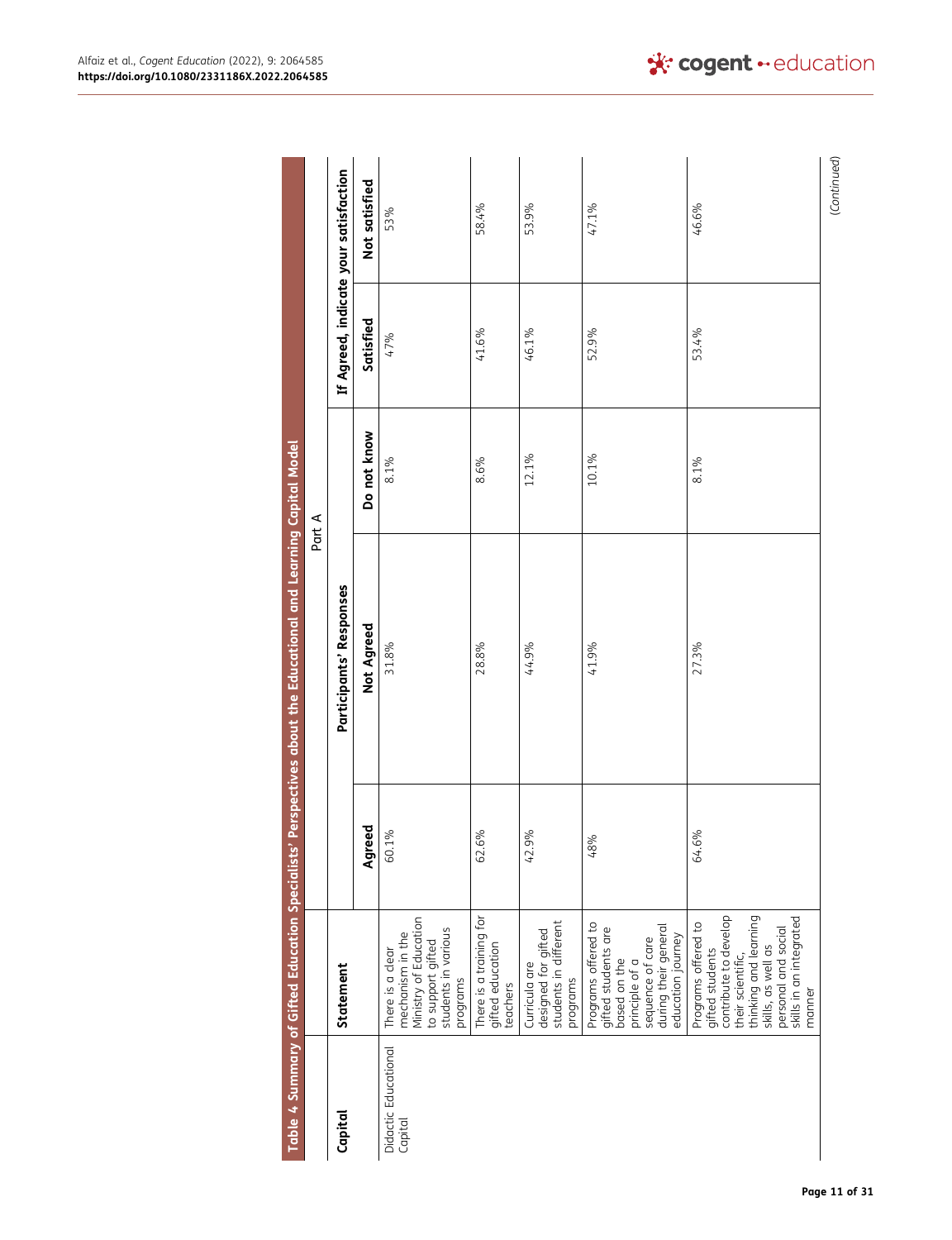| Table 4 (Continued)                    |                                                                                                     |           |                         |             |               |                                       |
|----------------------------------------|-----------------------------------------------------------------------------------------------------|-----------|-------------------------|-------------|---------------|---------------------------------------|
|                                        |                                                                                                     |           |                         | Part A      |               |                                       |
| Capital                                | Statement                                                                                           |           | Participants' Responses |             |               | If Agreed, indicate your satisfaction |
|                                        |                                                                                                     | Agreed    | Not Agreed              | Do not know | Satisfied     | Not satisfied                         |
| Social Educational<br>Capital          | Parents participate in<br>gifted programs to<br>develop students'<br>abilities                      | 21.2%     | 61.6%                   | 17.2%       | 38.8%         | 61.2%                                 |
|                                        | associations in Saudi<br>Arabia to support<br>gifted programs<br>There are                          | 27.3%     | 51%                     | 21.7%       | 25.8%         | 74.2%                                 |
|                                        | number of specialists<br>There is a sufficient<br>working in the field<br>of gifted education       | 17.2%     | 68.7%                   | 14.1%       | $\frac{4}{2}$ | $\sum_{i=1}^{n}$                      |
| Educational Capital<br>Infrastructural | (buildings, activities<br>classrooms)<br>infrastructure for<br>gifted programs<br>There is an       | 8%<br>25. | 69.7%                   | 4.5%        | 32.6%         | 67.4%                                 |
|                                        | learning resources<br>(internet, libraries,<br>labs…etc)<br>have a variety of<br>Gifted programs    | 36.9%     | 53.5%                   | 9.6%        | 31.7%         | 68.3%                                 |
|                                        | providing programs<br>for gifted students<br>research centers<br>Universities and<br>participate in | 36.9%     | 43.4%                   | 19.7%       | 40.9%         | 59.1%                                 |
|                                        |                                                                                                     |           |                         |             |               | (Continued)                           |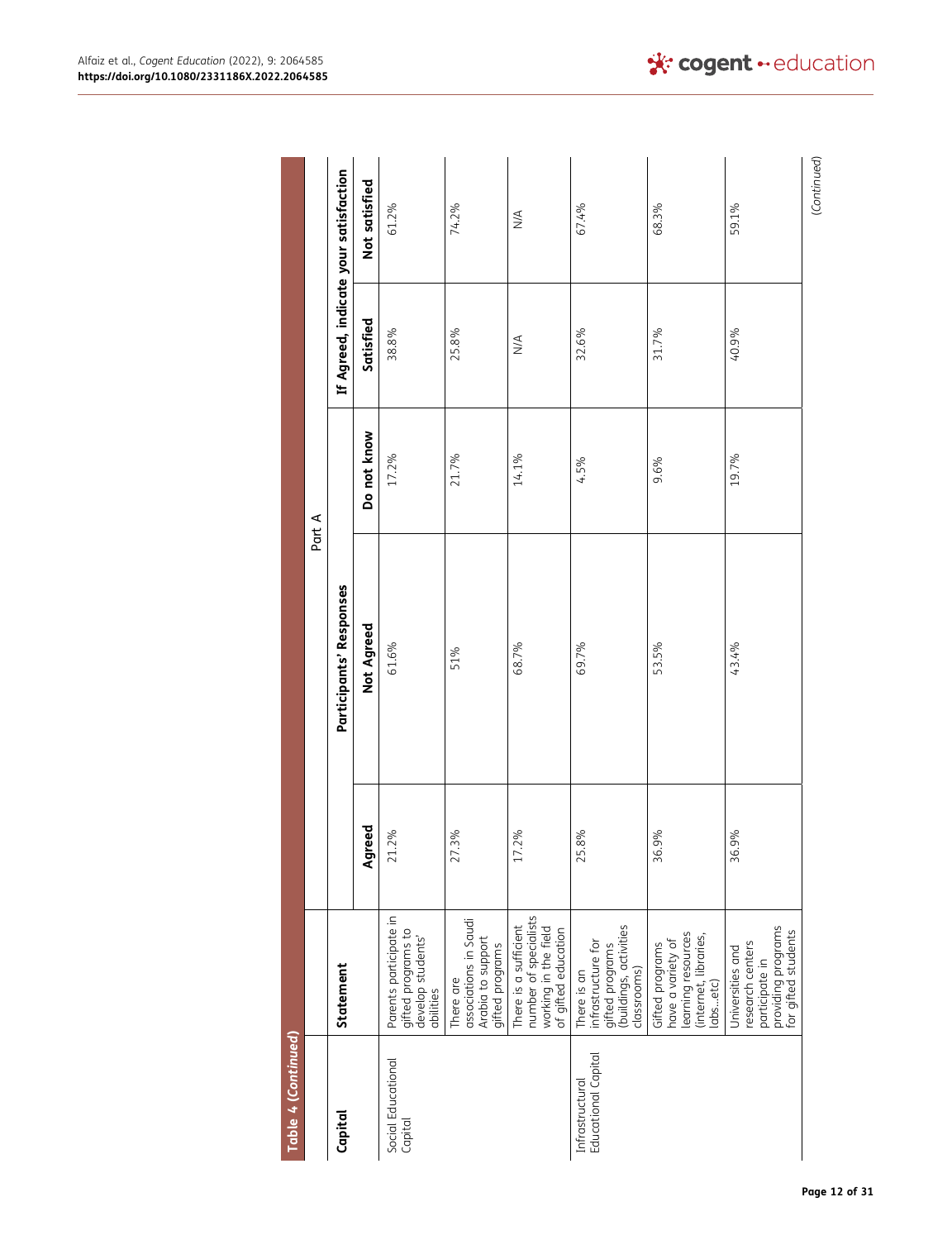| Table 4 (Continued)             |                                                                                   |        |                         |             |               |                                       |
|---------------------------------|-----------------------------------------------------------------------------------|--------|-------------------------|-------------|---------------|---------------------------------------|
|                                 |                                                                                   |        |                         | Part A      |               |                                       |
| Capital                         | Statement                                                                         |        | Participants' Responses |             |               | If Agreed, indicate your satisfaction |
|                                 |                                                                                   | Agreed | <b>Not Agreed</b>       | Do not know | Satisfied     | Not satisfied                         |
| Cultural Educational<br>Capital | society has a positive<br>view toward gifted<br>individuals                       | 66.7%  | 20.2%                   | 13.1%       | $\frac{4}{2}$ | $\stackrel{\triangle}{\geq}$          |
|                                 | positive view toward<br>gifted programs<br>Parents have a                         | 48.5%  | 34.3%                   | 17.2%       | $\frac{4}{2}$ | $\stackrel{\triangle}{\geq}$          |
|                                 | toward the programs<br>Gifted students have<br>offered to them<br>a positive view | 49%    | 32.8%                   | 18.2%       | $\frac{4}{2}$ | $\stackrel{\triangleleft}{\geq}$      |
|                                 | giftedness is adopted<br>by the Ministry of<br>A clear definition of<br>Education | 72.2%  | 18.7%                   | 8.6%        | 69.9%         | 30.1%                                 |
|                                 |                                                                                   |        |                         |             |               | (Continued)                           |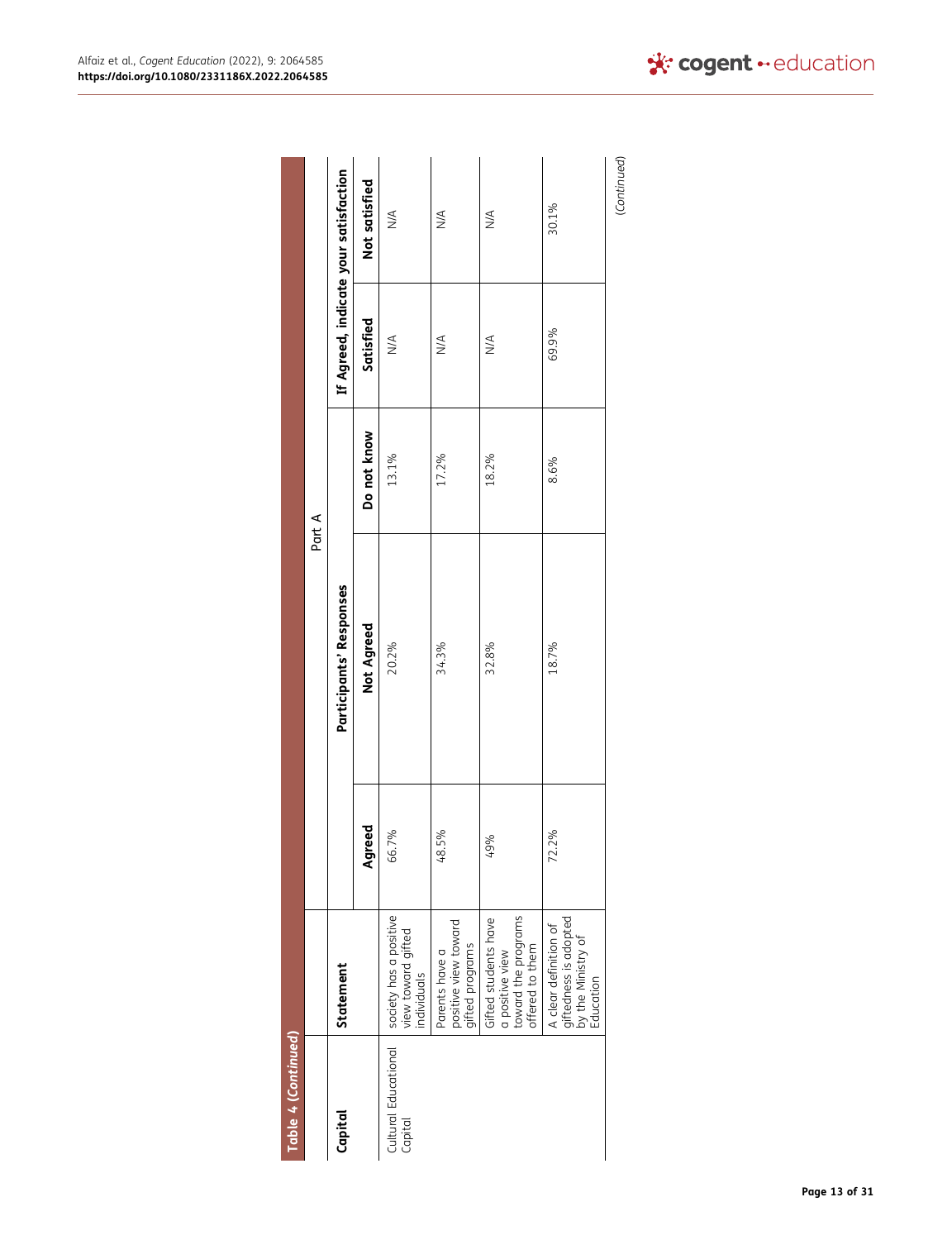| Table 4 (Continued)             |                                                                                                                              |           |                         |             |           |                                       |
|---------------------------------|------------------------------------------------------------------------------------------------------------------------------|-----------|-------------------------|-------------|-----------|---------------------------------------|
|                                 |                                                                                                                              |           |                         | Part A      |           |                                       |
| Capital                         | Statement                                                                                                                    |           | Participants' Responses |             |           | If Agreed, indicate your satisfaction |
|                                 |                                                                                                                              | reed<br>ğ | <b>Not Agreed</b>       | Do not know | Satisfied | Not satisfied                         |
| Educational Capital<br>Economic | Education provides a<br>  special budget for<br>  gifted programs<br>The Ministry of                                         | 22.7%     | 57.6%                   | 19.7%       | 22.6%     | 77.4%                                 |
|                                 | whether in public or<br>private sectors<br>entities supporting<br>gifted programs in<br>Saudi Arabia vary<br>The sources and | 35.9%     | 48%                     | 16.2%       | 29.9%     | 70.1%                                 |
|                                 | financially to develop<br>the gifts of their<br>children<br>Parents spend                                                    | 47.5%     | 27.8%                   | 24.7%       | 41.4%     | 58.6%                                 |
|                                 | scholarships and<br>support institutions<br>for gifted programs<br>There are                                                 | 50%       | 27.8%                   | 22.2%       | 40.3%     | 59.7%                                 |
|                                 |                                                                                                                              |           |                         |             |           | (Continued)                           |

Alfaiz et al., *Cogent Education* (2022), 9: 2064585 **https://doi.org/10.1080/2331186X.2022.2064585**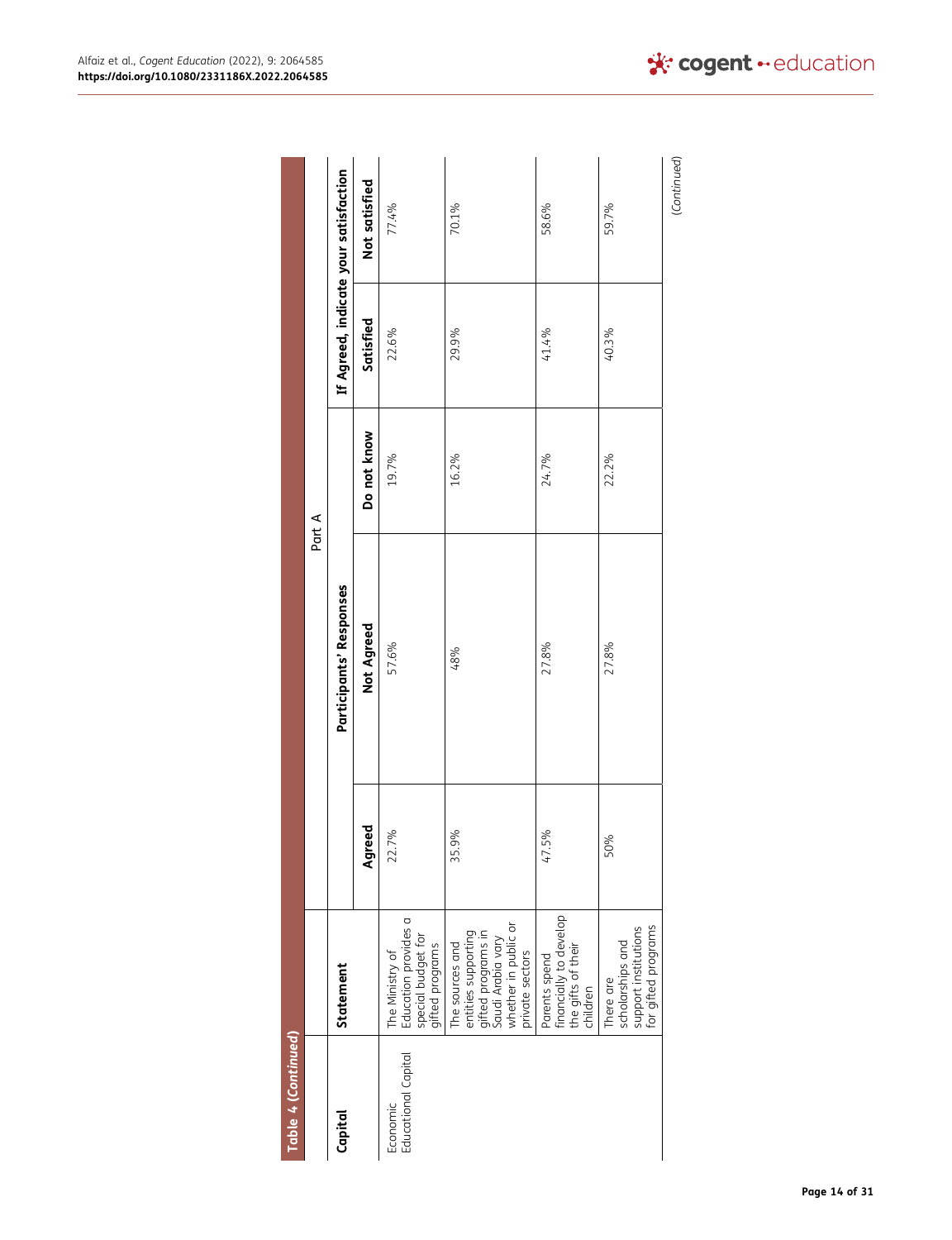| Table 4 (Continued)             |                                                                                                                                                  |          |                         |             |               |                                       |
|---------------------------------|--------------------------------------------------------------------------------------------------------------------------------------------------|----------|-------------------------|-------------|---------------|---------------------------------------|
|                                 |                                                                                                                                                  |          |                         | Part A      |               |                                       |
| Capital                         | Statement                                                                                                                                        |          | Participants' Responses |             |               | If Agreed, indicate your satisfaction |
|                                 |                                                                                                                                                  | Agreed   | Not Agreed              | Do not know | Satisfied     | Not satisfied                         |
| Attentional Learning<br>Capital | students to engage<br>in developing their<br>Gifted programs<br>provide sufficient<br>time for gifted<br>aifts                                   | 41.9%    | 43.9%                   | 14.1%       | 41.2%         | 58.8%                                 |
|                                 | Gifted students are<br>motivated to learn                                                                                                        | 79.8%    | 14.1%                   | 6.1%        | 71.3%         | 28.7%                                 |
|                                 | recreational activities<br>  programs designed<br>  to develop students'<br>  gifts<br>students tend to be<br>Programs for gifted<br>rather than | 41.4%    | 49.5%                   | $9.1\%$     | 20.2%         | 79.8%                                 |
|                                 | actual interest areas<br>Programs offered to<br>gifted students are<br>related to their                                                          | 38.9%    | 50.5%                   | 10.6%       | 55.6%         | 44.4%                                 |
| Episodical Learning<br>Capital  | Gifted students find<br>enjoyable in gifted<br>programs                                                                                          | 65.7%    | 23.7%                   | 10.6%       | $\frac{4}{2}$ | $\stackrel{\triangleleft}{\geq}$      |
|                                 | Schools contribute to<br>the development of<br>students' gifts                                                                                   | ্ঠ<br>51 | 36.9%                   | 12.1%       | 43%           | 57%                                   |
|                                 |                                                                                                                                                  |          |                         |             |               | (Continued)                           |

\* cogent · education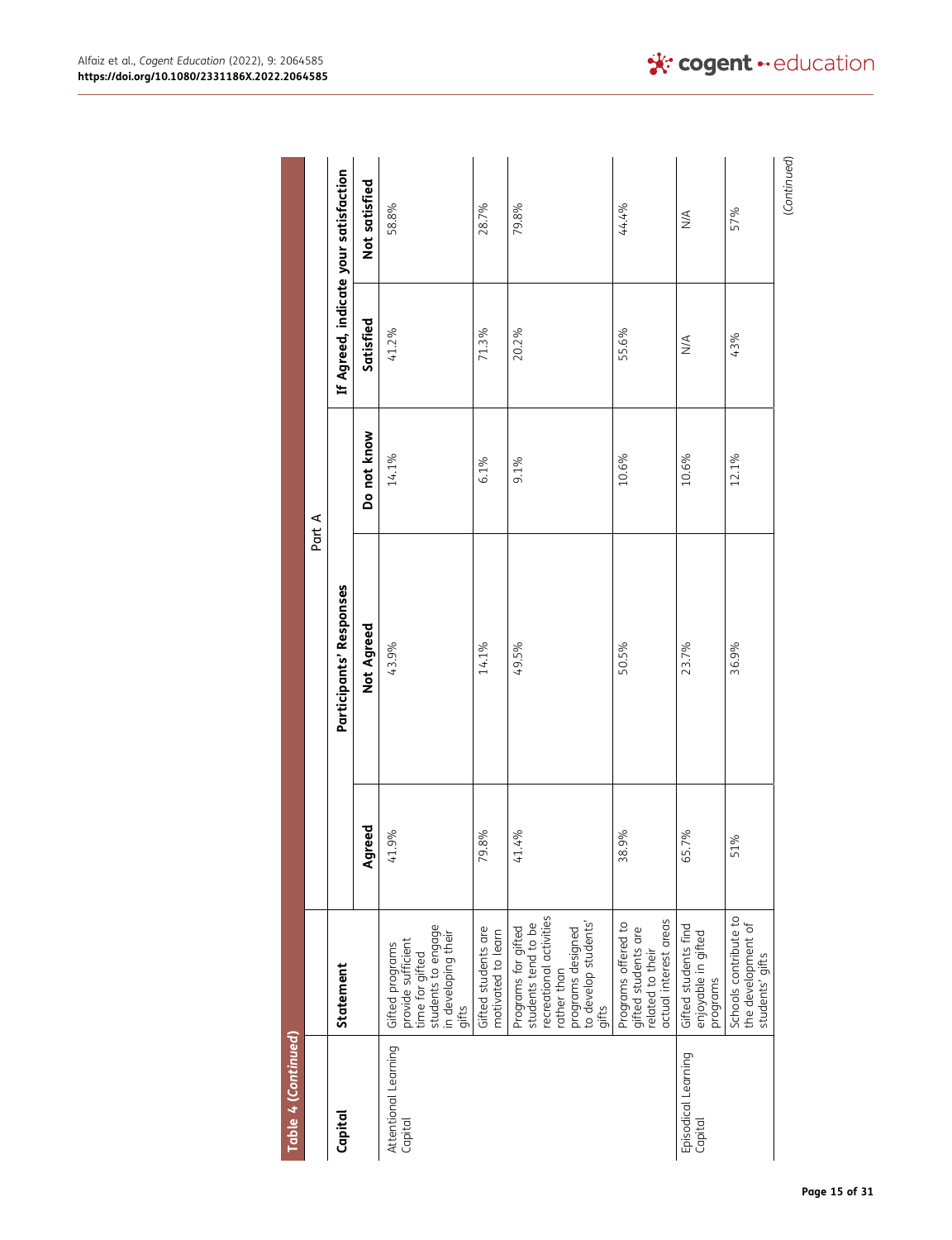| Table 4 (Continued)            |                                                                                                                                                        |        |                         |             |           |                                       |
|--------------------------------|--------------------------------------------------------------------------------------------------------------------------------------------------------|--------|-------------------------|-------------|-----------|---------------------------------------|
|                                |                                                                                                                                                        |        |                         | Part A      |           |                                       |
| Capital                        | Statement                                                                                                                                              |        | Participants' Responses |             |           | If Agreed, indicate your satisfaction |
|                                |                                                                                                                                                        | Agreed | Not Agreed              | Do not know | Satisfied | Not satisfied                         |
| Telic Learning Capital         | students towards<br>Gifted programs<br>motivate gifted<br>earning                                                                                      | 75.3%  | 18.2%                   | 6.6%        | 61.4%     | 38.6%                                 |
|                                | professional needs of<br>Gifted programs are<br>linked to the future<br>the gifted                                                                     | 39.4%  | 42.4%                   | 18.2%       | 50%       | 50%                                   |
| Organismic Learning<br>Capital | Gifted programs are<br>their healthy habits<br>gifted students and<br>(food, sports, sleep)<br>developing the<br>physical aspects of<br>concerned with | 20.2%  | 66.2%                   | 13.6%       | 44.3%     | 55.7%                                 |
| Actional Learning<br>Capital   | Gifted students<br>participate in<br>competitions<br>international                                                                                     | 48%    | 30.8%                   | 21.2%       | 48.4%     | 51.6%                                 |
|                                | Gifted students<br>participate in<br>competitions<br>international                                                                                     | 86.9%  | 5.1%                    | 8.1%        | 68.2%     | 31.8%                                 |
|                                | prizes in international<br>Gifted students win<br>competitions                                                                                         | 86.9%  | 5.6%                    | 7.6%        | 75%       | 25%                                   |
| Capital                        | Statement                                                                                                                                              | High   | Medium                  | Low         |           | Do not know                           |
|                                |                                                                                                                                                        |        |                         |             |           | (Continued)                           |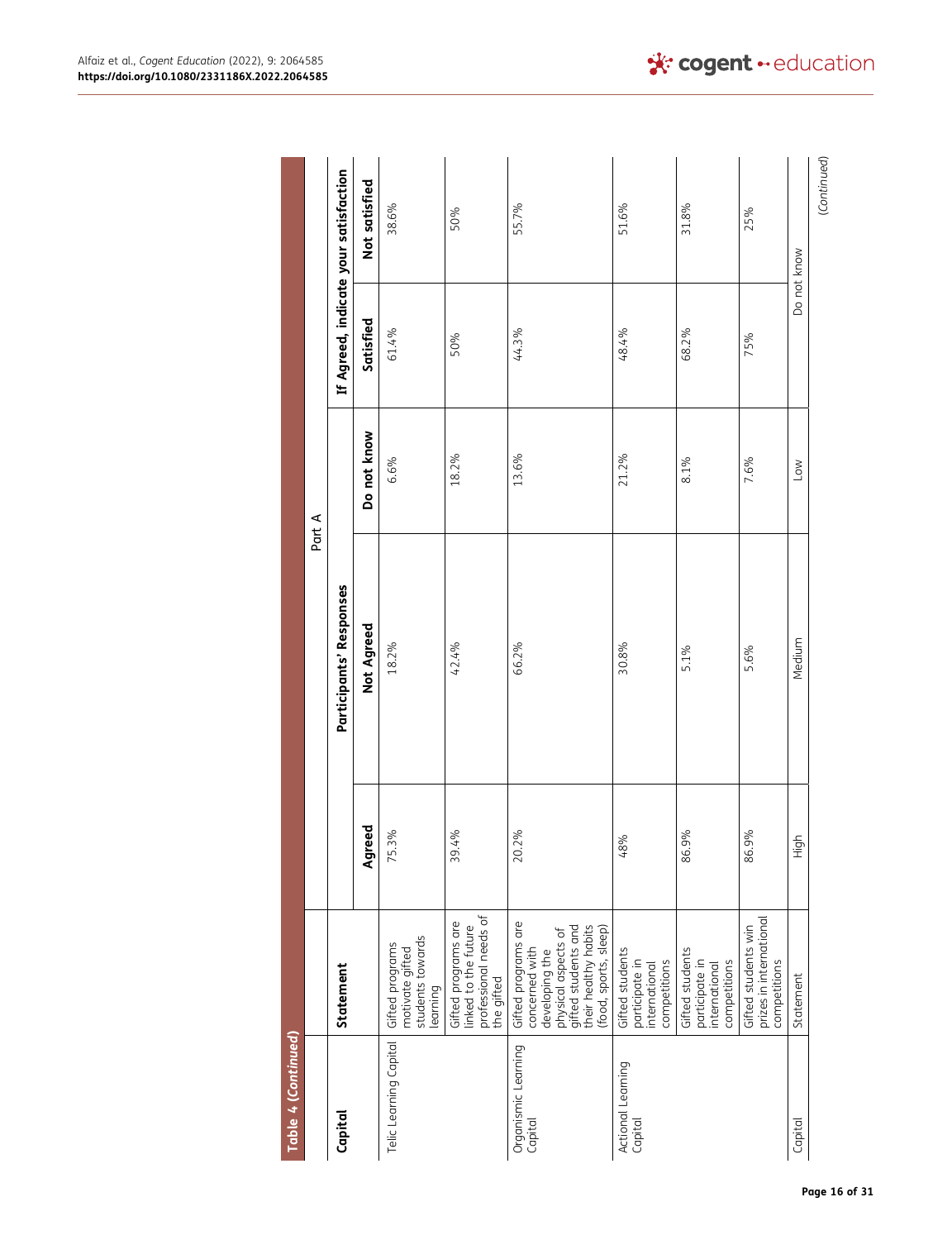| Table 4 (Continued)             |                                                                                                                             |        |               |                         |             |                                                   |                                       |
|---------------------------------|-----------------------------------------------------------------------------------------------------------------------------|--------|---------------|-------------------------|-------------|---------------------------------------------------|---------------------------------------|
|                                 |                                                                                                                             |        |               |                         | Part A      |                                                   |                                       |
| Capital                         | Statement                                                                                                                   |        |               | Participants' Responses |             |                                                   | If Agreed, indicate your satisfaction |
|                                 |                                                                                                                             | Agreed |               | Not Agreed              | Do not know | Satisfied                                         | Not satisfied                         |
| Cultural Educational<br>Capital | What is the level of<br>towards gifted<br>students to serve<br>their society in the<br>future?<br>expectations<br>society's | 49%    |               | 27.3%                   | 19.7%       |                                                   | 4%                                    |
|                                 | How do you evaluate<br>the perception of<br>gifted students by<br>their peers?                                              | 46.5%  |               | 37.9%                   | $11.6\%$    |                                                   | 4%                                    |
| Capital                         | Statement                                                                                                                   | /es    | $\frac{1}{2}$ | Do not know             |             | If yes, determine satisfaction                    |                                       |
|                                 |                                                                                                                             |        |               |                         | High        | Medium                                            | Low                                   |
| Didactic Educational<br>Capital | measured annually?<br>Gifted students'<br>satisfaction is                                                                   | 44.4   | 36.4          | 19.2                    | 33.3        | 46.8                                              | 19.8                                  |
|                                 | Parents' satisfaction<br>is measured<br>annually?                                                                           | 39.4   | 39.4          | 21.2                    | 36.6        | 41.6                                              | 21.8                                  |
|                                 | teachers' satisfaction<br>Gifted education<br>is measured<br>annually?                                                      | 39.4   | 47            | 13.6                    | 26.4        | 37.7                                              | 35.8                                  |
| Capital                         | Statement                                                                                                                   | /es    | $\frac{1}{2}$ | Do not know             |             | If yes, are these standards actually implemented? |                                       |
|                                 |                                                                                                                             |        |               |                         | High        | Medium                                            | Low                                   |
|                                 |                                                                                                                             |        |               |                         |             |                                                   | (Continued)                           |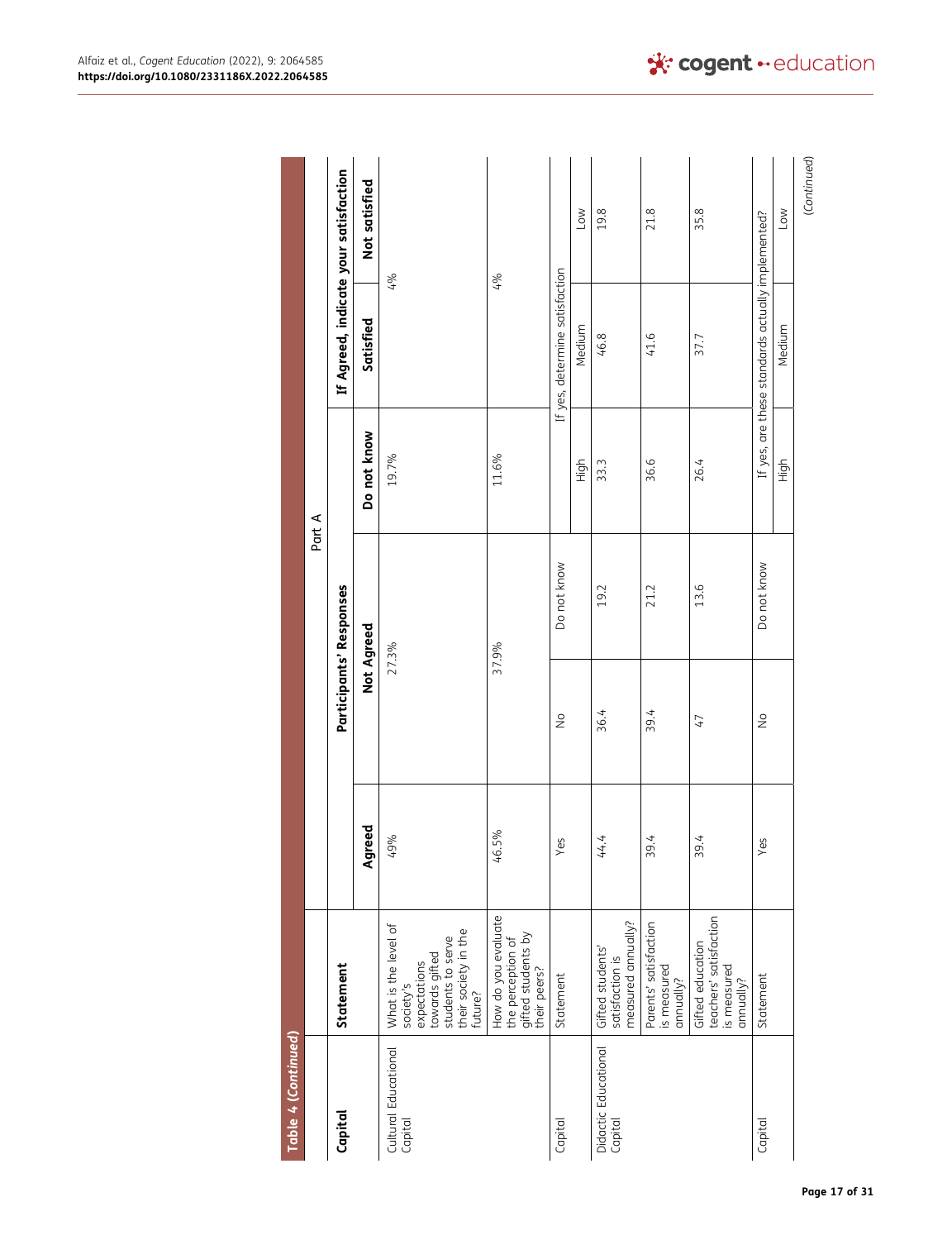| Table 4 (Continued)           |                                                                                           |        |      |                         |             |           |                                       |
|-------------------------------|-------------------------------------------------------------------------------------------|--------|------|-------------------------|-------------|-----------|---------------------------------------|
|                               |                                                                                           |        |      |                         | Part A      |           |                                       |
| Capital                       | Statement                                                                                 |        |      | Participants' Responses |             |           | If Agreed, indicate your satisfaction |
|                               |                                                                                           | Agreed |      | Not Agreed              | Do not know | Satisfied | Not satisfied                         |
| Social Educational<br>Capital | nominating gifted<br>education teacher?<br>Are there clear<br>standards for               | 55.1   | 29.3 | 15.7                    | 52.2        | 25.4      | 22.4                                  |
|                               | standards for<br>nominating gifted<br>Are there clear<br>supervisor?<br>education         | 47     | 31.3 | 21.7                    | 48.7        | 27.7      | 23.5                                  |
|                               | nominating director<br>of gifted education<br>Are there clear<br>standards for<br>center? | 33.8   | 33.3 | 32.8                    | 34.5        | 30.1      | 35.4                                  |

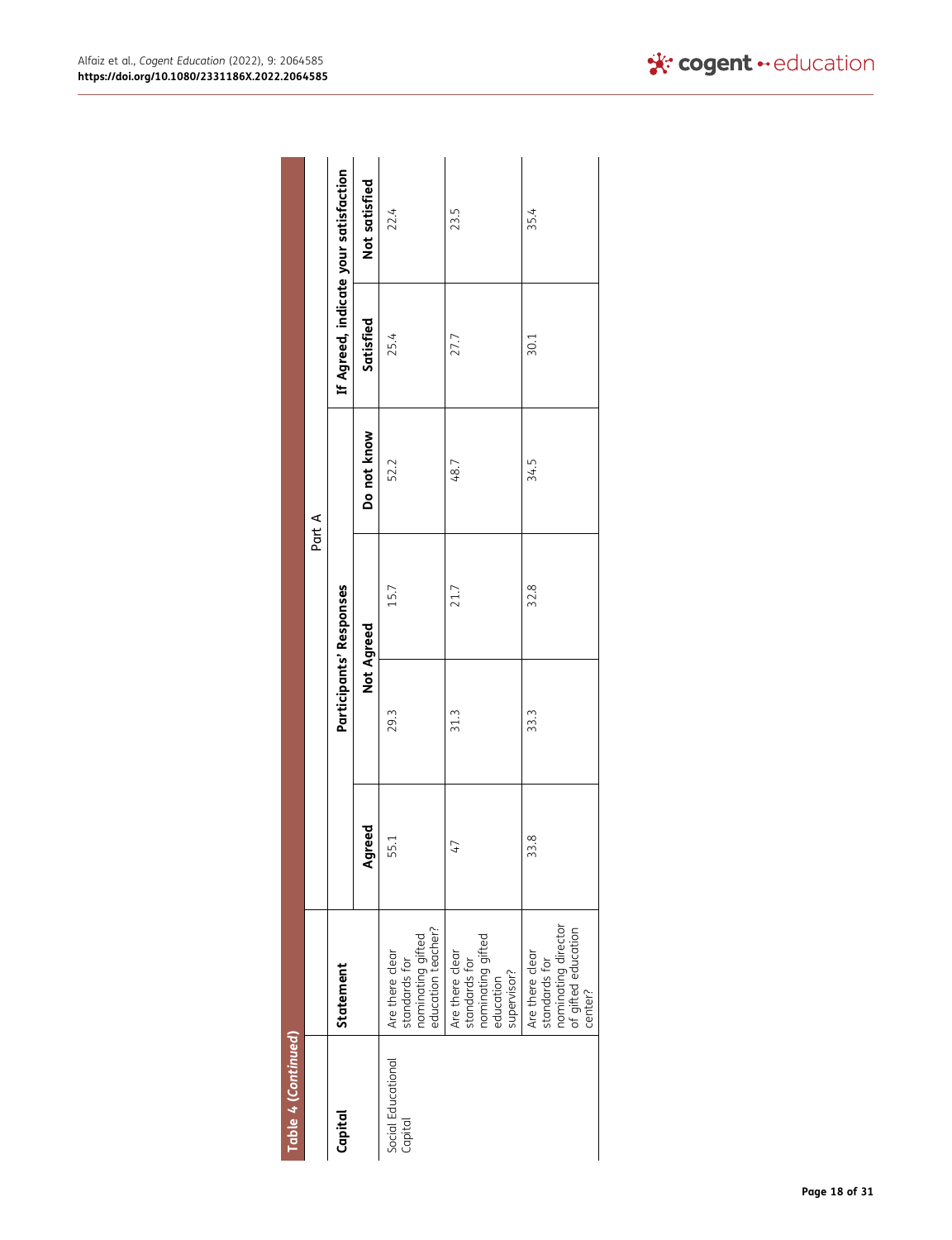<span id="page-19-0"></span>

| Table 5. Gifted education teachers and supervisors in the ministry of education based in<br>school year 2019-2020 |      |      |       |        |       |  |  |
|-------------------------------------------------------------------------------------------------------------------|------|------|-------|--------|-------|--|--|
| <b>Position</b>                                                                                                   | All  | Male | %     | Female | %     |  |  |
| Gifted<br>Education<br>Teachers in all<br>Programs                                                                | 4577 | 2457 | 53.68 | 2120   | 46.32 |  |  |
| Gifted<br>Education<br>Supervisors                                                                                | 348  | 170  | 48.85 | 178    | 51.15 |  |  |

<span id="page-19-1"></span>

| Table 6. Ratio (teachers to students and supervisors to teachers) in the ministry of education |  |
|------------------------------------------------------------------------------------------------|--|
| based in school year 2019–2020                                                                 |  |

| <b>Elements</b>         |        |        |        |
|-------------------------|--------|--------|--------|
|                         | All    | Male   | Female |
| Students                | 45,084 | 24,702 | 20.443 |
| Teachers                | 4577   | 2457   | 2120   |
| Supervisors             | 348    | 170    | 178    |
| Students to Teachers    | 9.9:1  | 10:1   | 9.6:1  |
| Teachers to Supervisors | 13.2:1 | 18.9:1 | 11.9:1 |

country in distinguished scientific competitions in different areas, such as mathematics, computer sciences, physics, and chemistry (Mawhiba, 2020). All students from 3<sup>rd</sup> to 12<sup>th</sup> grades have a right to enroll in these competitions, and later eligible students are selected and be prepared to participate in international Olympiads and competitions through intensive training (Mawhiba, 2020). According to Mawhiba (2021-a), more than 84,418 students have enrolled in national competition (Ibdaa) in 2019, and more than 35,000 students have received training to participate in international competitions since the establishment of the Olympiads and competitions program (Mawhiba, 2020).

<span id="page-19-3"></span><span id="page-19-2"></span>**Acceleration**: The term acceleration defines as a method to move a student, who is identified as gifted, from one grade level to another after they meet the acceleration requirements (General Administration of Gifted, [2017](#page-29-27)). Gifted students have a right to be accelerated twice during their journey in the general education system from grade  $4^{\text{th}}$  to  $5^{\text{th}}$ and/or from grade 7<sup>th</sup> to 8<sup>th</sup> (General Administration of Gifted, [2020\)](#page-29-28). In the school year 2019–2020, approximately 0.01% of total students in the Ministry of Education were accelerated (Table [2](#page-7-0)).

**Professional Development Workshops**. In both institutions, the Ministry and Mawhiba, gifted education teachers receive professional development workshops to teach gifted students. The number of training hours depends on gifted education types and the role of staff members. For example, the Ministry provides 66 hours of training for gifted education teachers to participate in a self-contained classroom program. In contrast, no information about the total hours of training from Mawhiba was available. However, Mawhiba mentioned in its internal report (2021) that more than 30,000 individuals have received training to implement its programs since 2000.

**Evaluation**. The Ministry and Mawhiba evaluate enrichment programs every year. The evaluation processes targeted students, parents, and teachers (GAG, [2016-](#page-29-24)a, b; General Administration of Gifted, [2015;](#page-29-26) Mawhiba, 2021-b; Mawhiba, n.d.-a). However, the results of these evaluations are not available for the authors of the current study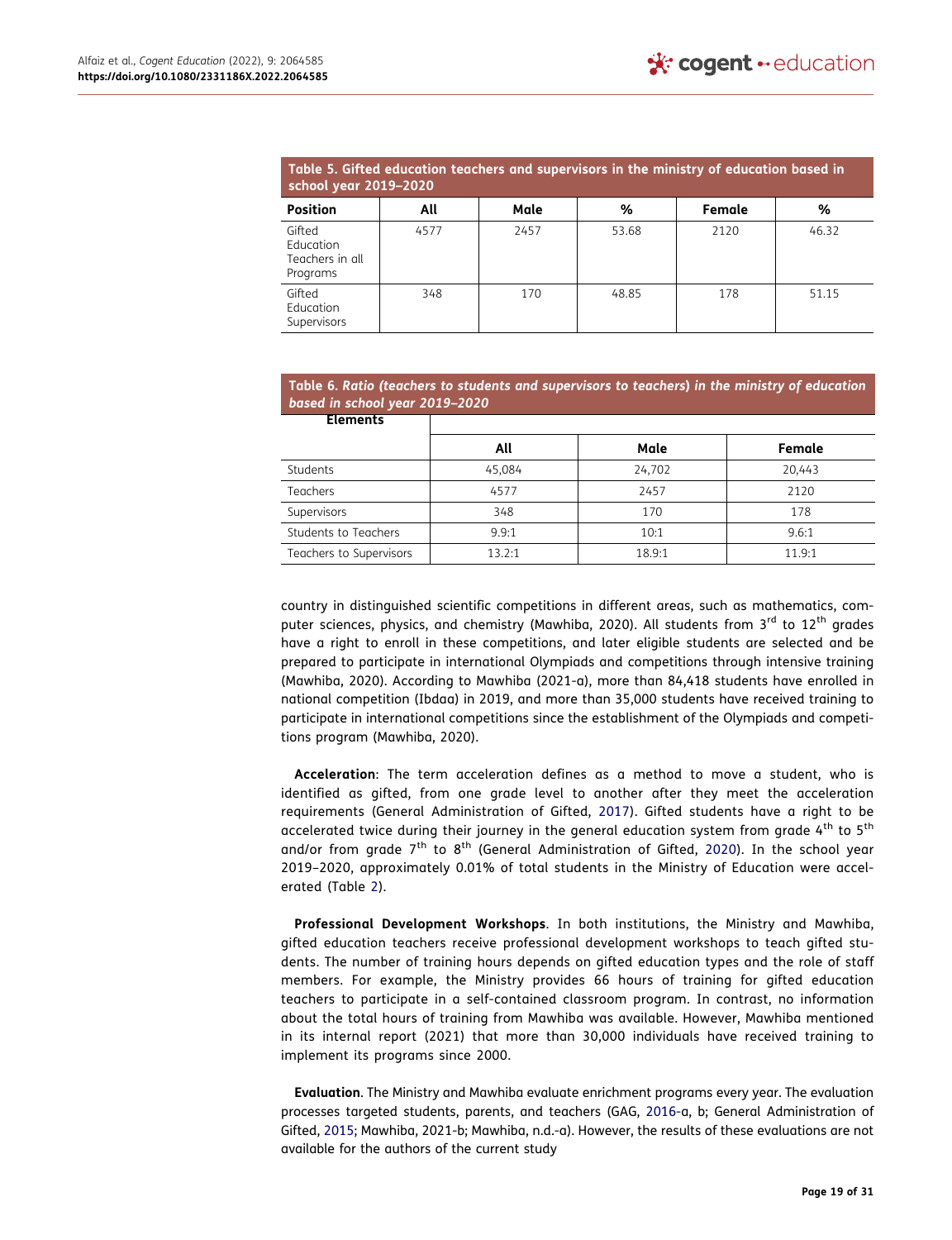#### *6.2. Gifted education specialists' perspectives about the didactic educational capital*

Not all data were available for the authors to investigate each component of Educational Capital. Thus, we asked specialists in gifted education in the Ministry of Education to share their perspectives about the practices of gifted education in Saudi Arabia. We could summarize their perspectives as follow: First, in general, there is a mechanism in the Ministry of Education and Mawhiba to support gifted students in various programs, such as gifted education classrooms and pull-out programs. Among 193 participants in our survey, 60.1% reported that a clear mechanism for supporting gifted students had been established. However, 53% of them were not satisfied with practices of supporting gifted education programs. Second, gifted education teachers, in general, had received professional development workshops. In our survey, 62.6% of participants agreed that teachers received training before implementing enrichment programs, while 28.8% were not agreed and 8.6% did not know. However, 58.4% of the sample was not satisfied with the method of training the teachers. Third, programs offered to gifted students contributed, in some ways, to develop their scientific, thinking, and learning skills, as well as personal and social skills. Nearly 64.6% of participants agreed with this claim, and 53.4 were satisfied with the components of programs that were offered to gifted students. Fourth, the Ministry of Education developed its teaching units in different gifted education programs, 53.9% of participants in our survey were not satisfied with teaching units designed by the Ministry. Fifth, programs offered by the Ministry of Education to gifted students, in general, are based on the principle of continuity during their general education journey. Approximately 48% of the participants agreed with this conclusion compared with 41.9% of the sample who did not agree. Finally, on average, 41.1% of the sample agreed there is evaluation of gifted education programs implemented by the Ministry of Education to measured stakeholders (students, parents, and teachers), 40.9% reported no evaluation was established, while 18% did not know. Table [4](#page-11-0) (Parts A and C) summarized the samples' perspectives on the Didactic Educational Capital.

#### *6.3. Social educational capital- current status*

<span id="page-20-1"></span>Different specialists are involved in nurturing gifted students' abilities and skills, such as gifted education teachers, gifted education supervisors, gifted education coordinators, and faculty members. In 2019, there were 4577 gifted education teachers in the Ministry of education (53.68% males and 46.32% females). The number of gifted education supervisors in the same year was 348 (48.85% males and 51.15% females) Table [5](#page-19-0). The ratio between gifted students and gifted education teachers in 2019 in the Ministry of Education was 9.9:1 (10:1 for males and 9.6:1 for females), and the ratio between gifted education teachers and supervisors was 13.2:1 (18.9:1 for males and 11.9:1 for females) Table [6](#page-19-1). However, the ratio was varied based on programs types. For example, in the pull-out program, the ratio was 16.7:1, while in a selfcontained classroom program, the ratio was 5.3:1. The Ministry of Education and Mawhiba have set standards to nominate specialists to work with gifted students (General Administration of Gifted, [2015,](#page-29-26) [2016-](#page-29-24)a, [2016-](#page-29-25)b, [2017](#page-29-27), [2018](#page-29-29); Mawhiba, 2020). For example, gifted education teachers who work with students in pull-out programs must meet the following requirements: (a) has a bachelor degree in STEM or gifted education, (b) has three years of experience in teaching, (c) has nominated from their supervisors, (d) received an excellent grade in their annual evaluation in the past two years, and (e) has passed an interview (AGA, General Administration of Gifted, [2016](#page-29-25) b). Faculty members in different universities are working with gifted students in two main programs: summer enrichment programs and mentorship. Unfortunately, the number of faculty members is not available for the purpose of the study. The advocacy groups in Saudi Arabia are not established yet for parents or specialists (Alamer & Phillipson, [2021](#page-29-30)) except for one new association called: Creative Association for Talent "ibdaa" in a small district (ibdaa, n.d.).

## <span id="page-20-0"></span>*6.4. Gifted education specialists' perspectives about the social educational capital*

There are standards to nominate gifted education teachers and gifted education supervisors, and directors of gifted education centers. On average, 45.3% of our sample believed that there were clear standards to nominate gifted specialists (teachers, supervisors, and directors of gifted education centers) compared with 31.3% who did not agree, while 23.4% did not know if there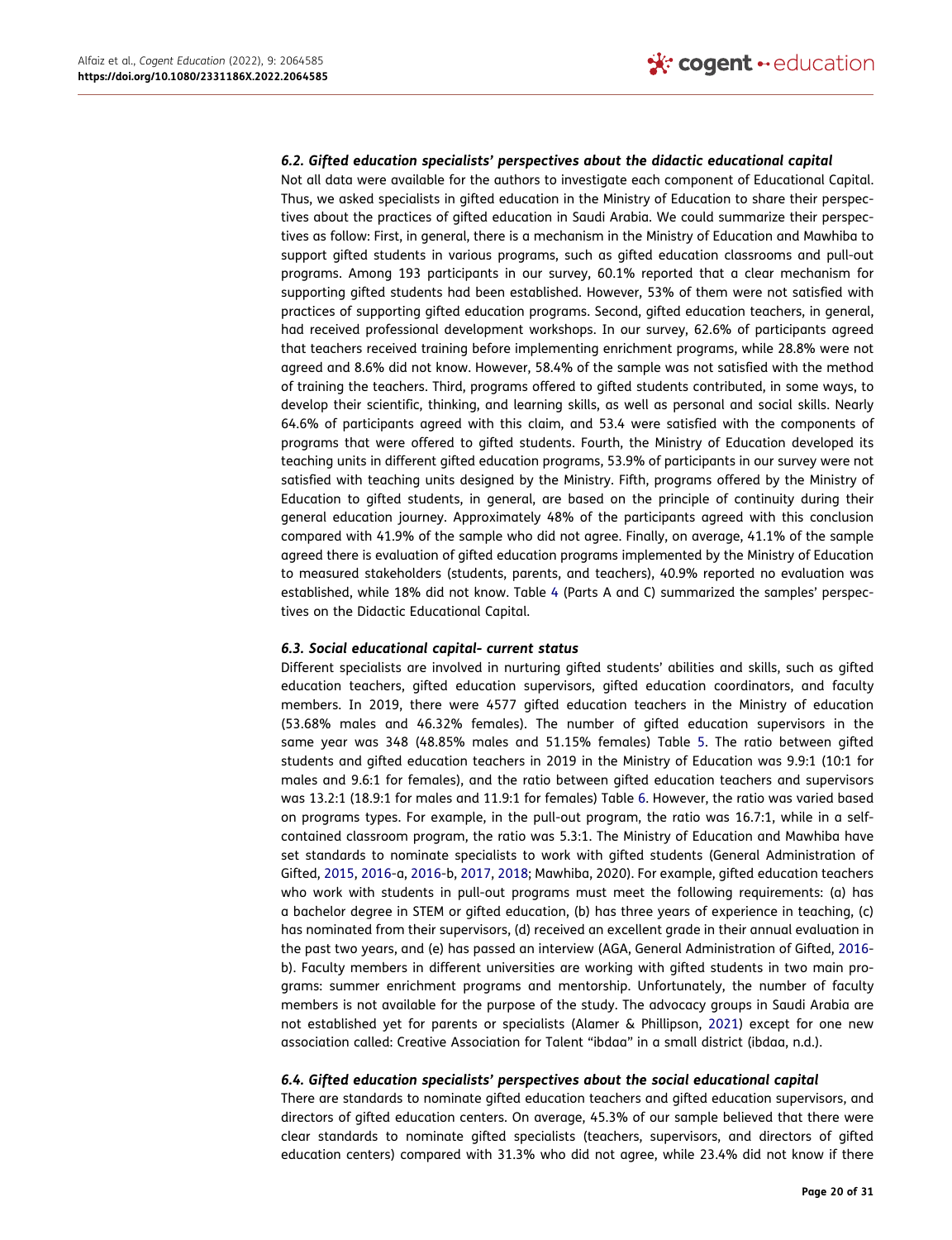any standards to nominate gifted education specialists. Parents, in general, did not participate in gifted education programs to develop students' abilities and this claimed was supported by 61.6% of the survey sample. The number of specialists working in the field of gifted education in Saudi Arabia is still insufficient. Around 68.7% of our sample agreed with this conclusion. Although gifted education in Saudi Arabia established officially in 2000, no official advocacy groups are existed. This claimed was supported with 51% of our survey sample. Table [4](#page-11-0) (Parts A and C) summarized the samples' perspectives on the Social Educational Capital.

## *6.5. Infrastructural educational capital—current status*

The special infrastructures are not developed specifically for gifted students. However, many resources are available for gifted students. For example, the Ministry of Education has established 91 gifted education centers for gifted students around the Kingdom (General Administration of Gifted, [2019\)](#page-29-22). These centers are equipped with a number of devices and tools, such as labs, computers, and the internet (General Administration of Gifted, [2019\)](#page-29-22). Mawhiba, on the other hand, has developed partnerships with universities, research centers, and private schools to allow students access to libraries, labs, and recreation centers (Mawhiba, 2020). In addition, Mawhiba has developed a strategy to translate gifted education books to specialists and made them available free on its website (Mawhiba, [2021-](#page-30-19)b, [n.d.-](#page-30-20)b).

<span id="page-21-0"></span>*6.6. Gifted education specialists' perspectives about the infrastructural educational capital* The programs implemented directly by the Ministry of Education do still not benefit from the resources available in Saudi Arabia. Approximately, 69.7% of our sample reported that there was a lack of many resources available for them to support gifted students. Around 53.5% believed that gifted programs had no a variety of learning resources, such as the internet, libraries, labs. The specialists (43.4%) reported that universities and research centers did not participate in providing programs for gifted students. Table [4](#page-11-0) (Part A) summarized the samples' perspectives on the Infrastructural Educational Capital.

# *6.7. Cultural educational capital—current status*

<span id="page-21-1"></span>The Ministry of Education is required to serve gifted students with different talents. Thus, The Ministry has adopted Marland's [\(1971](#page-30-21)) definition of giftedness (Aljughaiman, [2018\)](#page-29-5). In contrast, no clear definition of giftedness has been developed by Mawhiba. However, the foundation has focused its programs on STEM disciplines recently. Gifted education programs provided by the Ministry cover a wide range of disciplines, such as STEM, art, and social science. Research that measures community belief about gifted individuals has not existed yet.

## *6.8. Gifted education specialists' perspectives about the cultural educational capital*

Around 72% of our sample believed that the definition of giftedness adopted by the Ministry of Education is clear. The sample reported that 66.7% of society had a positive view toward gifted individuals, 48.5% of parents had a positive view toward gifted programs, and 49% of gifted students had a positive view toward the programs offered to them. Table [4](#page-11-0) (Parts A) summarized the samples' perspectives on the Cultural Educational Capital.

## *6.9. Economic educational capital—current status*

<span id="page-21-2"></span>The budget of gifted education programs implemented by the Ministry of Education is within its annual budget. No information about the budget was available for researchers. However, the cost was mentioned in some programs' guidance. For example, in the evening program, the cost for each student for 30 hours is around \$217 (United States Dollar) included food, transportation, educational supplies, financial remunerations for implementers, and final ceremony (General Administration of Gifted, [2015\)](#page-29-26). All gifted education programs implemented by the Ministry of Education are free of charge. On the other hand, Mawhiba received its budget from the "government, private sector, donations and investments, its budget is unknown" (Alamer & Phillipson, [2021](#page-29-30), p. 10). Most of the programs offered by Mawhiba are tuition-based (Muammar & Alfaiz, [2021](#page-30-22)). Mawhiba collaborated with the Custodian of the Two Holy Mosques Program for Foreign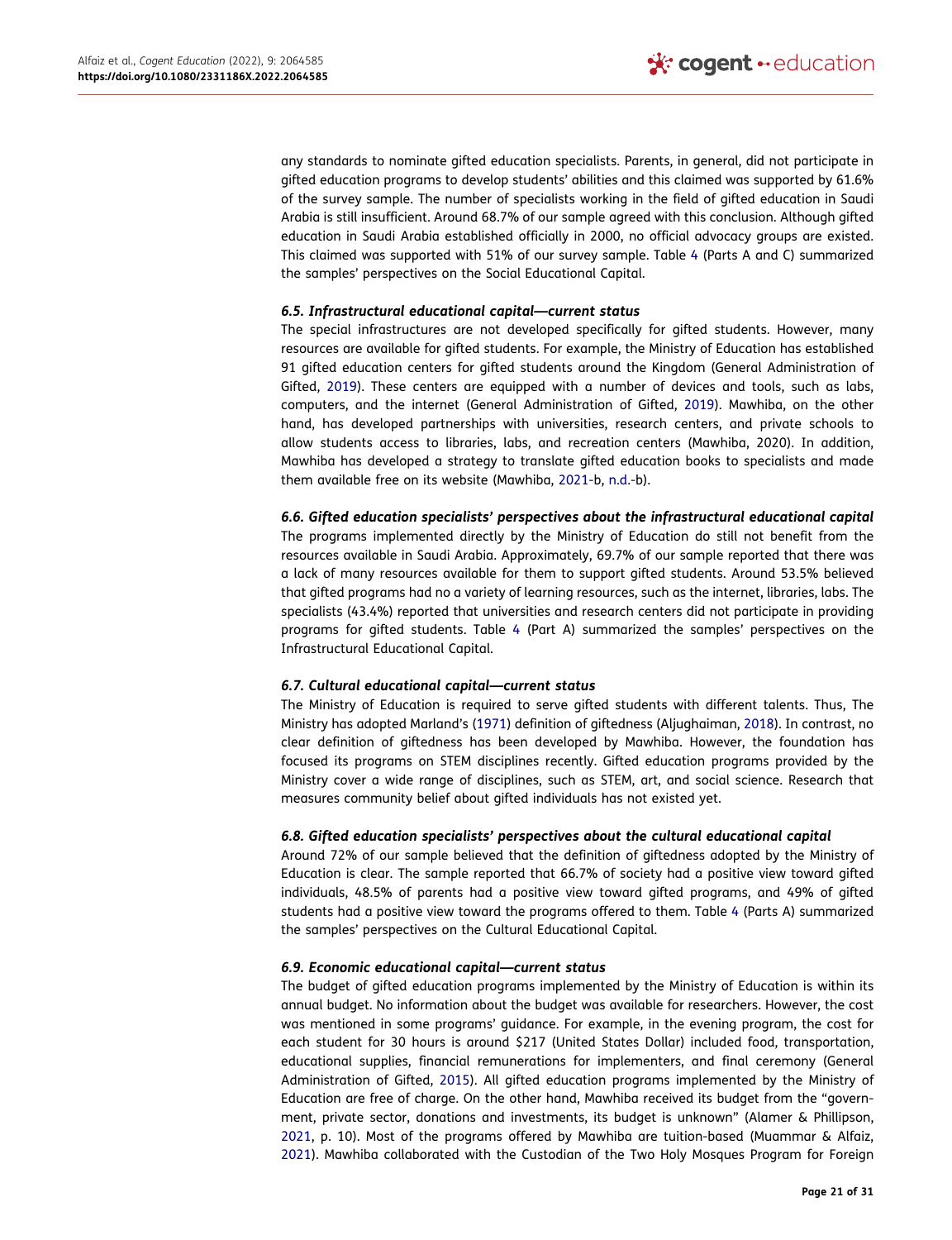Scholarships to establish Mawhiba Scholarship for its students (Mawhiba, 2020). The number of students who benefited from this program was 190 students (Mawhiba, 2021-a). However, the program has suspended in 2021 (Mawhiba, n.d.-c).

#### *6.10. Gifted education specialists' perspectives about the economic educational capital*

Most of the specialists in our sample (57.6%) in the Ministry (gifted education teachers, supervisors, coordinators and experts, and directors of gifted education departments and centers) were not satisfied with the budget allocated to gifted education programs. The sample reported (48%) that the sources and entities supporting gifted programs in Saudi Arabia were not varied, whether in public or private sectors. Around 47.5% of the specialists believed that parents spent financially to develop the gifts of their children. The sample (50%) also indicated that there were scholarships and support institutions for gifted programs in Saudi Arabia. Table [4](#page-11-0) (Part A) summarized the samples' perspectives on the Economic Educational Capital.

## **7. Learning capitals**

## *7.1. The attentional learning capital—current status*

Most gifted programs in Saudi Arabia (e.g., summer enrichment and pull-out programs) aim to activate the learner's role through higher-order thinking skills in various educational situations that require scientific research skills and experience (General Administration of Gifted, [2015](#page-29-26); GAG, [2016](#page-29-24) a; GAG, [2016](#page-29-25)-b; Mawhiba, 2019). The time allocated for gifted students to develop their talents depends on program types (GAG, [2015](#page-29-26); GAG, [2016](#page-29-24)-a; GAG, [2016](#page-29-25)-b; Mawhiba, 2019). For example, students spend more time in summer enrichment programs than other gifted programs, especially programs implemented in schools, which increases the opportunity for students to develop their abilities and talents. Unfortunately, no data were available to assess the Attentional Learning Capital in-depth. However, we could explore this capital from the perspectives of gifted education specialists in the ministry of education through a survey that was developed for this purpose and was discussed in the following section.

#### *7.2. Gifted education specialists' perspectives about the attentional learning capital*

Approximately 41.9% of our sample agreed that gifted programs provided sufficient time for gifted students to develop their talents. Among this percentage, 41.2% of specialists were satisfied, while 58.8% were not satisfied. On the other hand, 43.9% of the sample did not agree that gifted programs provide sufficient time for gifted students to develop their talents. In contrast, 14.1% were unsure if gifted programs provide sufficient time for gifted students to develop their skills and abilities. These closed variations among participants' perspectives (especially those who were agreed and disagreed) raise the question of whether the gifted programs were implemented correctly or whether these programs were developed based on gifted education criteria.

In terms of motivation, 79.8% of specialists in our sample believed that gifted students were motivated to learn. Among this percentage, 71.3% were satisfied, while 28.7% were not satisfied. At the same time, 14.1% did not believe that gifted students were motivated to learn, and 6.1% of the total sample were uncertain. The majority of the specialists believed that gifted students were motivated to learn. This conclusion may attribute to the quality of identification processes in Saudi Arabia since motivation is considered one aspect of giftedness (Gagné, [1993](#page-29-31), [2000](#page-29-32); Howe, [1995](#page-30-23); Phillips & Lindsay, [2006;](#page-30-24) Renzulli, [1986](#page-30-25); Roe, [1983\)](#page-30-26).

<span id="page-22-1"></span><span id="page-22-0"></span>Regarding program design, 41.4% of our survey sample showed that programs for gifted students tended to be recreational activities rather than programs designed to develop students' talents. Among this percentage, 20.2% of them were satisfied, while 79.8% were not satisfied. In contrast, 49.5% of the total sample believed that programs for gifted students tended to be scientific rather than recreational activities, while 9.1% were uncertain. These closed disparities among participants' perspectives (agreed and disagreed) may be attributed to the variation in the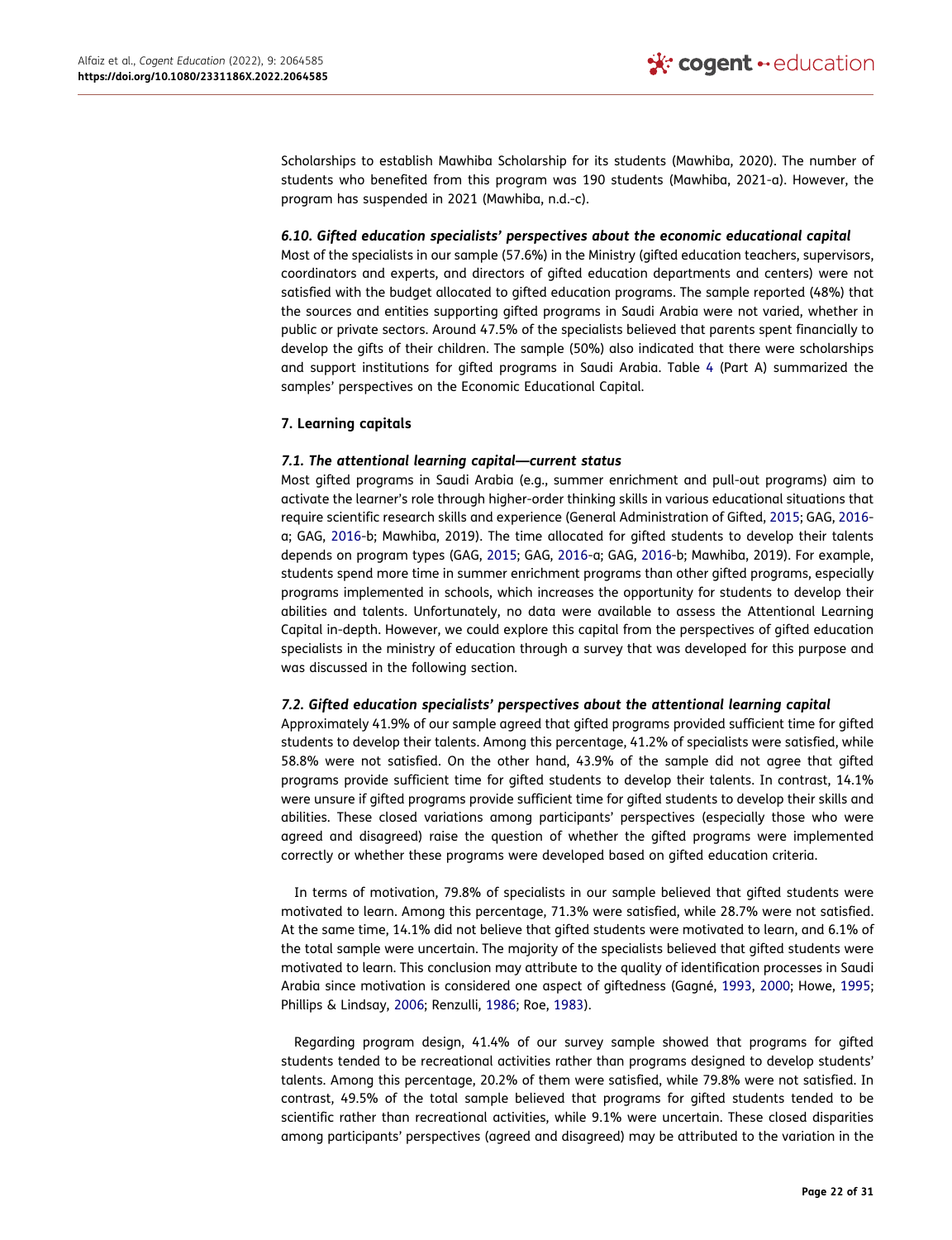implementation of gifted programs in different educational districts and the quality of these programs' evaluation.

Approximately 38.9% of our sample believed that gifted programs were designed to meet actual students' interests. Among this percentage, 55.6% were satisfied, while 44.4% were not satisfied. By contrast, 50.5% did not agree that programs offered to gifted students were related to their actual interesting areas, while 10.6% were uncertain. The high percent (50.5%) raises the question of whether gifted programs are developed based on individualized plans and meet gifted education standards (Davis et al., [2013,](#page-29-23) NAGC, [n.d](#page-30-27).-b).

#### <span id="page-23-0"></span>*7.3. The episodical learning capital—current status*

Gifted programs in Saudi Arabia provide various experiences on STEM majors for gifted students. Mawhiba collaborates with many specialized institutions to build a variety of scientific expertise for gifted students while the Ministry of Education developed and operated its gifted programs inside its schools or gifted education centers (GAG, [2015](#page-29-26); GAG, [2016](#page-29-24)-a; GAG, [2016](#page-29-25)-b; Mawhiba, 2020). In general, two main problems faced gifted students in Saudi Arabia. First, the lack of continuity of services in most of the programs offered to gifted students. Most of the programs were not designed to help gifted students build their experiences on a specific major, resulting in repeating some experiences in different programs. Second, most gifted programs separated scientific content from other skills, such as creative thinking skills, critical thinking skills, personal skills, social skills, and scientific research skills.

#### *7.4. Gifted education specialists' perspectives about the episodical learning capital*

Approximately 65.7% of our sample agreed that gifted students enjoyed participating in gifted programs. However, 23.7% did not agree, while 10.6% were not sure if gifted students found enjoyment in gifted programs. The sample believed that students, in general, enjoyed their time in gifted programs. This conclusion could be connected to the specialists' perspectives on Attentional Learning Capital, especially motivation, where most of them (79.8%) believed that gifted students are motivated to learn.

In terms of the role of schools in developing students' talents, 51% of specialists believed that schools contributed to the development of students' talents. Among this percentage, 43% of them were satisfied with the role of school, while 57% were not satisfied. On the other hand, 36.9% did not believe that schools contributed to students' talents, while 12.1% were uncertain. These variations between specialists may attribute to the practices of implementing gifted programs among educational districts.

## *7.5. The telic learning capital—current status*

Gifted programs in Saudi Arabia seek to motivate gifted students to learn, satisfy their tendencies and interests, and meet societal needs (GAG, [2015](#page-29-26); GAG, [2016-](#page-29-24)a; GAG, [2016-](#page-29-25)b; Mawhiba, 2019). The goals of these programs are varying according to the type of programs. For example, gifted education centers aim to providing specialized scientific enrichment programs, spreading the culture of giftedness in the local community, providing an equipped environment capable of motivating students to be scientific and creative persons, and providing psychological and social counseling services (GAG, [2018\)](#page-29-29).

The enrichment programs outside school hours aim to provide students with scientific research and problem-solving skills, develop their creative thinking skills, and develop students' tendencies and attitudes towards creativity. These programs also help gifted students produce scientific inventions, develop personal abilities, and enhance internal motivation to learn. Moreover, the programs aim to provide appropriate scientific content and link gifted students with educational institutions to adapt their talents (General Administration of Gifted, [2015\)](#page-29-26).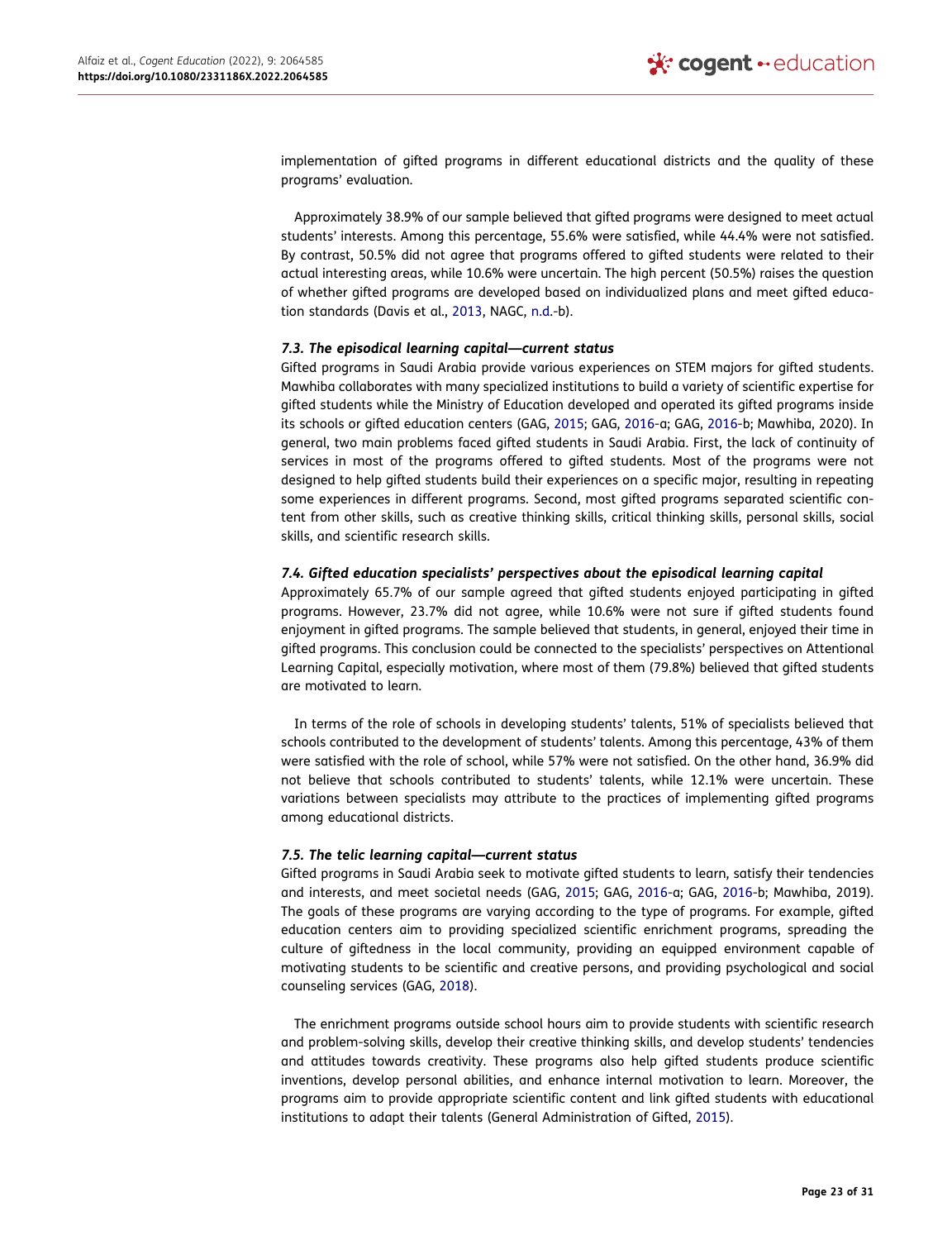## *7.6. Gifted education specialists' perspectives about the telic learning capital*

Approximately 75.3% of the specialists believed that gifted programs motivate gifted students to learn. Among this percentage, 61.4% were satisfied, while 38.6% were not satisfied. At the same time, 18.2% did not believe that gifted programs motivate gifted students towards learning, while 6.6% were uncertain. A large number of participants emphasized the role of gifted programs to motivate students to learn. This conclusion was close to their perspectives on Attentional Learning Capital in which gifted students were motivated to learn.

In addition, 39.4% of our survey sample believed that gifted programs were linked to future professional needs for gifted students. Among this percentage, half of them were satisfied while the other half were not satisfied. In contrast, 42.4% of the total sample did not believe that gifted programs were linked to future professional needs of the gifted, while 18.2% were uncertain. These variations between specialists confirmed their perspectives on Attentional Learning Capital in which the majority of them (50.5%) believed that gifted programs were not developed based on students' interests and gifted education standards (Davis et al., [2013,](#page-29-23) NAGC,[n.d.-](#page-30-27)b).

## *7.7. The organismic learning capital—current status*

The interest in physical, food habits, and daily healthy behaviors in the gifted programs in Saudi Arabia are not a target for most of the gifted programs. They are considered as a secondary component in different gifted programs, such as summer enrichment programs. For example, sports and physical activities are treated as entertainment for breaking boredom and routine in gifted programs, not awareness and education.

## *7.8. Gifted education specialists' perspectives about the organismic learning capital*

Around 20.2% of our sample believed that gifted programs were concerned with developing the physical aspects of gifted students and their healthy habits (food, sports, sleep). Among this percentage, 44.3% of them were satisfied, while 55.7% were not satisfied. By contrast, 66.2% of the total sample did not agree that gifted programs were concerned with developing the physical aspects of gifted students and their healthy habits (food, sports, sleep), while 13.6% were not certain. These results showed that most gifted programs ignored physical and health components.

## *7.9. The actional learning capital—current status*

Gifted students participate in high-level annual global competitions (International Olympiad) in different majors (Mathematics, Physics, Chemistry, Science, Biology, and Informatics). The purpose of these participations are to achieve the following: (a) give gifted students a chance to show their talents among gifted students in the world, (b) develop gifted students' abilities in specific areas of knowledge, (c) enhance community awareness of the role of science and mathematics, and (d) contribute to building a creative generation capable of dealing with a scientific language (Mawhiba, [2020\)](#page-30-17).

After passing local and national tests and competitions, gifted students nominate to international competitions, such as International Science and Engineering Fair (ISEF). Later they receive intensive programs in specific scientific majors, such as mathematics, to improve their skills and abilities to compete in international competitions. For example, students in the competition route program receive, on average, 3000 training hours during three years period to be ready to participate in international competitions (Mawhiba, [2020\)](#page-30-17).

Saudi Arabia has won several awards in different international competitions (Mawhiba, [2020\)](#page-30-17). For example, gifted students won 48 grand awards and 27 special awards in ISEF during 2007– 2020. They won medals and certificates in different international Olympiads. For example, they won 50 medals and certificates in the international Math Olympiad during 2010–2020; 29 medals and certificates in the International Chemistry Olympiad during 2011–2020; 29 medals and certificates in the International Physics Olympiad during 2011–2018; 22 medals and certificates in the International Junior Science Olympiad during 2015–2018 (Mawhiba, [2020\)](#page-30-17).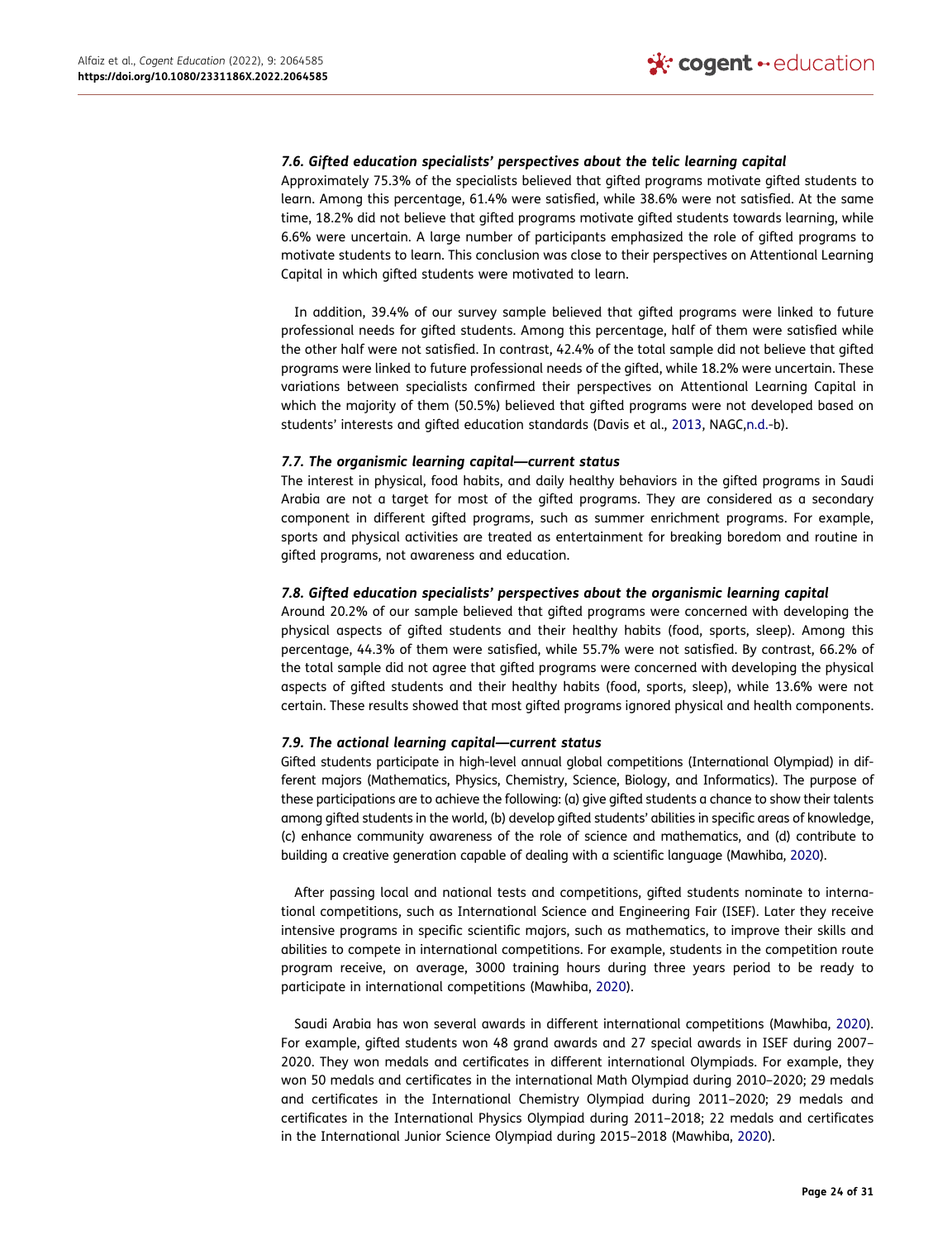<span id="page-25-0"></span>Saudi Arabia participated in the Program for International Student Assessment (PISA) on the first time in 2018 (Education and Training Evaluation Commission, [n.d.](#page-29-33)). However, students' results were below the average in reading, mathematics, and science compared with students in other countries (Organisation for Economic Co-operation and Development, [2018\)](#page-30-28).

#### <span id="page-25-2"></span>*7.10. The gifted education specialists' perspectives about the actional learning capital*

Regarding gifted education programs' success in Saudi Arabia, 48% of specialists in our sample agreed that gifted programs in Saudi Arabia were successful. Among this percentage, 48.4% were satisfied, while 51.6% were not satisfied. At the same time, 30.8% of the total sample did not agree that gifted programs in Saudi Arabia were successful, while 21.2% were uncertain. The results showed the importance of assessing gifted programs regularly to provide evidence of whether these programs are successful. In addition, the results revealed the need to share evaluation outcomes with gifted education specialists to improve the practices of gifted education in Saudi Arabia.

In participating in international competitions, 86.9% of our sample believed that gifted students participate in international competitions. Among this percentage, 68.2% were satisfied, while 31.8% were not satisfied. However, 5.1% of the total sample did not believe that gifted students participate in international competitions, while 8.1% were uncertain. Approximately 86.9% of our survey sample believed that gifted students win prizes in international competitions. Among this percentage, 75% were satisfied, while 25% were not satisfied. However, 5.6% of the total sample did not believe that gifted students win prizes in international competitions, while 7.6% of them were not certain. The majority of specialists believed that gifted students showed their talents globally by winning several prizes in different international completions.

#### **8. Discussion**

## *8.1. Educational capital*

Gifted education has been established officially in Saudi Arabia since 2000 in two institutions: the Ministry of Education and Mawhiba. The programs offered to gifted students by the Ministry are free of charge, while most programs offered by Mawhiba are tuition-based. The two institutions have developed a good experience in gifted education among other Arab countries. Gifted students have various options to participate in several programs to meet their interests and develop their skills, such as a summer enrichment program and a pull-out program.

The definition that the Ministry of Education in Saudi Arabia adopted gives the right for gifted students at any age to receive services within the educational system regardless of talents types (Aljughaiman, [2018](#page-29-5)). However, most of the programs implemented recently focus only on STEM majors for students in grades 4 to 12, with no programs have developed yet for students in early ages (kindergarten and Grades 1 to 3) and twice-exceptional students. In addition, around 1% of total students in schools (public and private) were identified as gifted by an official instrument (MMCAT). When we compare this percentage with the idea of the prevalence of giftedness in which 1% to 20% of the total population classifies as gifted (Terman, [1925](#page-30-29); National Association of Gifted Children [NAGC], [n.d](#page-30-30)-a.; Renzulli, [1986\)](#page-30-25), we can conclude that the identification process in Saudi Arabia needs to be enhance to identify more gifted students.

<span id="page-25-3"></span><span id="page-25-1"></span>The gifted education center program is the most popular practice to serve gifted students, with 1.21% of total students in Saudi Arabia enrolled in this type of program. There is almost a balance between gender and school levels in this program in 2019. Approximately 1.29% of female students enrolled in this program compared with 1.14% of male students. At school levels, 1.04% of students were from elementary school, 1.17% from middle school, and 1.29% from high school. The reason that may contribute to making the gifted education center program is the most popular practice is the flexibility of implementation in which gifted students can participate in this program after school hours.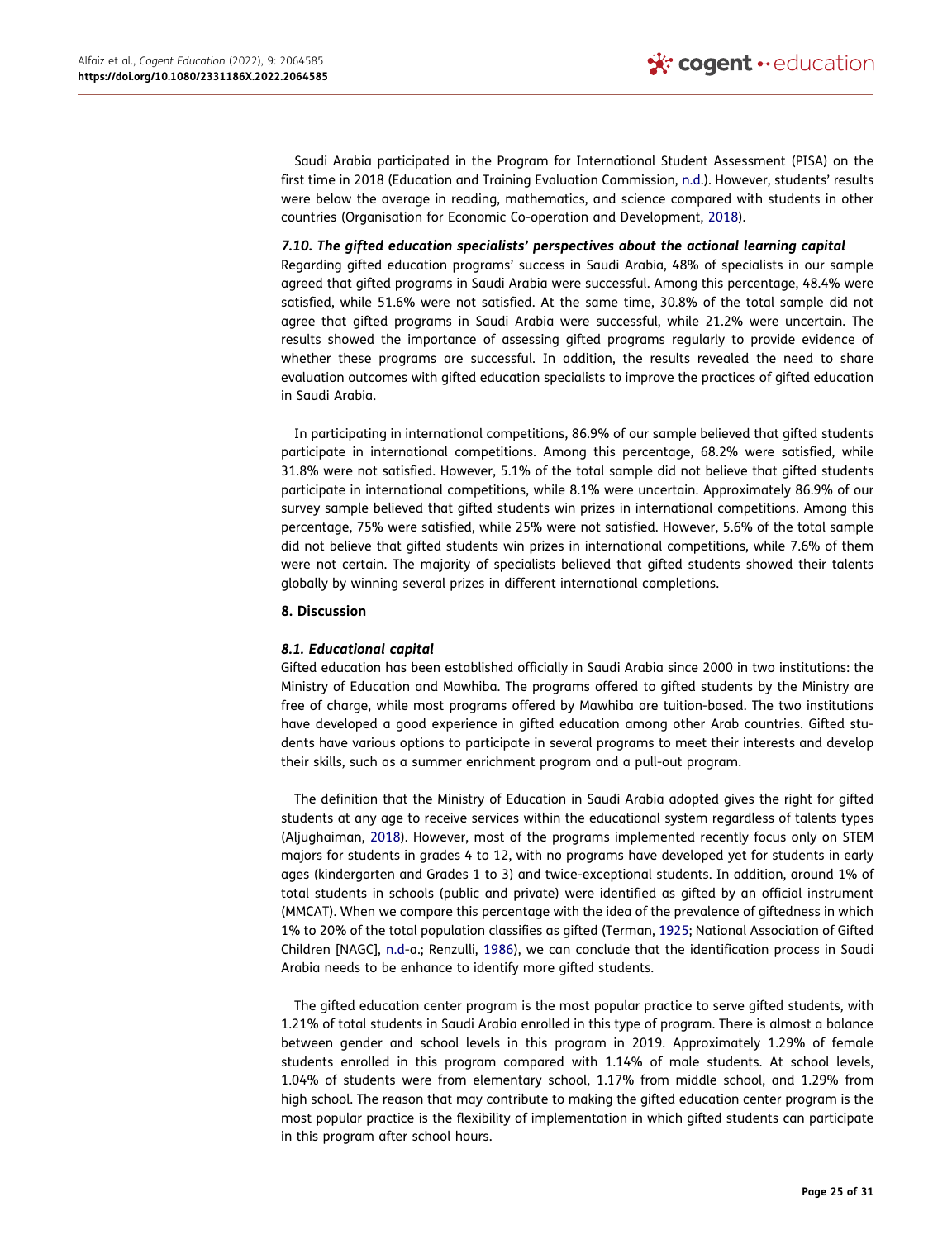The second popular practice for gifted students is the pull-out program. Approximately 4.21% of total schools implemented it (5.12% of total elementary school, 4.05% of total middle, and 3.74% of total high school). However, unbanned between school levels and gender is existed, especially in middle and high schools. In 2019, the pull-out program was implemented in 5.58% of total schools for females (5.89% of total elementary school, 6.74% of total middle, and 6.51% of total high school) while it was implemented in 2.72% of total schools for males (4.35% of total elementary school, 1.54% of total middle, and 1.06% of total high school). In addition, 0.71% of female students benefited from this program (0.82% of total students in elementary school, 0.68% of total students in middle school, and 0.72% of total students in high school) compared with 0.58% male students (1.00% of total students in elementary school, 0.34% of total students in middle school, and 0.28% of total students in high school). These statistics raise a flag about the strategy that the Ministry of Education had to serve gifted students. It is noted that there is a bias for female students in the pullout program compared with male students, especially in middle and high schools.

The self-contained classroom program is the third popular practice to serve gifted students in Saudi Arabia. Approximately 1.29% of total schools implemented it (0.77% of total elementary school, 2.05% of total middle, and 1.98% of total high school). In 2019, the self-contained classroom program was implemented in 1.47% of total schools for females (0.88% of total elementary school, 2.52% of total middle, and 2.41% of total high school) while it was implemented in 1.10% of total schools for males (0.65% of total elementary school, 1.61% of total middle, and 1.57% of total high school). In addition, 0.49% of female students benefited from this program (0.28% of total students in elementary school, 0.56% of total students in middle and high school) compared with 0.39% male students (0.28% of total students in elementary school, 0.44% of total students in middle school, and 0.39% of total students in high school).

The evening and Saturday program is one of the least popular practices to serve gifted students. Approximately 0.23% of total students enrolled in this program (0.28% males and 0.18 females). It is noted that there is almost a balance between the number of male and female students in the evening and Saturday program in middle and high schools. The gifted school program is implemented in a small number of schools in Saudi Arabia (0.04%) and served around 0.06% of students in only middle and high schools. Although the acceleration program was established in 2016, few students have accelerated. For example, in 2019, for every ten thousand students in Saudi Arabia, only one had accelerated. The small percentage of acceleration (0.01%) calls to question the appropriateness of the procedures followed by the Ministry of Education to enable gifted students to move from one grade level to another according to their capabilities and abilities.

Gifted education teachers receive professional development workshops in the area of giftedness before joining any gifted programs. However, there are questions about the quality of these workshops and their impact on teachers' practices in classrooms. In our survey, 58.4% of the sample was not satisfied by the method of training gifted education teachers, although the number of training hours seemed to be high in some programs, such as the self-contained classroom program in which teachers receive 66-hours of training. The Ministry of Education had developed its teaching units in different gifted education programs. Yet, 53.9% of participants in our survey were not satisfied with teaching units. The Ministry may need to evaluate these units to ensure they meet gifted students' needs and interests and match gifted education curriculum standards.

One of the most issues in gifted programs in the Ministry of Education is the idea of continuity of services. Around half of our sample believed there is a need to provide services for gifted students during their general education journey from early age till grade 12. The evaluation system of gifted education programs implemented by the Ministry of Education to measured stakeholders (students, parents, and teachers) is not clear. In our sample, 40.9% reported that there is no evaluation for gifted education programs offered by the Ministry.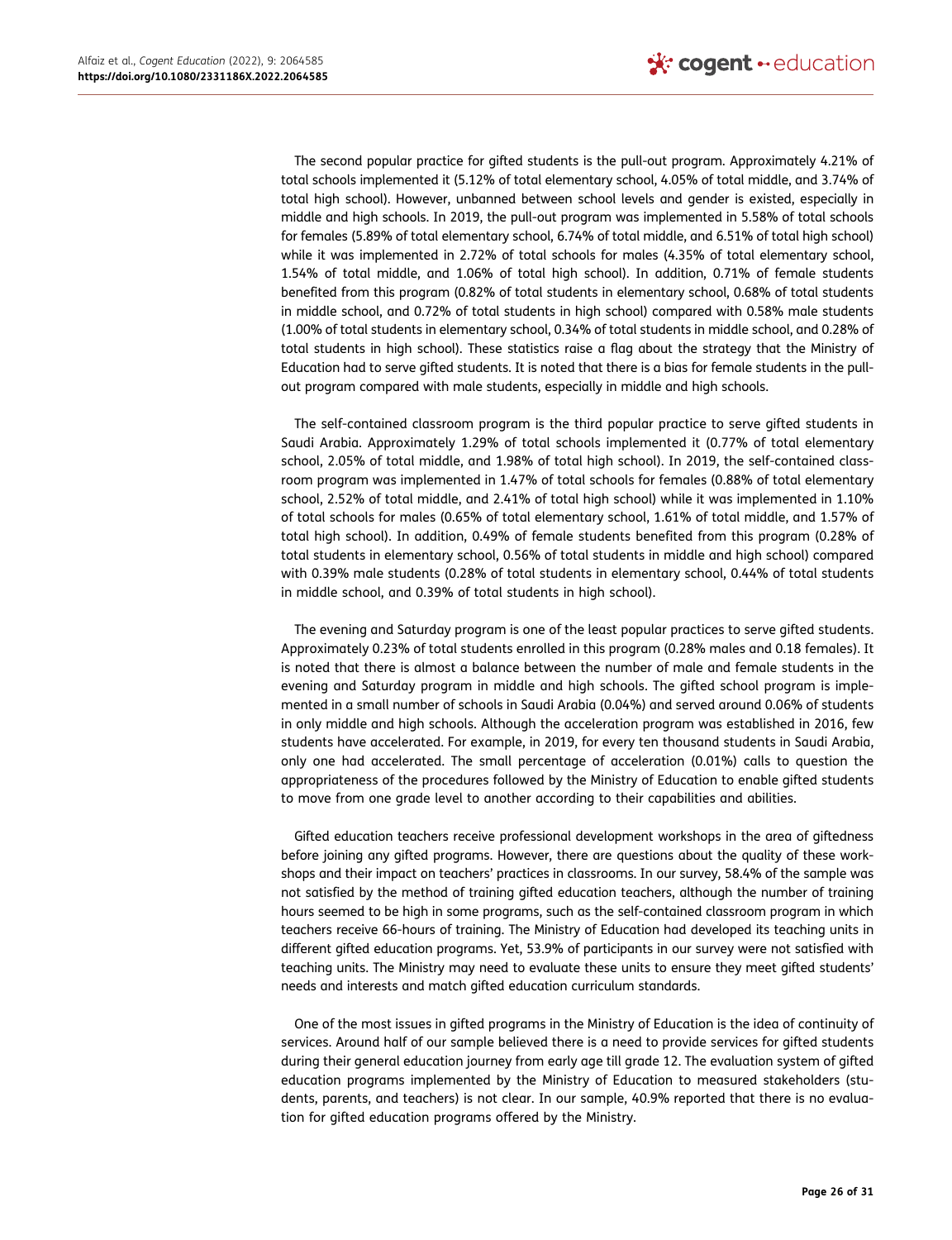At first glance, the ratio between gifted students, teachers, and supervisors seemed to be exemplary, in which one teacher for every ten students and one supervisor for every 13 teachers. However, variation ratios between gender and gifted program types have existed. Based on 2019 statistics, there was one male teacher for every 19 male students compared with one female teacher for every 12 female students. In gifted education programs, the ratio also is different. In the pull-out program, there was one teacher for every 17 students, while there was one teacher in a self-contained classroom program for every five students. These differences need to be justified by the gifted education leaders in the Ministry of Education since the percentage of male teachers (53.68%) is higher than female teachers (46.32%).

Although gifted education in Saudi Arabia was established officially in 2000, standards for nominating gifted education staff in the Ministry of education need to be enhanced. More than half (54.7%) of our sample believed that these standards were not clear or they did not know if there are any standards. In addition, there is no advocacy groups to support gifted students (Alamer & Phillipson, [2021](#page-29-30)) except one association in a small province in the center of Saudi Arabia.

Saudi Arabia has different resources to develop gifted students' abilities and skills. However, gifted education leaders in the Ministry of Education must take an initiative to collaborate with universities and research centers to enable gifted students to benefit from resources available, such as laboratories and equipment. They also should engage experts in these institutions to work with gifted students to promote their skills. In contrast, Mawhiba has a strategy to build a partnership with many universities and research centers to serve its students.

#### *8.2. Learning capitals*

The purpose of gifted programs in Saudi Arabia is to promote students' abilities and skills (GAG, [2015](#page-29-26); GAG, [2016](#page-29-24)-a; GAG, [2016](#page-29-25)-b; Mawhiba, 2019). Thus, developing programs based on gifted education criteria and standards (Davis et al., [2013,](#page-29-23) NAGC, [n.d.-](#page-30-27)b) is the target for the Ministry of Education and Mawhiba. When we evaluate Saudi's experience in the field of giftedness based on the Learning Capital concepts (Ziegler & Baker, [2013](#page-30-7); Ziegler et al., [2018,](#page-30-10) [2017\)](#page-30-11), several points should be considered.

First, there are a variety of gifted programs for students in Saudi Arabia. However, our survey showed that 43.9% of specialists believed that the time allocated for gifted students to develop their talent was insufficient. The common two practices for students are gifted programs at gifted education centers and pull-out programs. In these two types, students do not have enough time to develop their talents. For example, students in pull-out programs meet with gifted education teachers for three sessions (45 minutes each) every week (GAG, [2016-](#page-29-25)b), and students at gifted education centers meet with specialists three hours for two days every week (GAG[-2019](#page-29-22)).

Second, gifted students are motivated to learn. Approximately 79.8% of specialists believed that gifted students were motivated to learn. This conclusion may attribute to the quality of identifying gifted students in Saudi Arabia since motivation is considered one component of giftedness (Gagné, [1993,](#page-29-31) [2000;](#page-29-32) Howe, [1995](#page-30-23); Phillips & Lindsay, [2006;](#page-30-24) Renzulli, [1986](#page-30-25); Roe, [1983\)](#page-30-26). In addition, 75.3% of specialists believed that gifted programs motivated gifted students towards learning, and the specialists (65.7%) mentioned that students enjoyed their time in the gifted programs. These may be due to cumulative experiences and knowledge that specialists developed to teach gifted students for years. Besides, 49.5% of specialists believed that gifted programs tended to be scientific rather than recreational programs.

Third, one major issue of gifted programs is the way of developing enrichment units for students. Most specialists (50.5%) believed that gifted programs were not developed according to students' interests. Based on the authors of the current study, one justification is that those enrichment units are developed in advance with no modifications from the gifted education teachers to meet students' needs and interests. In addition, most gifted programs recently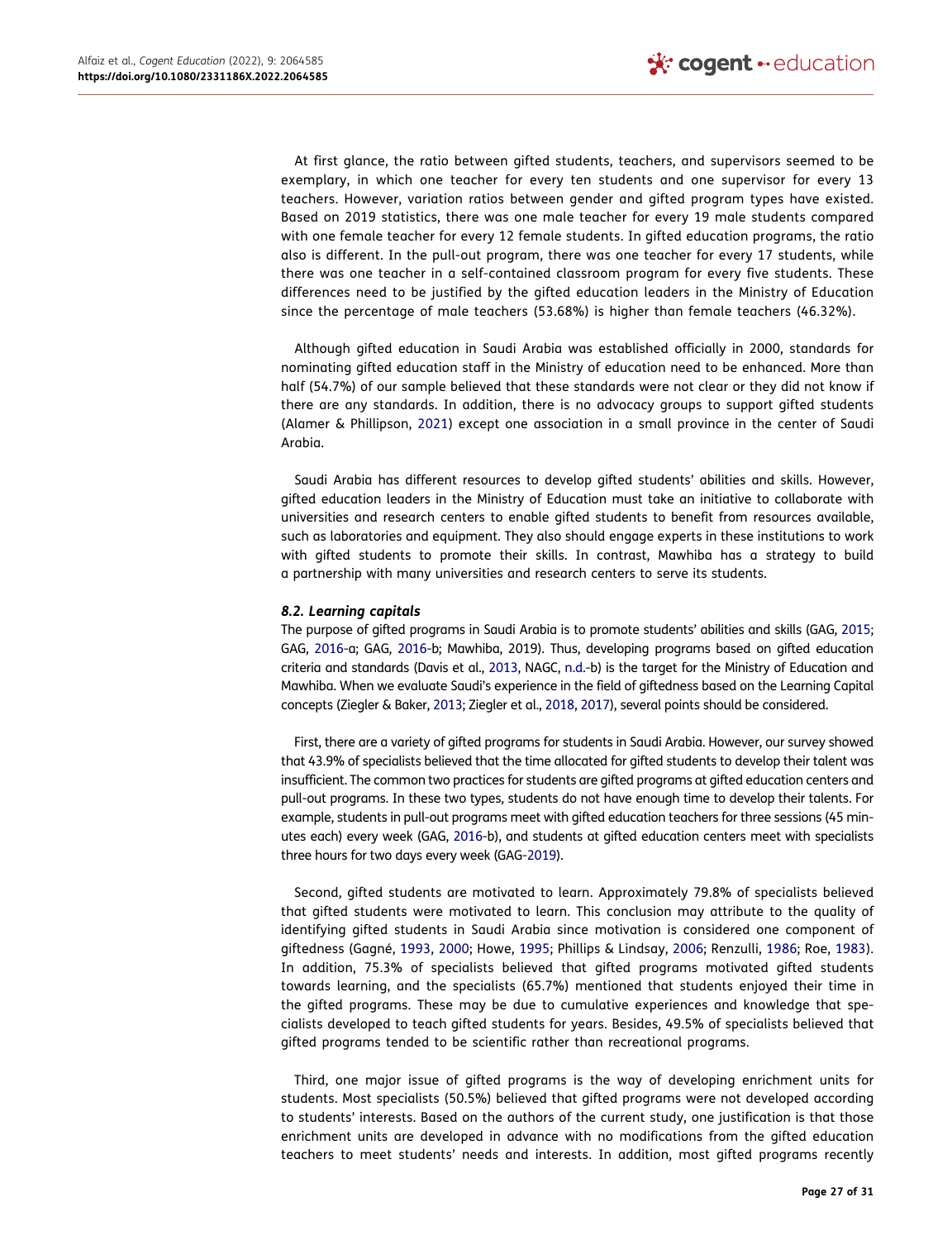focus on STEM majors, which ignores other types of giftedness, such as art and social science. This conclusion may raise questions for programs developers about the criteria and standards adopted to design programs for gifted students (Davis et al., [2013](#page-29-23), NAGC, [n.d.-](#page-30-27)b). In addition, there is a need to develop programs around students' future professional careers and pay more attention to both physical and health aspects for gifted students. Besides, developers of gifted programs should consider combining both scientific content with other skills, such as research, thinking, and personal and social skills.

Finally, in general, gifted programs are successful. Around 48% of specialists indicated that gifted programs in Saudi Arabia are a success. Perhaps this is due to the variance in the programs offered for the gifted students in Saudi Arabia, as Saudi has made great strides in programs implemented outside the school (such as the summer programs) and achieved high levels of satisfaction among its participants. In contrast, the programs implemented inside the school still encounter organizational and administrative difficulties. In addition, gifted students exhibited their talents in different scientific domains globally by winning several international prizes (Mawhiba, 2020).

#### **9. Conclusion and recommendations**

Saudi Arabia experience in gifted education is exemplary among other Arab countries. However, some issues should be considered by the leaders of gifted education in Saudi Arabia, especially in the Ministry of Education, as follows.

First, there is a need to connect gifted programs to students' future professional careers. Around 42.4% of specialists believed that existing gifted programs are not related to the future professional needs of gifted students.

Second, physical and health are ignored in most gifted programs. The specialists (66.2%) mentioned that most of the programs for gifted students did not include the two aspects (physical and health) in these programs. It is common in Saudi Arabia that most gifted programs did not include subjects to raise students' awareness of healthy food, encourage practicing sports and physical fitness, and acquiring healthy sleep habits.

Third, there is a need to connect scientific content with skills in the same gifted programs, such as research and thinking skills. Some practices in gifted programs in Saudi Arabia are separating these two components from each other.

Fourth, gifted education programs should be evaluated annually from stakeholders' perspectives, such as gifted students. parents, and gifted education teachers to enhance these programs.

#### **Funding**

The authors received no direct funding for this research.

#### **Author details**

<span id="page-28-1"></span><span id="page-28-0"></span>Fahad S. Alfaiz<sup>1</sup> E-mail: falfaiz@ksu.edu.sa ORCID ID: http://orcid.org/0000-0002-1709-7502 Abdulrahman A. Alfaid[2](#page-1-0)  Abdullah M. Aljughaiman<sup>3</sup> <sup>1</sup> King Saud University, Self-Development Skills

- 
- <span id="page-28-2"></span>Department Riyadh, Saudi Arabia.<br><sup>2</sup> Tatweer Co. for Educational Services.<br><sup>3</sup> King Faisal University, Al Hofuf, Saudi Arabia.

#### **Notes on contributors**

The authors' research mostly focuses on developing practices and theories in the field of gifted education in Saudi Arabia and other countries. The authors have cooperated with a number of institutions in different countries to develop identification instruments, gifted

education programs, professional workshops, and evaluate other gifted activities.

#### **Disclosure statement**

No potential conflict of interest was reported by the author(s).

#### **Citation information**

Cite this article as: Current status of gifted education in Saudi Arabia, Fahad S. Alfaiz, Abdulrahman A. Alfaid & Abdullah M. Aljughaiman*, Cogent Education* (2022), 9: 2064585.

#### **References**

<span id="page-28-3"></span>Al-Aqil, M., Alshaya, F., & Aljughaiman, A. [\(2019](#page-4-0)). The effect of using suggested enrichment scientific activities in developing the creative thinking of gifted students in the primary stage. *The Scientific Journal of King Faisal University*, *20*(1), 81–98. [https://ser](https://services.kfu.edu.sa/scientificjournal/Handlers/FileHandler.ashx?file=h2015.pdf%26Folder=UploadFiles)  [vices.kfu.edu.sa/scientificjournal/Handlers/](https://services.kfu.edu.sa/scientificjournal/Handlers/FileHandler.ashx?file=h2015.pdf%26Folder=UploadFiles) [FileHandler.ashx?file=h2015.pdf&Folder=UploadFiles](https://services.kfu.edu.sa/scientificjournal/Handlers/FileHandler.ashx?file=h2015.pdf%26Folder=UploadFiles)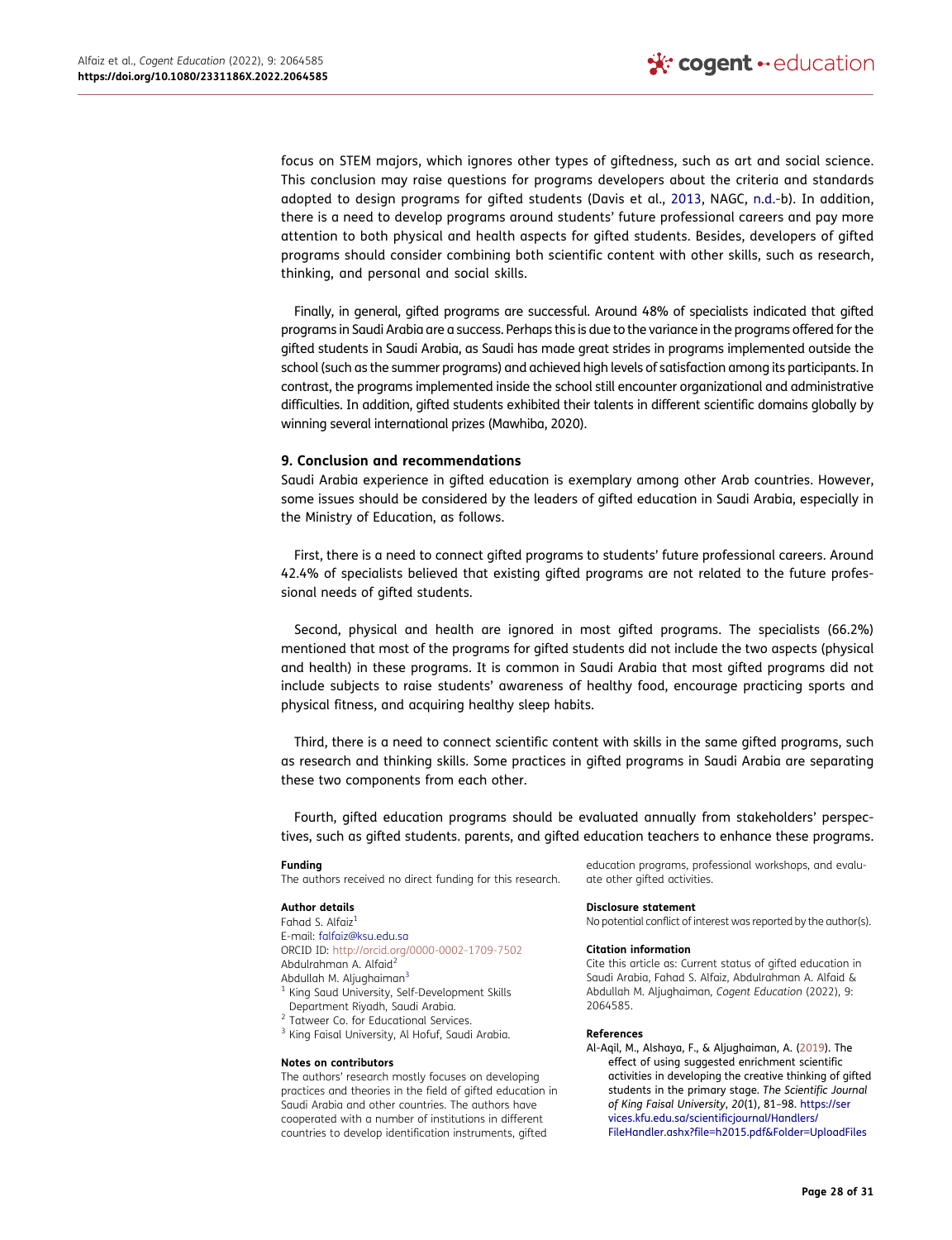- <span id="page-29-7"></span>Al-Nafi', A., Al-Qate'i, A., Al-Dhabiban, S., Al-Hazmi, M., & Al-Saleem, A. [\(2000](#page-3-0)). *The gifted identification and care program*. King Abdulaziz City for Science and Technology.
- <span id="page-29-17"></span>Al-Qarni, M. A. [\(2010](#page-4-0)) *Evaluation of provisions for gifted students in Saudi Arabia*. Unpublished Ph.D., University of Wollongong.
- <span id="page-29-30"></span>Alamer, S. M., & Phillipson, S. N. ([2021\)](#page-20-0). Current status and future prospects of Saudi gifted education: A macro-systemic perspective. *High Ability Studies*, 1–24. [https://doi.org/10.1080/13598139.2020.](https://doi.org/10.1080/13598139.2020.1840966)  [1840966](https://doi.org/10.1080/13598139.2020.1840966)
- <span id="page-29-11"></span>Albusaif, W., & Aljughaiman, A. [\(2020](#page-4-1)). Efficiency of male and female teachers' nomination of gifted students through the national project to identify gifted students in the light of some variables. *Scientific Journal of Psychological Sciences*, *66*(4), 157–173. [https://search-mandumah-com.sdl.idm.](https://search-mandumah-com.sdl.idm.oclc.org/Record/1137319)  [oclc.org/Record/1137319](https://search-mandumah-com.sdl.idm.oclc.org/Record/1137319)
- <span id="page-29-15"></span>Aldaoud, F. [\(2010](#page-4-0)). *The effect of using an indicative program for imagination training in reducing shyness behavior among a sample of gifted female students at the primary stage in the Kingdom of Saudi Arabia*. Arabian Gulf University.
- <span id="page-29-4"></span>Aljughaiman, A. [\(2005](#page-2-0)). *School enrichment program*. King Abdulaziz and His Companions Foundation for the Gifted.
- <span id="page-29-13"></span>Aljughaiman, A. [\(2008](#page-4-2)). *Teacher training in gifted education programs in the Arab World*. Scientific Book of the Arab Organization for Culture, Science and Education.
- <span id="page-29-9"></span>Aljughaiman, A. [\(2010](#page-4-3)). The oasis enrichment model: Comprehensive care for promising talents. *Revista Electronica Interuniversitaria de Formación del Profesorado*, *13*(1), 75–99. [https://journaldatabase.info/](https://journaldatabase.info/articles/oasis_enrichment_model_comprehensive.html)  [articles/oasis\\_enrichment\\_model\\_comprehensive.html](https://journaldatabase.info/articles/oasis_enrichment_model_comprehensive.html)
- <span id="page-29-10"></span>Aljughaiman, A. ([2011-a,](#page-4-4) June-December). An investigation of some predictive variables for high and low achievement among a sample of gifted students in primary schools. *The Arab Journal of Education*, *31*(1), 184–225. <http://search.shamaa.org/FullRecord?ID=90350>
- <span id="page-29-18"></span>Aljughaiman, A. [\(2011-b\)](#page-4-5). Evaluation of math and science summer enrichment programs in Saudi Arabia. *The Australasian Journal of Gifted Education*, *20*(2), 10–22.
- <span id="page-29-19"></span>Aljughaiman, A. [\(2011-c](#page-4-5)). The impact of school enrichment programs on the development of creative thinking skills, the tendency towards learning, and the development of motivation towards achievement. *Journal of Educational and Psychological Research*, *1*(26), 22–39.
- <span id="page-29-14"></span>Aljughaiman, A. [\(2012](#page-4-2)). Teaching performance of gifted teachers in implementing oasis enrichment model in Saudi public education schools. *Journal of King Saud University, Educational Sciences and Islamic Studies*, *25*(2), 54–70.
- <span id="page-29-5"></span>Aljughaiman, A. [\(2018](#page-2-1)). The methods used in detecting and identifying the gifted in Hamdan Foundation in the light of the experiences of the Arab Gulf countries and international standards. *Hamdan Bin Rashid Al Maktoum Foundation for Distinguished Academic Performance*.
- <span id="page-29-12"></span>Aljughaiman, A. [\(2019](#page-4-3)). *The methods used in identifying gifted students in the Hamdan Foundation in the light of the experiences of the Arabian Gulf countries and international standards*. Hamdan Bin Rashid Al Maktoum Foundation for Educational Excellence.
- <span id="page-29-8"></span>Aljughaiman, A., Ayoub, A., Maajeeny, O., Abuoaf, T., Abunaser, F., & Banajah, S. [\(2009](#page-4-6)). *Evaluating gifted enrichment program in schools in Saudi Arabia*. Ministry of Education.
- <span id="page-29-6"></span>Aljughaiman, A., Nofal, M., & Hein, S. ([2016\)](#page-3-1). Gifted education in Saudi Arabia: A review. In D. Y. Dai &

C. C. Kuo (Eds.), *Gifted education in Asia: Problems and prospects* (pp. 191–212). IAP Information Age Publishing.

- <span id="page-29-16"></span>AlQahtani, F. ([2009\)](#page-4-0). *Investigating the impact of a telementoring program on gifted high school students in Saudi Arabia* Unpublished Ph.D, La Trobe University.
- <span id="page-29-0"></span>Brody, L. E., & Stanley, J. C. ([2005\)](#page-2-2). Youths who reason exceptionally well mathematically and/or verbally: Using the MVT:D model to develop their talents. In R. J. Sternberg & J. E. Davidson (Eds.), *Conceptions of giftedness* (2nd ed., pp. 20–38). Cambridge University Press.
- <span id="page-29-21"></span>Creswell, W. J. ([2014\)](#page-5-1). *Research design, qualitative, quantitative and mixed methods approaches*. SAGE.
- <span id="page-29-23"></span>Davis, G. A., Rimm, S. B., & Siegle, D. B. [\(2013\)](#page-8-0). *Education of the gifted and talented* (6th ed.). Pearson Higher Ed.
- <span id="page-29-20"></span>Debatin, T., Aljughaiman, A., AlGhawi, M., Stoeger, H., & Ziegler, A. ([2018\)](#page-4-7). Reliability and interpretation of total scores from multidimensional cognitive measures–evaluating the GIK 4-6 using bifactor analysis. *Psychological Test and Assessment Modeling*, *60*(4), 393–401. [https://www.psychologie-aktuell.com/](https://www.psychologie-aktuell.com/fileadmin/Redaktion/Journale/ptam-2018-4/01_PTAM_Q4_Debatin.pdf)  [fileadmin/Redaktion/Journale/ptam-2018-4/01\\_](https://www.psychologie-aktuell.com/fileadmin/Redaktion/Journale/ptam-2018-4/01_PTAM_Q4_Debatin.pdf) [PTAM\\_Q4\\_Debatin.pdf](https://www.psychologie-aktuell.com/fileadmin/Redaktion/Journale/ptam-2018-4/01_PTAM_Q4_Debatin.pdf)
- <span id="page-29-33"></span>Education and Training Evaluation Commission. [nd](#page-25-0). International Assessment (PISA). [https://etec.gov.sa/](https://etec.gov.sa/en/productsandservices/Qiyas/internationaltests/PISA/Pages/default.aspx)  [en/productsandservices/Qiyas/internationaltests/](https://etec.gov.sa/en/productsandservices/Qiyas/internationaltests/PISA/Pages/default.aspx) [PISA/Pages/default.aspx](https://etec.gov.sa/en/productsandservices/Qiyas/internationaltests/PISA/Pages/default.aspx)
- <span id="page-29-2"></span>Feldhusen, J. F. [\(1997](#page-2-3)). Educating teachers for work with talented youth. In N. Colangelo & G. A. Davis (Eds.), *Handbook of gifted education* (2nd ed., pp. 547–552). Allyn & Bacon.
- <span id="page-29-3"></span>Gagné, F. [\(1991](#page-2-4)). Toward a differentiated model of giftedness and talent. In N. Colangelo & G. A. Davis (Eds.), *Handbook of gifted education* (pp. 65–80). Allyn & Bacon.
- <span id="page-29-31"></span>Gagné, F. [\(1993](#page-22-0)). Constructs and models pertaining to exceptional human abilities. In K. A. Heller, F. J. Monks, & A. H. Passow (Eds.), *International handbook of research and development of giftedness and talent* (pp. 69–88). Pergamon Press.
- <span id="page-29-32"></span>Gagné, F. [\(2000](#page-22-0)). Understanding the complex choreography of talent development through DMGT-based analysis. In K. A. Heller, F. J. Mo¨nks, R. J. Sternberg, & R. F. Subotnik (Eds.), *International handbook of giftedness and talent*, (Elsevier Science Lit.). (pp. 67–80).
- <span id="page-29-1"></span>Gagné, F. [\(2005](#page-2-4)). From gifts to talents: The DMGT as a developmental model. In R. J. Sternberg & J. E. Davidson (Eds.), *Conceptions of Giftedness* (2nd ed., pp. 98–119). Cambridge University Press.
- <span id="page-29-26"></span>General Administration of Gifted. ([2015](#page-10-0)). *The regulatory framework for enrichment scientific after school program*. Ministry of Education. Saudi Arabia.
- <span id="page-29-24"></span>General Administration of Gifted. ([2016-a](#page-8-1)). *Guide of gifted classrooms*. Ministry of Education. Saudi Arabia.
- <span id="page-29-25"></span>General Administration of Gifted. [\(2016-b\)](#page-10-1). *Organizational and procedural guide for gifted programs in schools*. Ministry of Education. Saudi Arabia.
- <span id="page-29-27"></span>General Administration of Gifted. [\(2017](#page-19-2)). *The updated procedural guide to accelerate students who showed extraordinary excellence in general education*. Ministry of Education. Saudi Arabia.
- <span id="page-29-29"></span>General Administration of Gifted. ([2018](#page-20-1)). *The organizational and procedural guide for gifted education centers: The updated guide*. Ministry of Education. Saudi Arabia.
- <span id="page-29-22"></span>General Administration of Gifted. [\(2019](#page-8-2)). *Special statistics*. The Ministry of Education. Saudi Arabia.
- <span id="page-29-28"></span>General Administration of Gifted. [\(2020](#page-19-3)). *Acceleration system regulatory manual*. Ministry of Education. Saudi Arabia.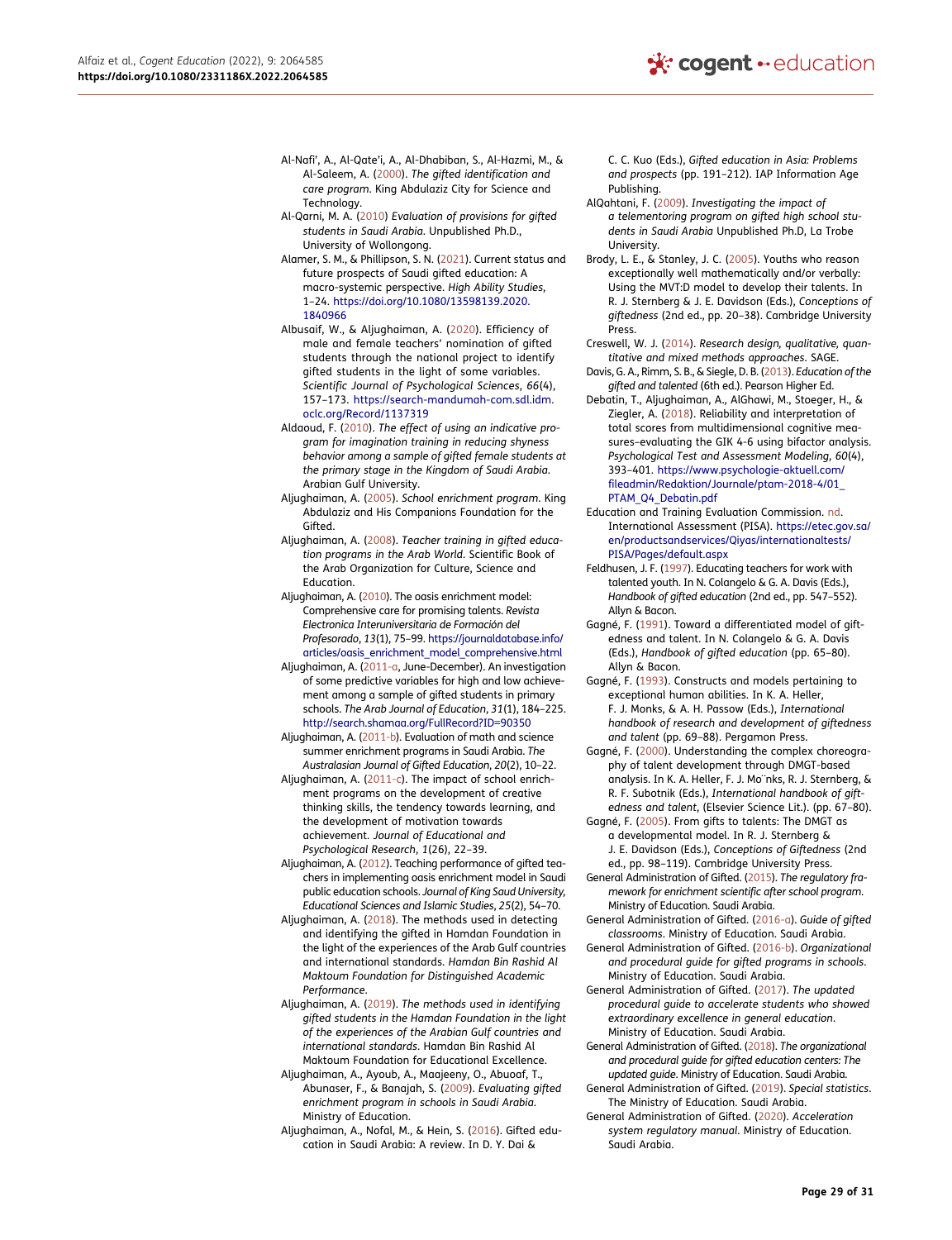- <span id="page-30-9"></span>Hein, S., Tan, M., Aljughaiman, A., & Grigorenko, E. L. [\(2014](#page-4-8)). Characteristics of the home context for the nurturing of gifted children in Saudi Arabia. *High Ability Studies*, *25*(1), 23–33. [https://doi.org/10.1080/](https://doi.org/10.1080/13598139.2014.906970)  [13598139.2014.906970](https://doi.org/10.1080/13598139.2014.906970)
- <span id="page-30-6"></span>Heller, K. ([2004\)](#page-2-5). Identification of gifted and talented students. *Psychology Science*, *46*(3), 302–323. [https://](https://citeseerx.ist.psu.edu/viewdoc/download?doi=10.1.1.538.4180%26rep=rep1%26type=pdf) [citeseerx.ist.psu.edu/viewdoc/download?doi=10.1.1.](https://citeseerx.ist.psu.edu/viewdoc/download?doi=10.1.1.538.4180%26rep=rep1%26type=pdf)  [538.4180&rep=rep1&type=pdf](https://citeseerx.ist.psu.edu/viewdoc/download?doi=10.1.1.538.4180%26rep=rep1%26type=pdf)
- <span id="page-30-23"></span>Howe, M. [\(1995\)](#page-22-0). What can we learn from the lives of geniuses? In J. Freeman, P. Span, & H. Wagner (Eds.), *Actualizing talent: A lifelong challenge* (pp. 33–41). Cassell.
- King Abdulaziz and His Companions' Foundation for Giftedness and Creativity. [@mawhiba]. (2019, March 7). [Summer enrichment programs are offered in two](http://Summer%26#x00A0;enrichment%26#x00A0;programs%26#x00A0;are%26#x00A0;offered%26#x00A0;in%26#x00A0;two%26#x00A0;types%26#x00A0;[Tweet].%26#x00A0;Tweeter.https://twitter.com/mawhiba/status/1103721990161076224?lang=ar) [types \[Tweet\]. Tweeter.https://twitter.com/mawhiba/](http://Summer%26#x00A0;enrichment%26#x00A0;programs%26#x00A0;are%26#x00A0;offered%26#x00A0;in%26#x00A0;two%26#x00A0;types%26#x00A0;[Tweet].%26#x00A0;Tweeter.https://twitter.com/mawhiba/status/1103721990161076224?lang=ar)  [status/1103721990161076224?lang=ar](http://Summer%26#x00A0;enrichment%26#x00A0;programs%26#x00A0;are%26#x00A0;offered%26#x00A0;in%26#x00A0;two%26#x00A0;types%26#x00A0;[Tweet].%26#x00A0;Tweeter.https://twitter.com/mawhiba/status/1103721990161076224?lang=ar)
- <span id="page-30-17"></span>King Abdulaziz and His Companions' Foundation for Giftedness and Creativity "Mawhiba". ([2020\)](#page-8-3). *Mawhiba booklet*. [https://www.mawhiba.org/Ar/](https://www.mawhiba.org/Ar/MediaCenter/Media-Resources/Documents/mawhibabook2021mar.pdf) [MediaCenter/Media-Resources/Documents/mawhiba](https://www.mawhiba.org/Ar/MediaCenter/Media-Resources/Documents/mawhibabook2021mar.pdf)  [book2021mar.pdf](https://www.mawhiba.org/Ar/MediaCenter/Media-Resources/Documents/mawhibabook2021mar.pdf)
- <span id="page-30-18"></span>King Abdulaziz and His Companions' Foundation for Giftedness and Creativity "Mawhiba". ([2021-a](#page-8-4)). *Mawhiba in numbers*. [https://services.mawhiba.org/](https://services.mawhiba.org/mawhibanumbers/Pages/AllMawhibaNumbers.aspx) [mawhibanumbers/Pages/AllMawhibaNumbers.aspx](https://services.mawhiba.org/mawhibanumbers/Pages/AllMawhibaNumbers.aspx)
- <span id="page-30-19"></span>King Abdulaziz and His Companions' Foundation for Giftedness and Creativity "Mawhiba". ([2021-b](#page-8-1)). *Special report: Standards and statistics.* Saudi Arabia.
- King Abdulaziz and His Companions' Foundation for Giftedness and Creativity "Mawhiba". (n.d.-a). *Partners*. [https://www.mawhiba.org/Ar/About/Pages/](https://www.mawhiba.org/Ar/About/Pages/Partners.aspx) [Partners.aspx](https://www.mawhiba.org/Ar/About/Pages/Partners.aspx)
- <span id="page-30-20"></span>King Abdulaziz and His Companions' Foundation for Giftedness and Creativity "Mawhiba". ([n.d.-b](#page-21-0)). *Scientific publications: Mawhiba translated publications*. [https://www.mawhiba.org/Ar/DigitalLibrary/](https://www.mawhiba.org/Ar/DigitalLibrary/Resources/Pages/default.aspx) [Resources/Pages/default.aspx](https://www.mawhiba.org/Ar/DigitalLibrary/Resources/Pages/default.aspx)
- King Abdulaziz and His Companions' Foundation for Giftedness and Creativity "Mawhiba". (n.d.-c). *Mawhiba scholarship: Registration*. [https://www.mawhiba.org/Ar/](https://www.mawhiba.org/Ar/DigitalLibrary/Resources/Pages/default.aspx)  [DigitalLibrary/Resources/Pages/default.aspx](https://www.mawhiba.org/Ar/DigitalLibrary/Resources/Pages/default.aspx)
- <span id="page-30-0"></span>Lubinski, D., Benbow, C. P., & Kell, H. J. [\(2014](#page-2-2)). Life paths and accomplishments of mathematically precocious males and females four decades later. *Psychological Science*, *25*(12), 2217–2232. [https://doi.org/10.1177/](https://doi.org/10.1177/0956797614551371) [0956797614551371](https://doi.org/10.1177/0956797614551371)
- <span id="page-30-8"></span>Maajini, O. [\(2006\)](#page-4-5). *Evaluation of summer enrichment programs at King Abdulaziz and His Companions Foundation for the Gifted*. Unpublished scientific reportMawhiba.
- <span id="page-30-21"></span>Marland, S. P., Jr [\(1971](#page-21-1)). *Education of the gifted and talented-volume 1: Report to the Congress of the United States by the* US Commissioner of Education. The Ministry of Education. ([2019](#page-8-5)). *Annual Report*. Saudi Arabia
- <span id="page-30-16"></span><span id="page-30-3"></span>Mönks, F. J., Van Boxtel, H. W., Roelefs, J. J. W., & Sanders, M. P. M. [\(1986](#page-2-6)). The identification of gifted children in secondary education and a description of
- their situation in Holland. In K. A. Heller & J. F. Feldhusen (Eds.), *Identifying and nurturing the gifted* (pp. 39–65). Hans Huber.
- <span id="page-30-22"></span>Muammar, O., & Alfaiz, F. ([2021\)](#page-21-2). Retention or attrition: what do gifted students believe about essential factors in a summer enrichment program [Unpublished manuscript].
- <span id="page-30-30"></span>National Association of Gifted Children (NAGC). [\(n.d.-a\)](#page-25-1). *Frequently Asked Questions about Gifted Education*. [https://www.nagc.org/resources-publications](https://www.nagc.org/resources-publications/resources/frequently-asked-questions-about-gifted-education)

[/resources/frequently-asked-questions-about-gifted](https://www.nagc.org/resources-publications/resources/frequently-asked-questions-about-gifted-education)[education](https://www.nagc.org/resources-publications/resources/frequently-asked-questions-about-gifted-education)

- <span id="page-30-27"></span>National Association of Gifted Children (NAGC). ([n.d.-b\)](#page-23-0). *National Standards in Gifted and Talented Education*. [https://www.nagc.org/resources-publications](https://www.nagc.org/resources-publications/resources/national-standards-gifted-and-talented-education)  [/resources/national-standards-gifted-and-talented](https://www.nagc.org/resources-publications/resources/national-standards-gifted-and-talented-education)[education](https://www.nagc.org/resources-publications/resources/national-standards-gifted-and-talented-education)
- <span id="page-30-15"></span>National Center for Measurement [\(2018](#page-8-6)). *A brief report on the Mawhiba model for gifted identification: Construction and evidence*.
- <span id="page-30-28"></span>Organisation for Economic Co-operation and Development. ([2018](#page-25-2)). International student assessment program Pisa 2018. OECO. [https://www.oecd.org/pisa/publica](https://www.oecd.org/pisa/publications/PISA2018_CN_SAU_ARA.pdf)  [tions/PISA2018\\_CN\\_SAU\\_ARA.pdf](https://www.oecd.org/pisa/publications/PISA2018_CN_SAU_ARA.pdf)
- <span id="page-30-24"></span>Phillips, N., & Lindsay, G. ([2006\)](#page-22-1). Motivation in gifted students. *High Ability Studies*, *17*(1), 57–73. [https://](https://doi.org/10.1080/13598130600947119) [doi.org/10.1080/13598130600947119](https://doi.org/10.1080/13598130600947119)

<span id="page-30-5"></span>Piirto, J. ([2000\)](#page-2-7). The Piirto Pyramid of Talent Development. *Gifted Child Today*, *23*(6), 22–29. [https://doi.org/10.](https://doi.org/10.1177/107621750002300608) [1177/107621750002300608](https://doi.org/10.1177/107621750002300608)

- <span id="page-30-25"></span>Renzulli, J. S. [\(1986\)](#page-22-1). The three ring conception of giftedness: A developmental model of creative productivity. In R. J. Sternberg & J. E. Davidson (Eds.), *Conceptions of giftedness* (pp. 53–92). Cambridge University Press.
- <span id="page-30-13"></span>Reutlinger, M., Pfeiffer, W., Stoeger, H., Vialle, W., & Ziegler, A. ([2020\)](#page-4-9). Domain-specificity of educational and learning capital: A study with musical talents. *Frontiers in Psychology*, *11*(1), 1–11. [https://doi.org/](https://doi.org/10.3389/fpsyg.2020.561974) [10.3389/fpsyg.2020.561974](https://doi.org/10.3389/fpsyg.2020.561974)
- <span id="page-30-26"></span>Roe, A. ([1983\)](#page-22-1). Early background of eminent scientists. In R. S. Albert (Ed.), *Genius and eminence: The psychology of creativity and exceptional achievement* (pp. 170–181). Pergamon Press.
- <span id="page-30-4"></span>Tannenbaum, A. J. [\(1983](#page-2-8)). *Gifted children: Psychological and educational perspectives*. Macmillan.
- <span id="page-30-29"></span>Terman, L. M. [\(1925](#page-25-3)). *Genetic studies of genius: Vol. 1. Mental and physical traits of a thousand gifted children*. Stanford University Press.
- <span id="page-30-1"></span>Van Tassel-Baska, J. [\(2005](#page-2-2)). Domain-specific giftedness: Applications in school and life. In R. Sternberg & J. Davidson (Eds.), *Conceptions of Giftedness* (pp. 358–376). Cambridge University Press.
- <span id="page-30-12"></span>Vialle, W., & Stoeger, H. ([2018](#page-4-10)). Educational and Learning Capital: Implications for Gifted Education. *Journal for the Education of the Gifted*, *41*(4), 295–297. [https://](https://doi.org/10.1177/0162353218807775)  [doi.org/10.1177/0162353218807775](https://doi.org/10.1177/0162353218807775)
- <span id="page-30-2"></span>Ziegler, A. ([2005\)](#page-2-9). The Actiotope Model of Giftedness. In R. J. Sternberg & J. E. Davidson (Eds.), *Conceptions of giftedness* (pp. 411–436). Cambridge University Press.
- <span id="page-30-7"></span>Ziegler, A., & Baker, J. ([2013](#page-3-2)). Talent development as adaption: The role of educational and learning capital. In S. Phillipson, H. Stoeger, & A. Ziegler (Eds.), *Exceptionality in East-Asia: Explorations in the Actiotope model of giftedness* (pp. 18–39). Routledge.
- <span id="page-30-10"></span>Ziegler, A., Balestrini, D. P., & Stoeger, H. ([2018](#page-4-11)). An international view on gifted education: Incorporating the macro-systemic perspective. In Steven I. Pfeiffer (Ed) *Handbook of giftedness in children* (pp. 15–28). Springer, Cham.
- <span id="page-30-11"></span>Ziegler, A., Chandler, K. L., Vialle, W., & Stoeger, H. ([2017](#page-4-12)). Exogenous and endogenous learning resources in the Actiotope Model of Giftedness and its significance for gifted education. *Journal for the Education of the Gifted*, *40*(4), 310–333. [https://doi.org/10.1177/](https://doi.org/10.1177/0162353217734376)  [0162353217734376](https://doi.org/10.1177/0162353217734376)
- <span id="page-30-14"></span>Ziegler, A., Debatin, T., & Stoeger, H. ([2019](#page-4-9)). Learning resources and talent development from a systemic point of view. *Annals of the New York Academy of Sciences*, *1445*(1), 39–51.<https://doi.org/10.1111/nyas.14018>